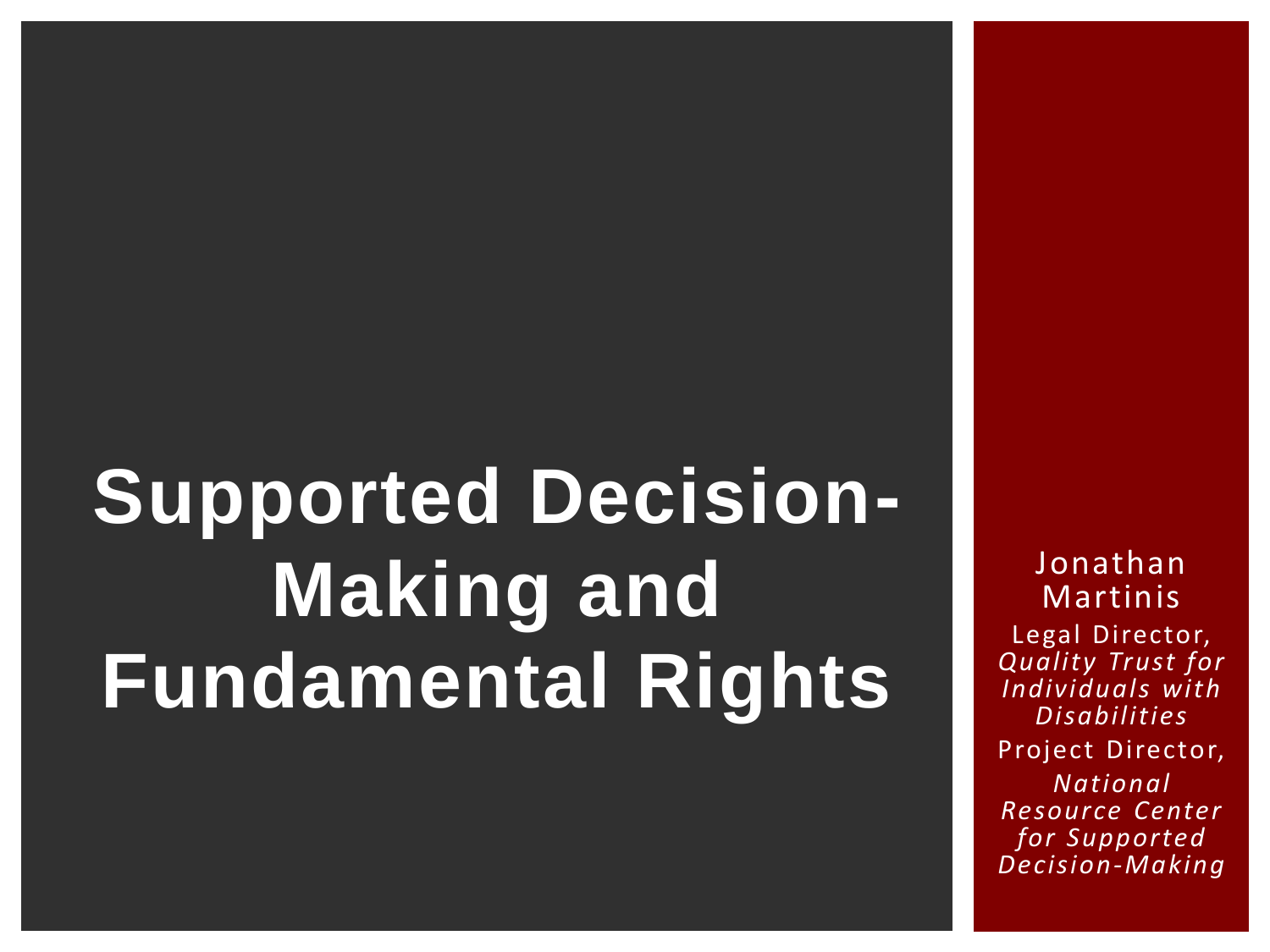### **FIRST PRINCIPLES**

# What's Your Favorite Right?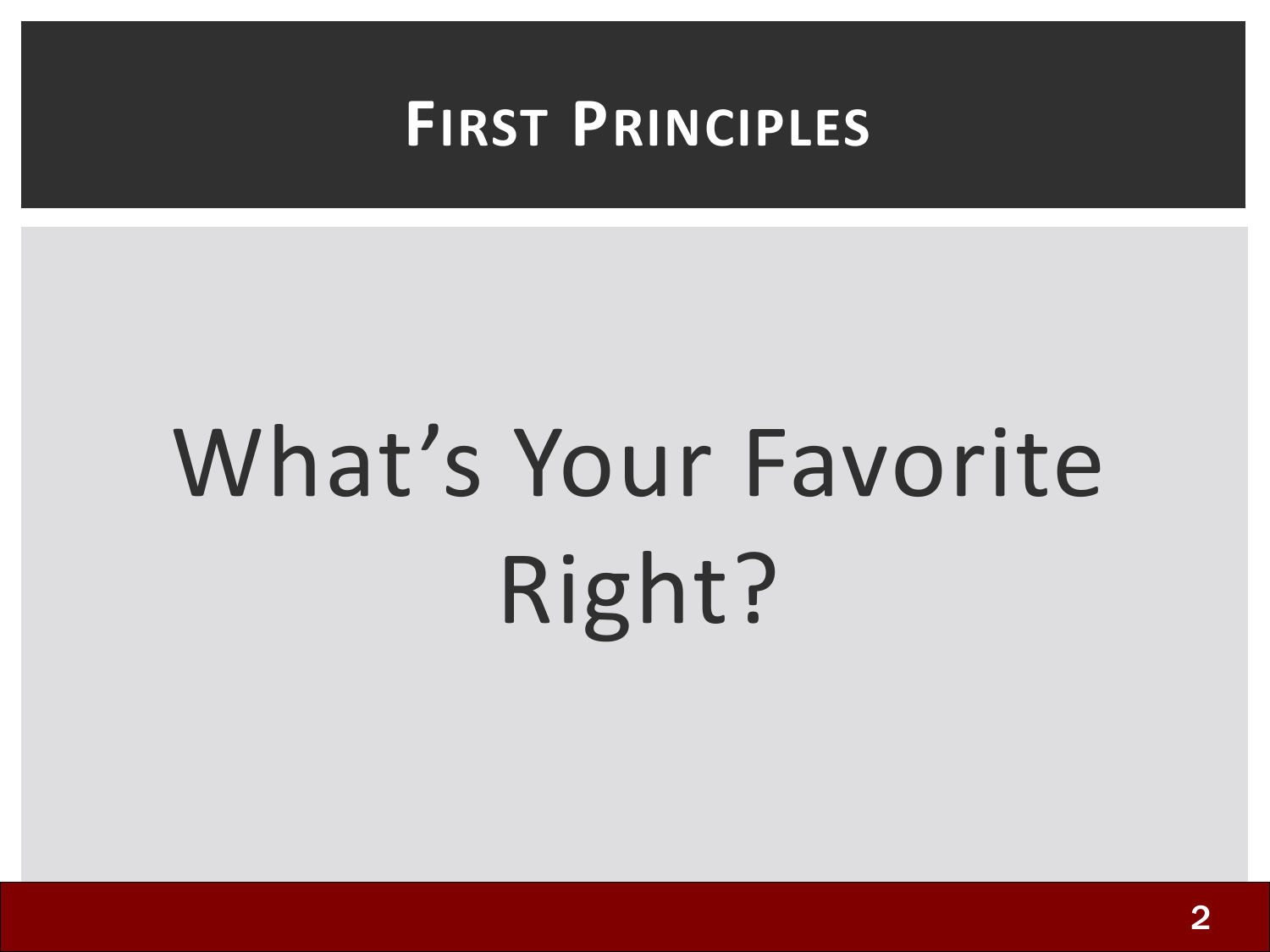### **RIGHTS=CHOICE**

"I am my choices. I cannot not choose. If I do not choose, that is still a choice. If faced with inevitable circumstances, we still choose *how we are* in those circumstances."

- Jean Paul Sartre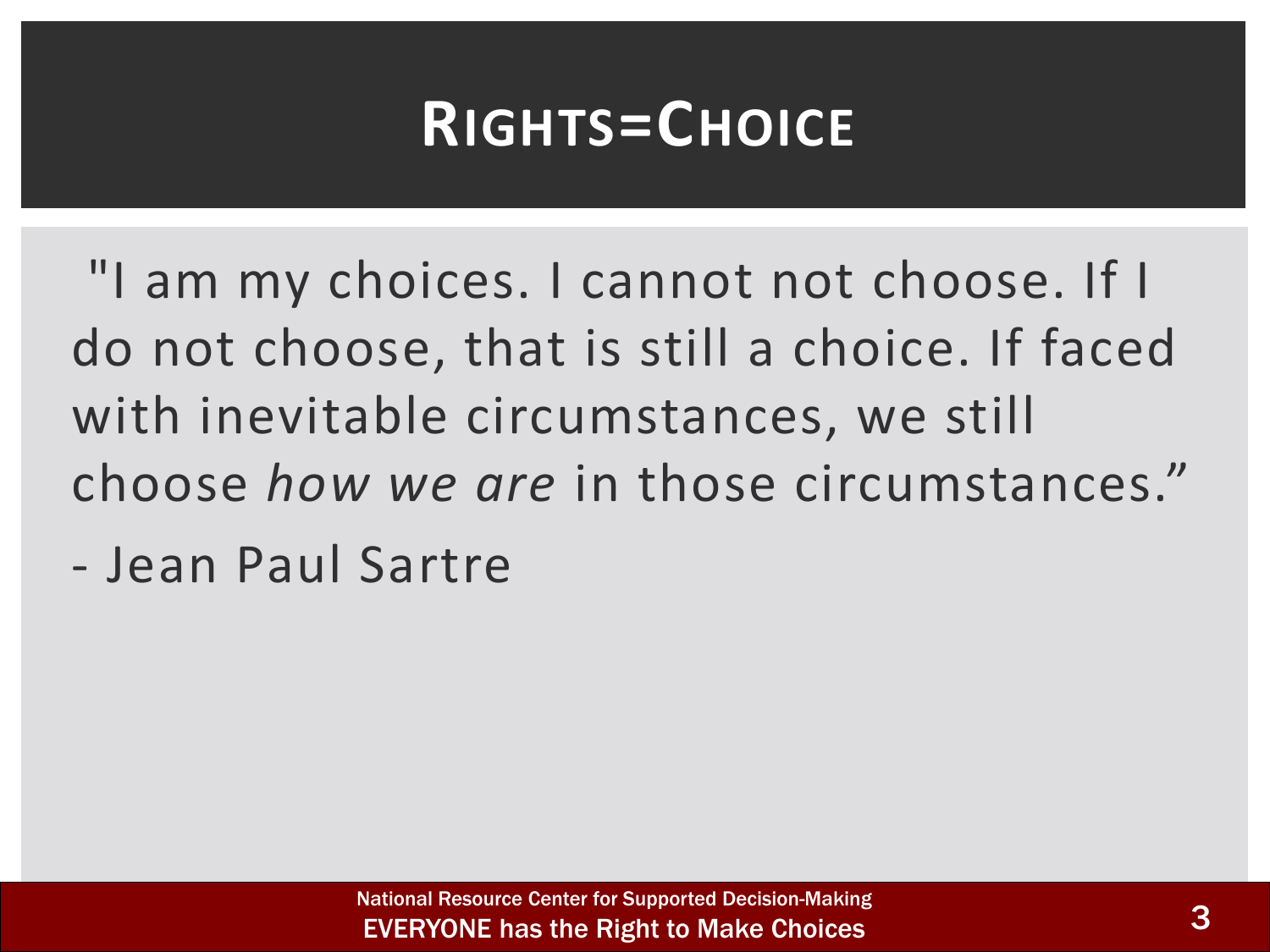# **RIGHTS=CHOICE CHOICE=SELF-DETERMINATION**

#### **·Life control**

- **People's ability and opportunity to be** "causal agents . . . actors in their lives instead of being acted upon"
- Wehmeyer, Palmer, Agran, Mithaug, & Martin, 2000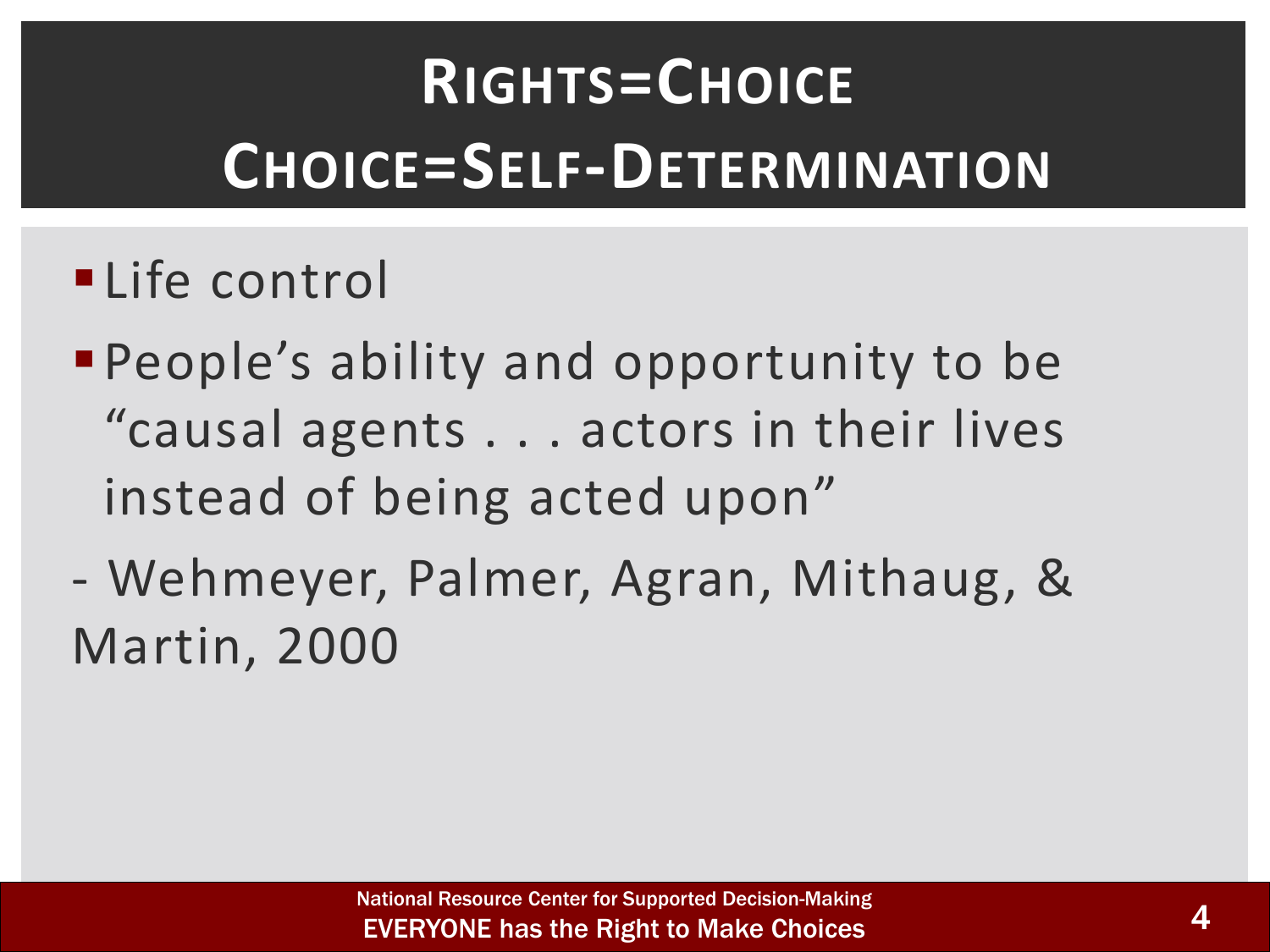### **BENEFITS OF SELF-DETERMINATION**

People with greater self determination are:

- **·**Healthier
- More independent
- ▪More well-adjusted
- **Better able to recognize and resist abuse**

- Khemka, Hickson, & Reynolds, 2005; O'Connor & Vallerand, 1994; Wehmeyer & Schwartz, 1998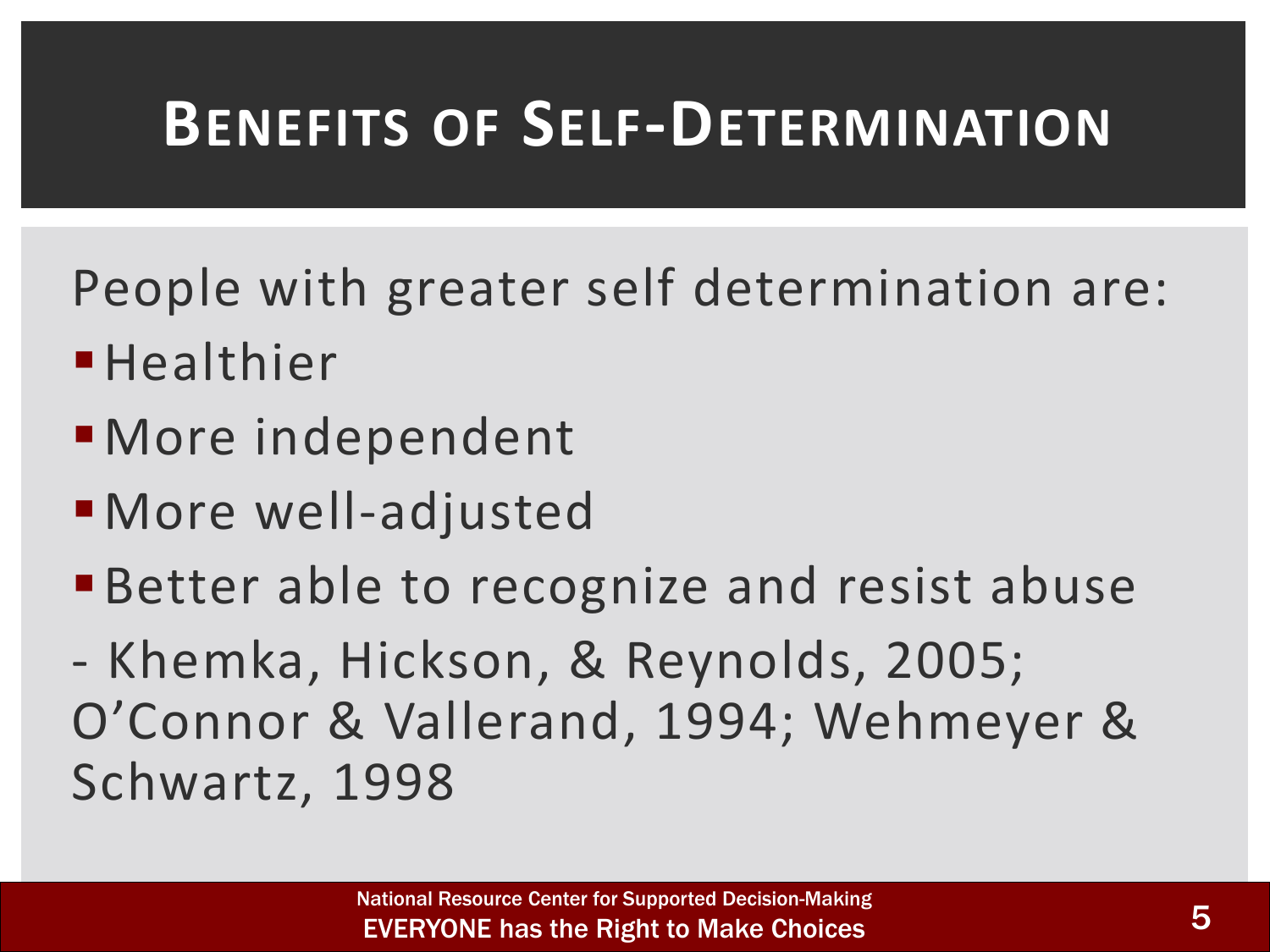### **AND YET**

# Are Your Rights Worth ANYTHING If You're Not Allowed to Use Them?

National Resource Center for Supported Decision-Making EVERYONE has the Right to Make Choices 6 and the Choice 6 and the Right to Make Choices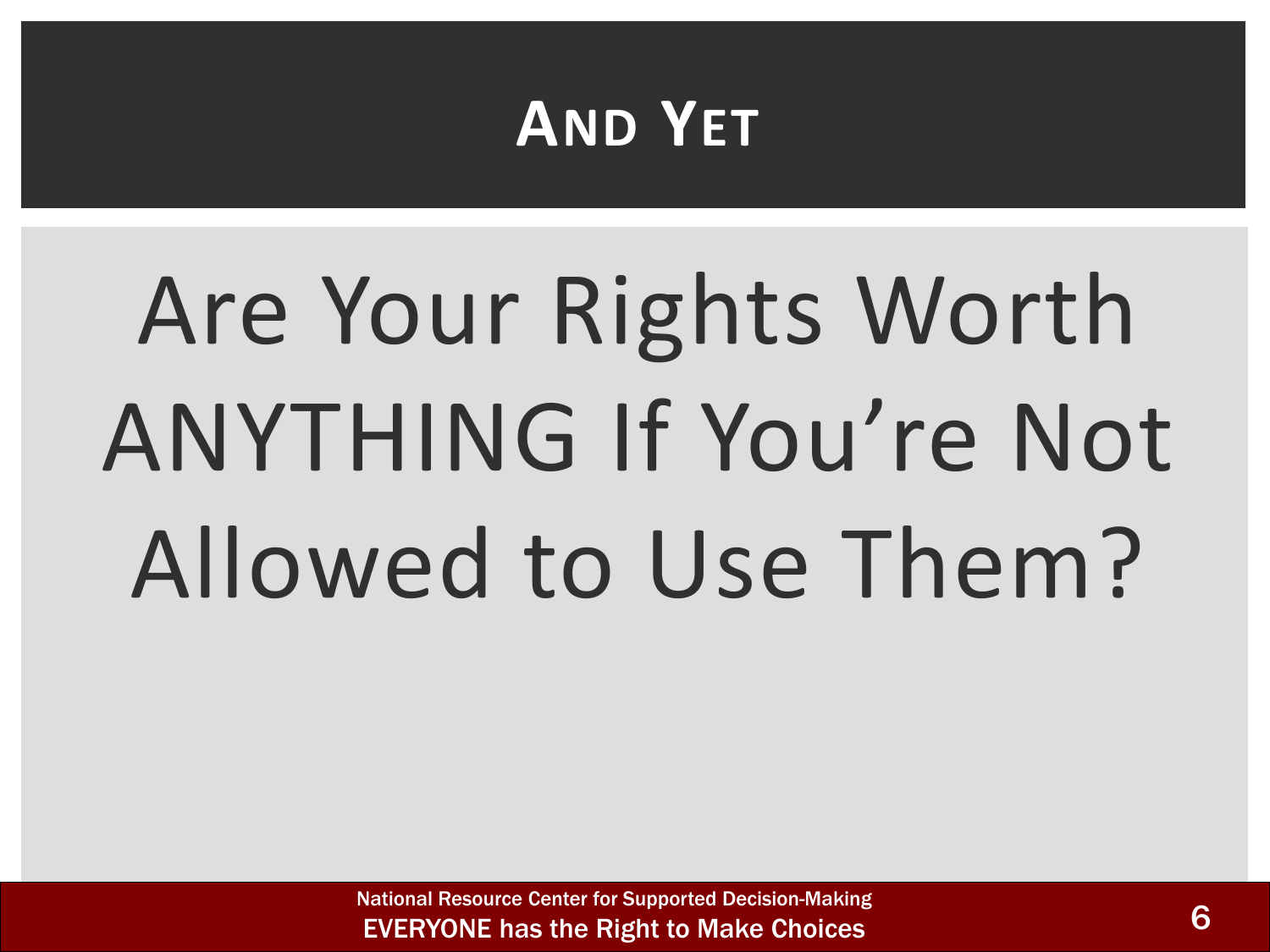### **1,500 YEARS AND COUNTING**

- Ancient Rome: "Curators" appointed for older adults and people with disabilities.
- **5 th Century Visigothic Code**: "people insane from infancy or in need from any age . . . cannot testify or enter into a contract"
- **Feudal Britain**: divided people with decision-making challenges into "idiots" and "lunatics" and appointed "committees" to make their decisions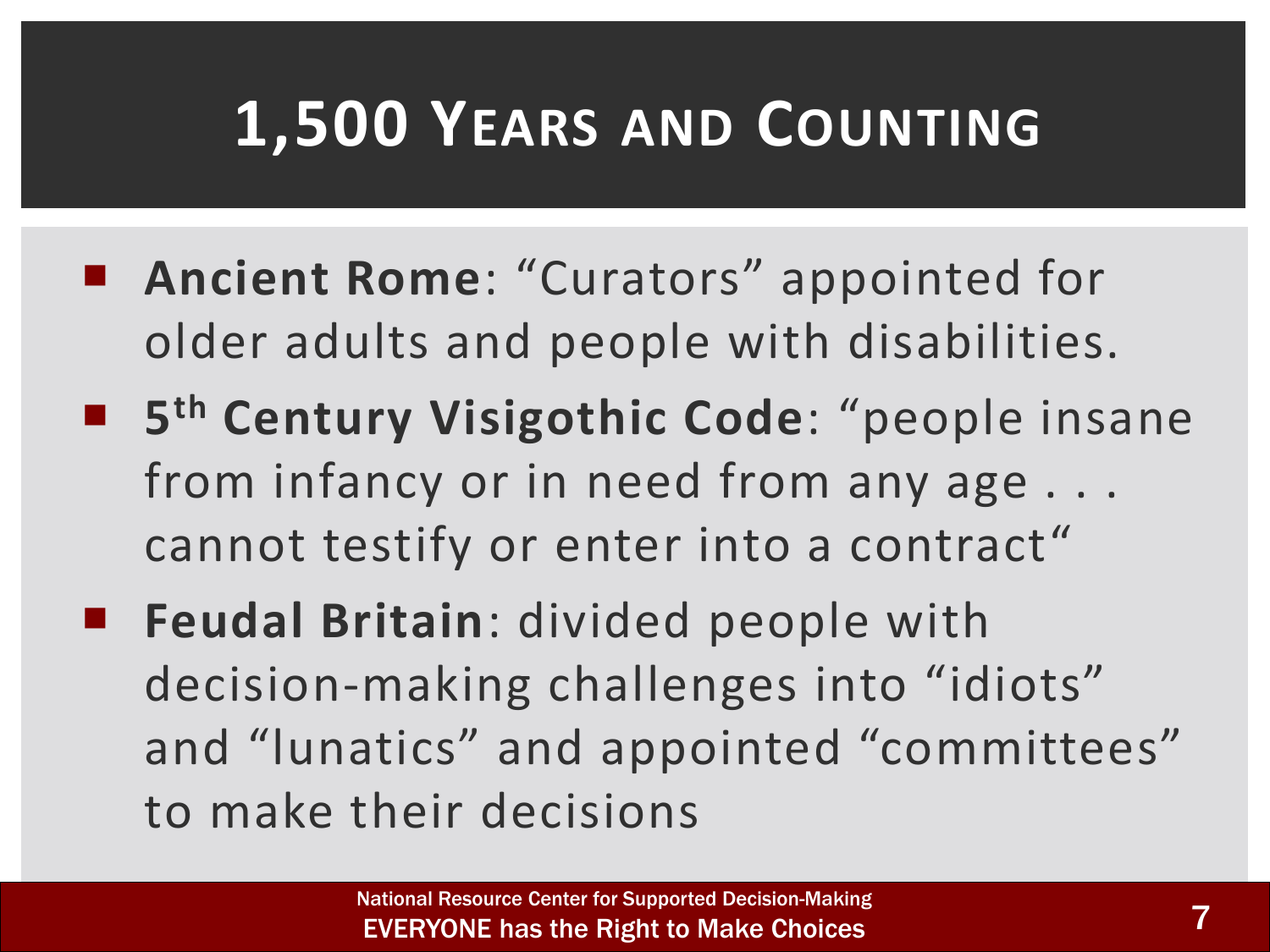### **GUARDIANSHIP IN THE US**

#### "Plenary" or "Full" Guardianship

- Gives the Guardian power to make ALL decisions for the person.
- Used in the **vast** majority of cases
- Teaster, Wood, Lawrence, & Schmidt, 2007.
- "As long as the law permits plenary guardianship, **courts will prefer to use it**."
- Frolik, 1998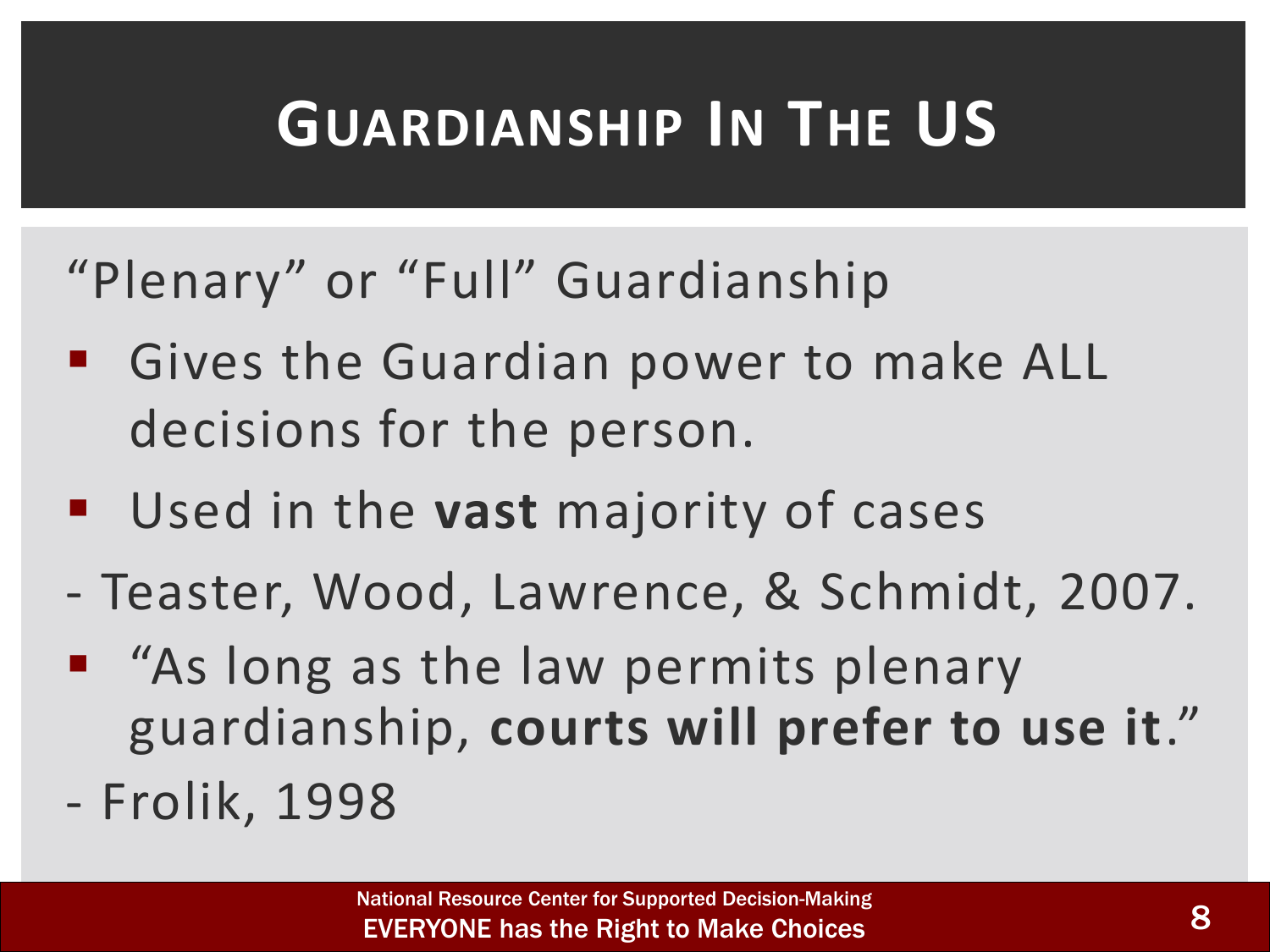### **AS A RESULT**

Guardians have "substantial and often complete authority over the lives of vulnerable [people]." 4 NAELA J. 1, 7 (2008).

This includes power to make the most basic health, personal, and financial decisions. AARP, *Guardianship Monitoring: A National Survey of Court Practices* 1-2 (2006).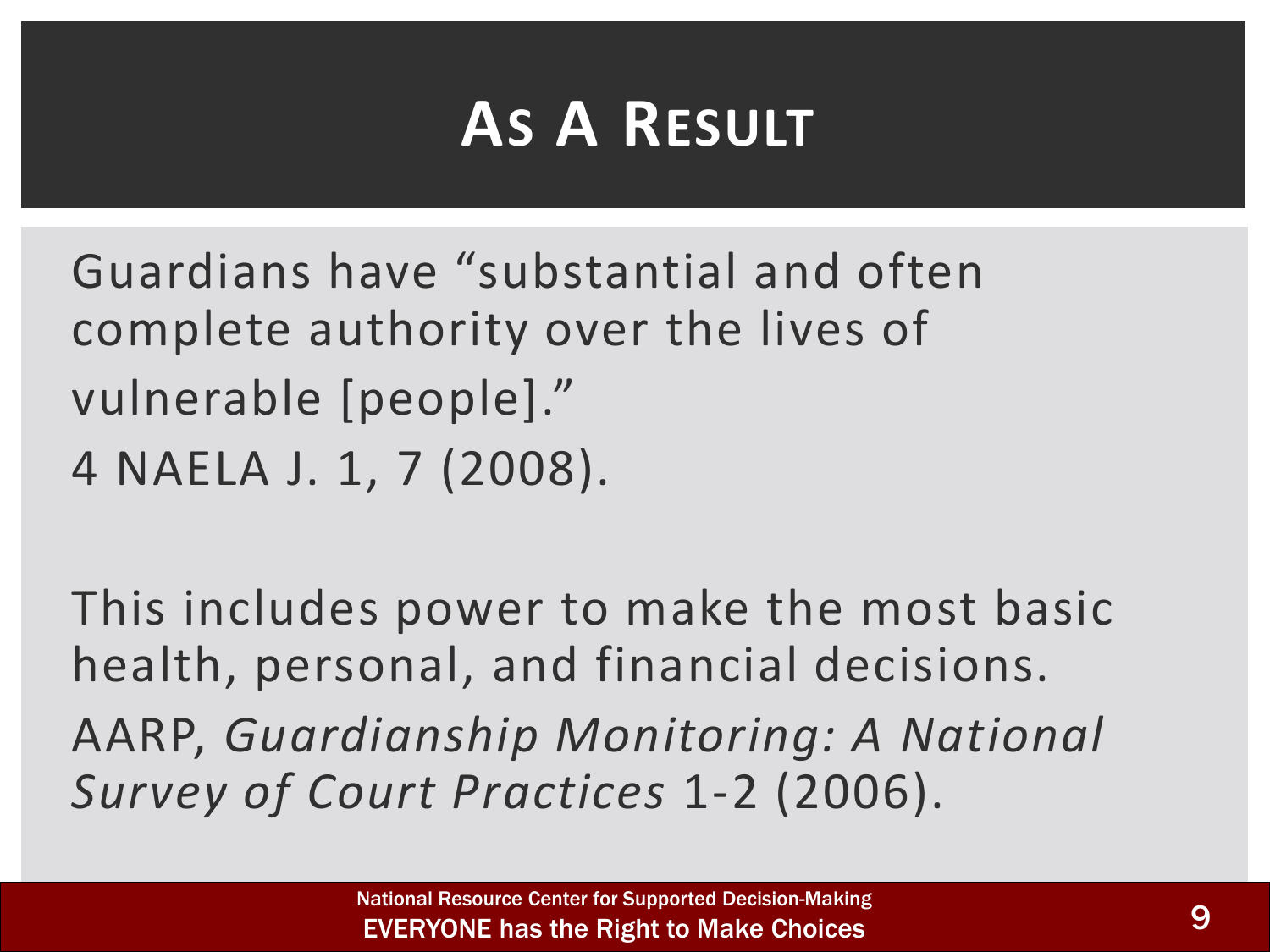### **AS WE'VE KNOWN FOR FORTY YEARS**

When denied self-determination, people:

- ■"[F]eel helpless, hopeless, and self-critical"
	- Deci, 1975.
- Experience "low self-esteem, passivity, and feelings of inadequacy and incompetency," decreasing their ability to function
- Winick, 1995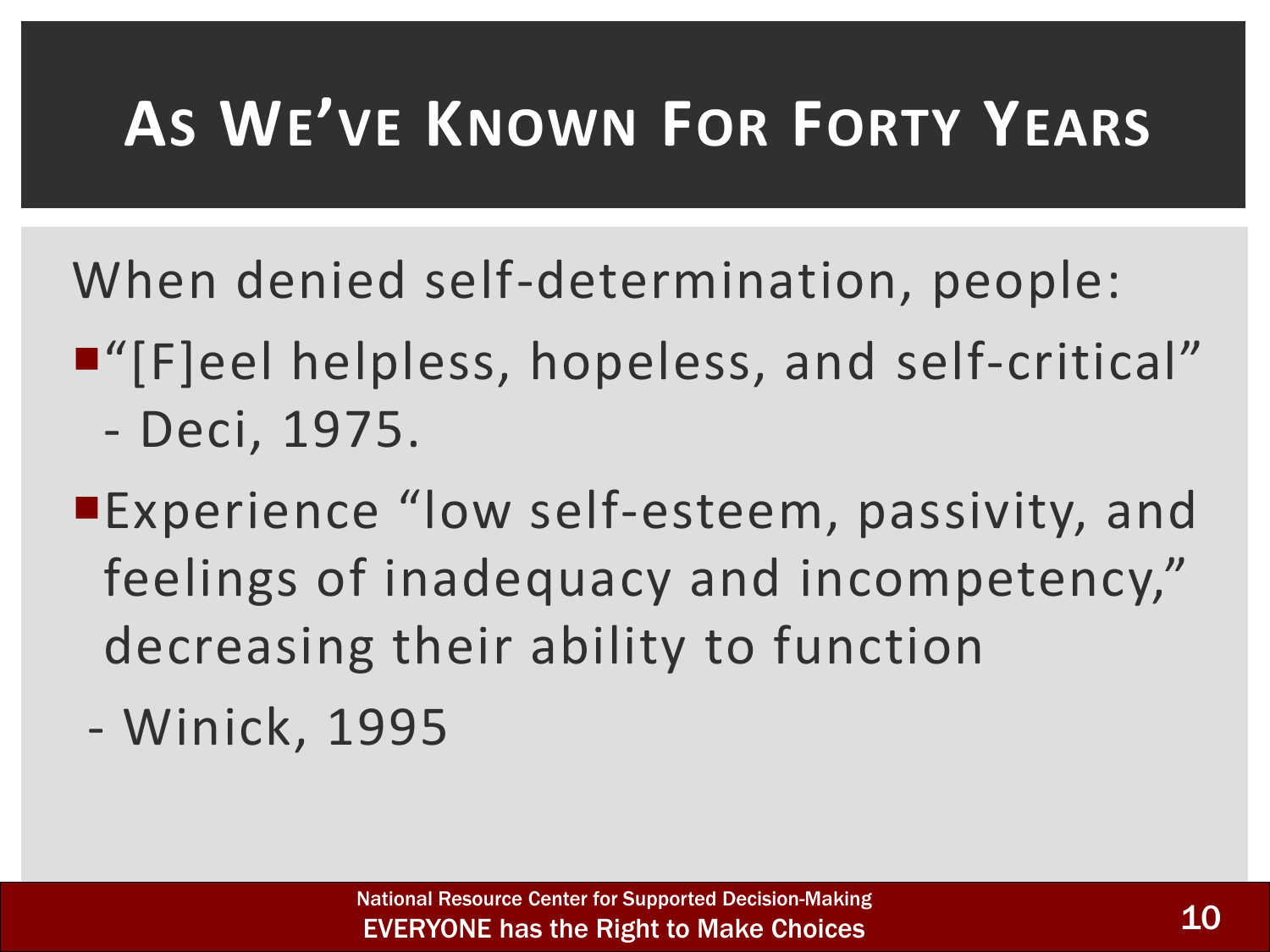### **THE PROBLEM**

"**The typical ward has fewer rights than the typical convicted felon** . . . . By appointing a guardian, the court entrusts to someone else the power to choose where they will live, **what medical treatment they will get and, in rare cases, when they will die.** It is, in one short sentence, the most punitive civil penalty that can be levied against an American citizen."

- House Select Committee on Aging, H.R. Rpt. 100-641 (opening statement of Chairman Claude Pepper)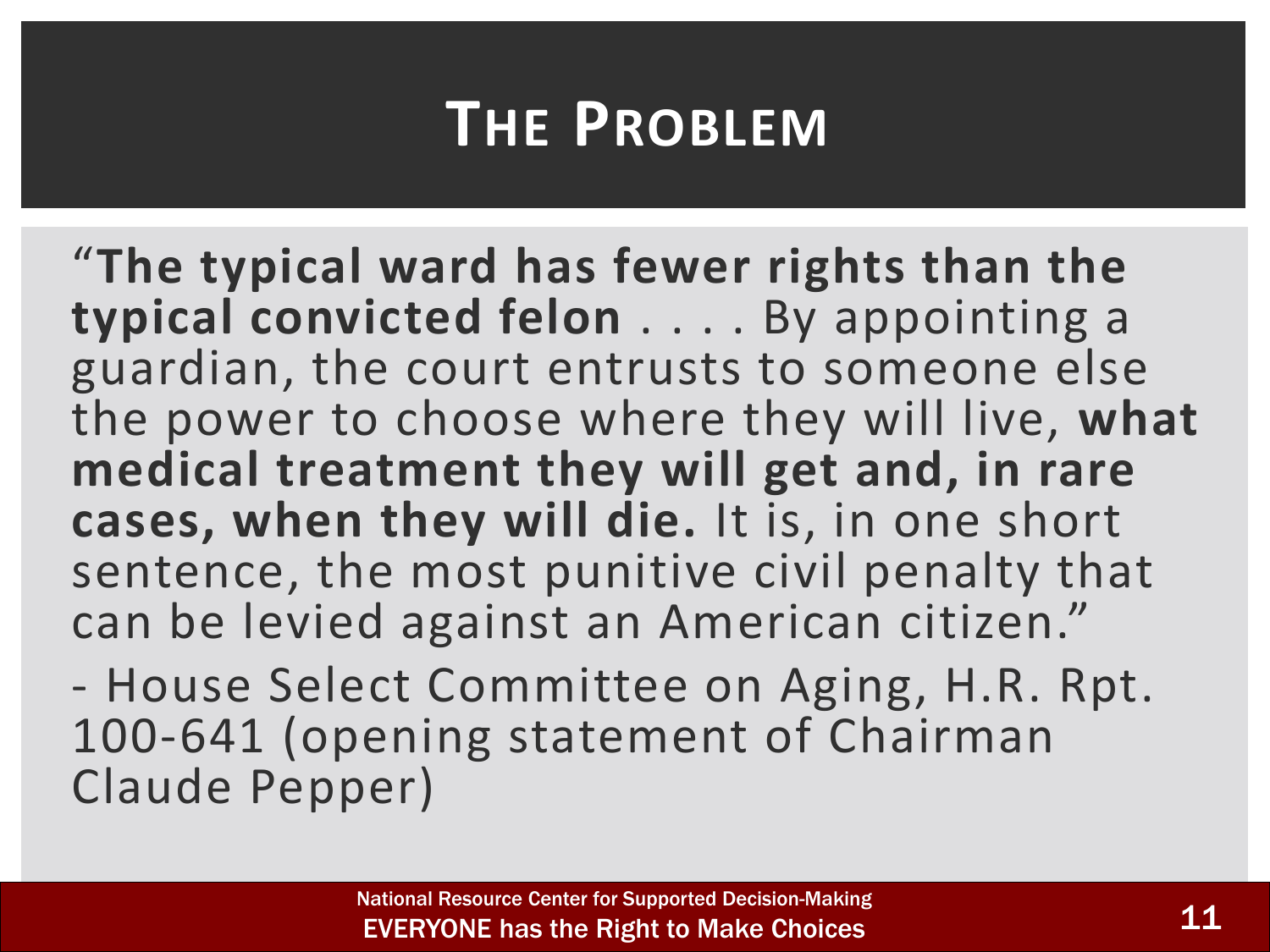### **DINO AND LILLIAN**

#### "To Collect Debts, Seizing Control Over Patients" New York Times, 1/25/15



National Resource Center for Supported Decision-Making EVERYONE has the Right to Make Choices 12 and 12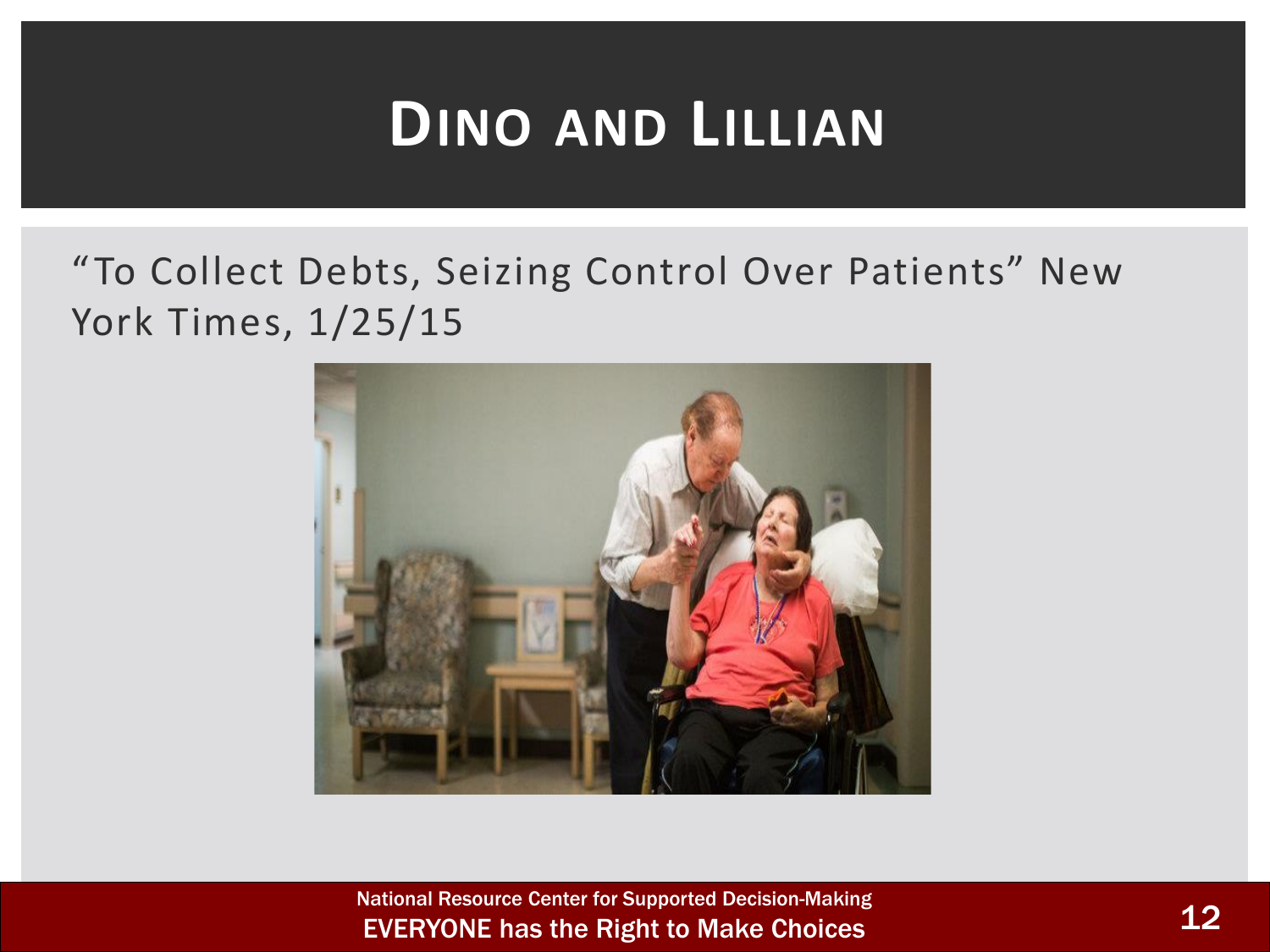### **DINO AND LILLIAN**

- **E** Married over 45 years
- Worked together to develop Powers of Attorney and Advanced Directives
- ▪When Lillian developed dementia, chose a nursing home for her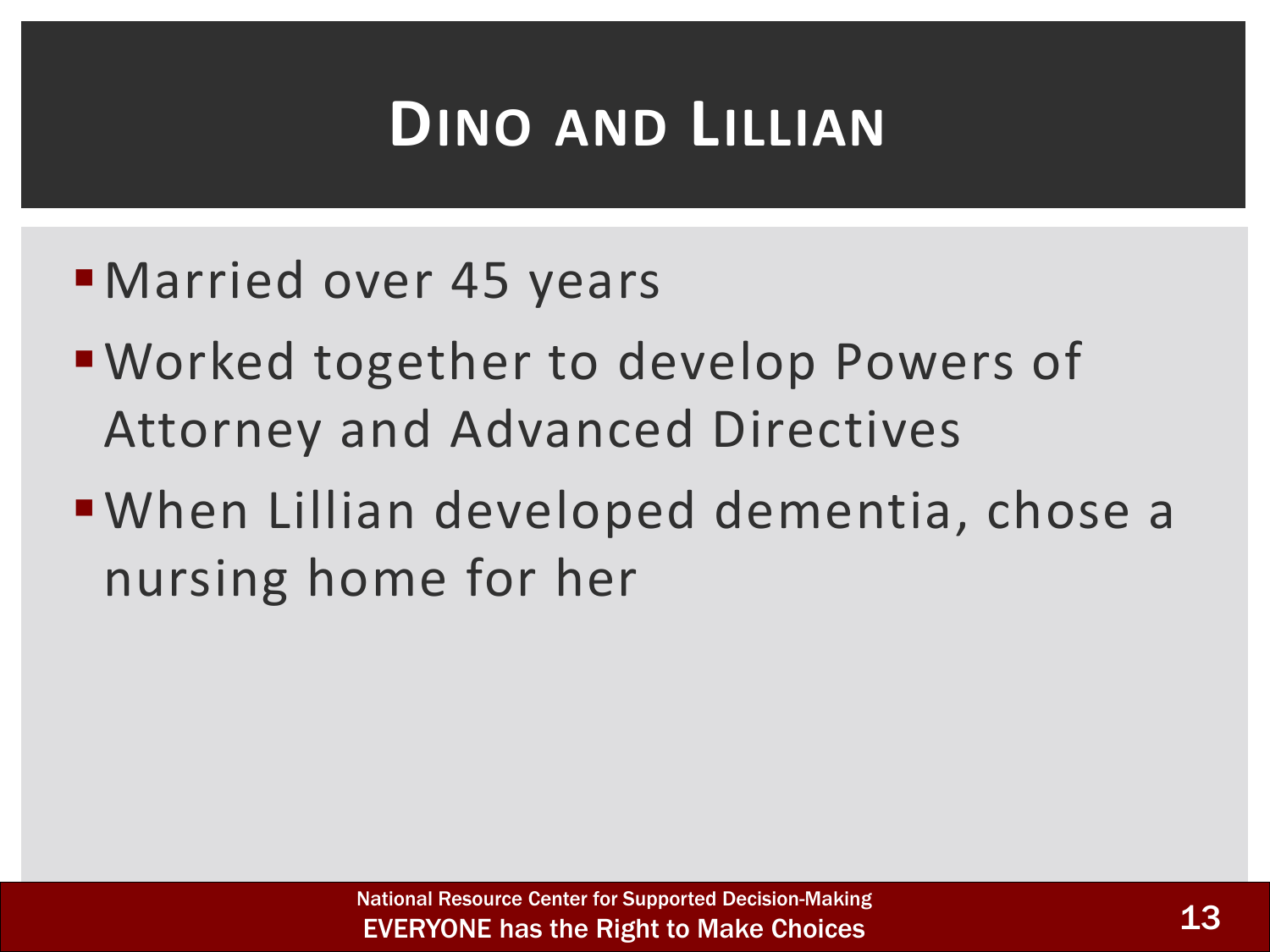### **DINO AND LILLIAN**

After Dino asked questions about a bill and Lillian's care

- ▪Nursing Home petitioned for a **plenary** guardianship - giving **ALL** decision-making rights to a stranger
- ▪Nursing Home's attorney: "[G]uardianship is a legitimate means to get the nursing home paid."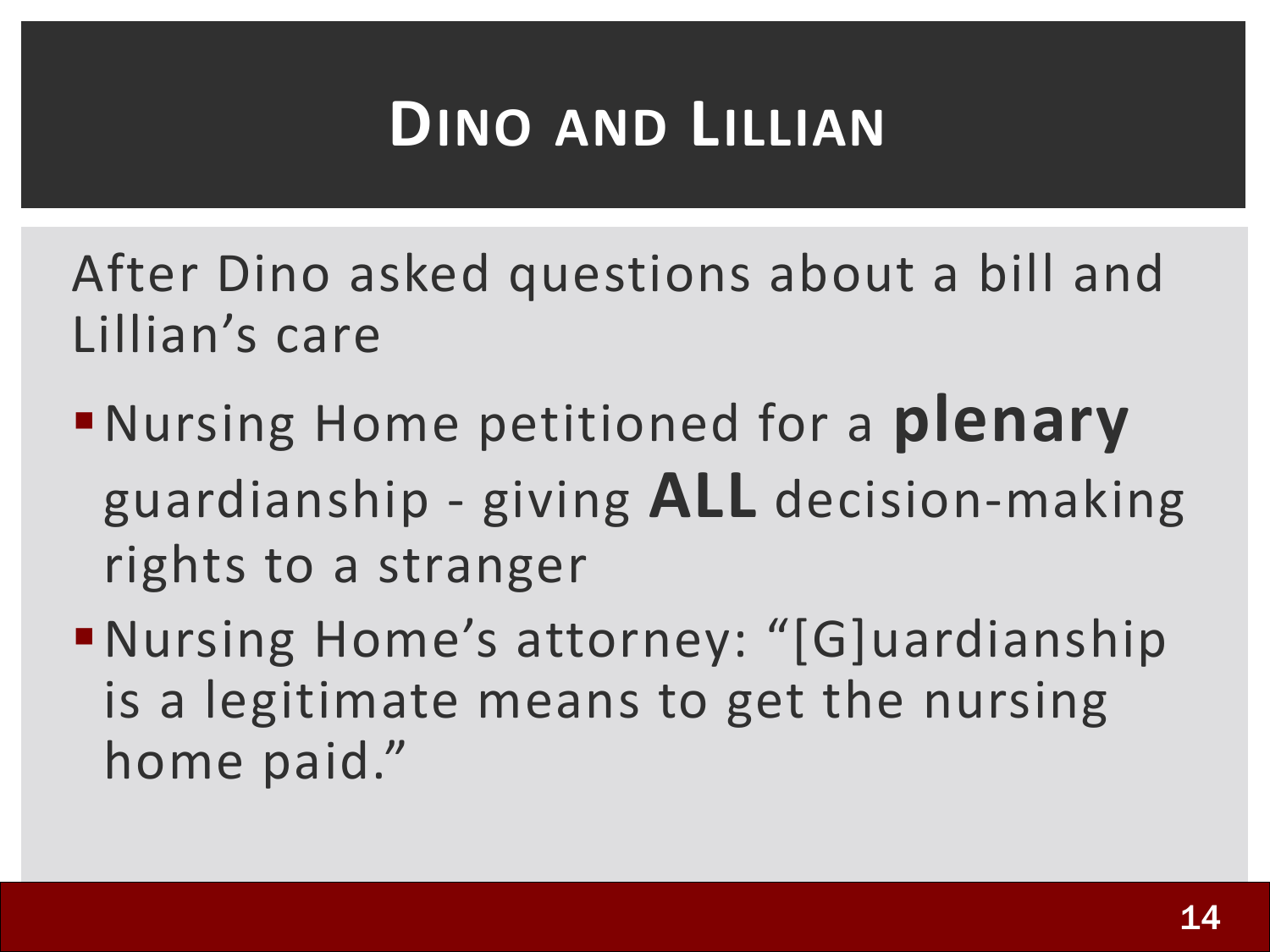### **IN VIRGINIA**

"Unguarded" Investigative report from Richmond Times Dispatch

- Explored the use of private guardianships by Virginia Commonwealth University Health System
- Found that VCU triggered guardianships to remove poor patients from hospital beds, and sought to have patients under the guardianship of a lawyer whose firm worked for the health system.
- A review of more than 250 cases found instances of inadequate care for people under the lawyer 's care, and life-ending decisions that went against family's wishes — or locked them out altogether.

https://richmond.com/news/state-and-regional/after-a-timesdispatch-investigation-state-watchdog-recommends-changes-to[woefully-inadequate-guardianship-system/article\\_94721492-03a5-](https://richmond.com/news/state-and-regional/after-a-times-dispatch-investigation-state-watchdog-recommends-changes-to-woefully-inadequate-guardianship-system/article_94721492-03a5-5716-aa0e-b3e28e9b2606.html) 5716-aa0e-b3e28e9b2606.html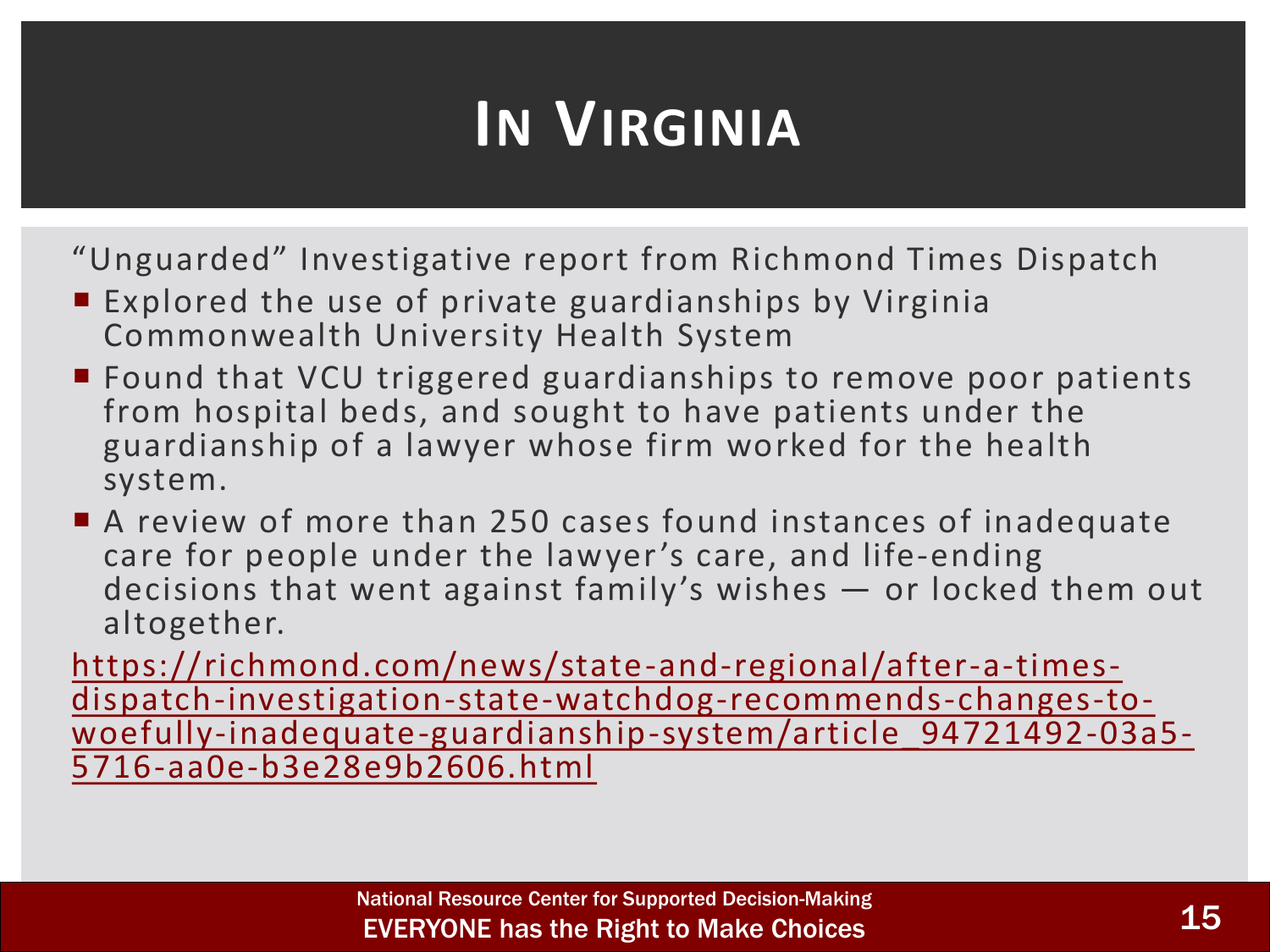### **WHERE DO WE GO FROM HERE?**

### Guardianship **MAY** be Needed:

 $\blacksquare$  In emergency situations when

- **The person is incapacitated and cannot give consent**
- **The person did not previously identify how decisions should** be made in that situation
- **There is no one else available in the person's life to provide** consent through a Power of Attorney, Advanced Directive, or other means

#### To support People:

- **Who face critical decisions and have no interest in or ability** to make decisions
- Who need immediate protection from exploitation or abuse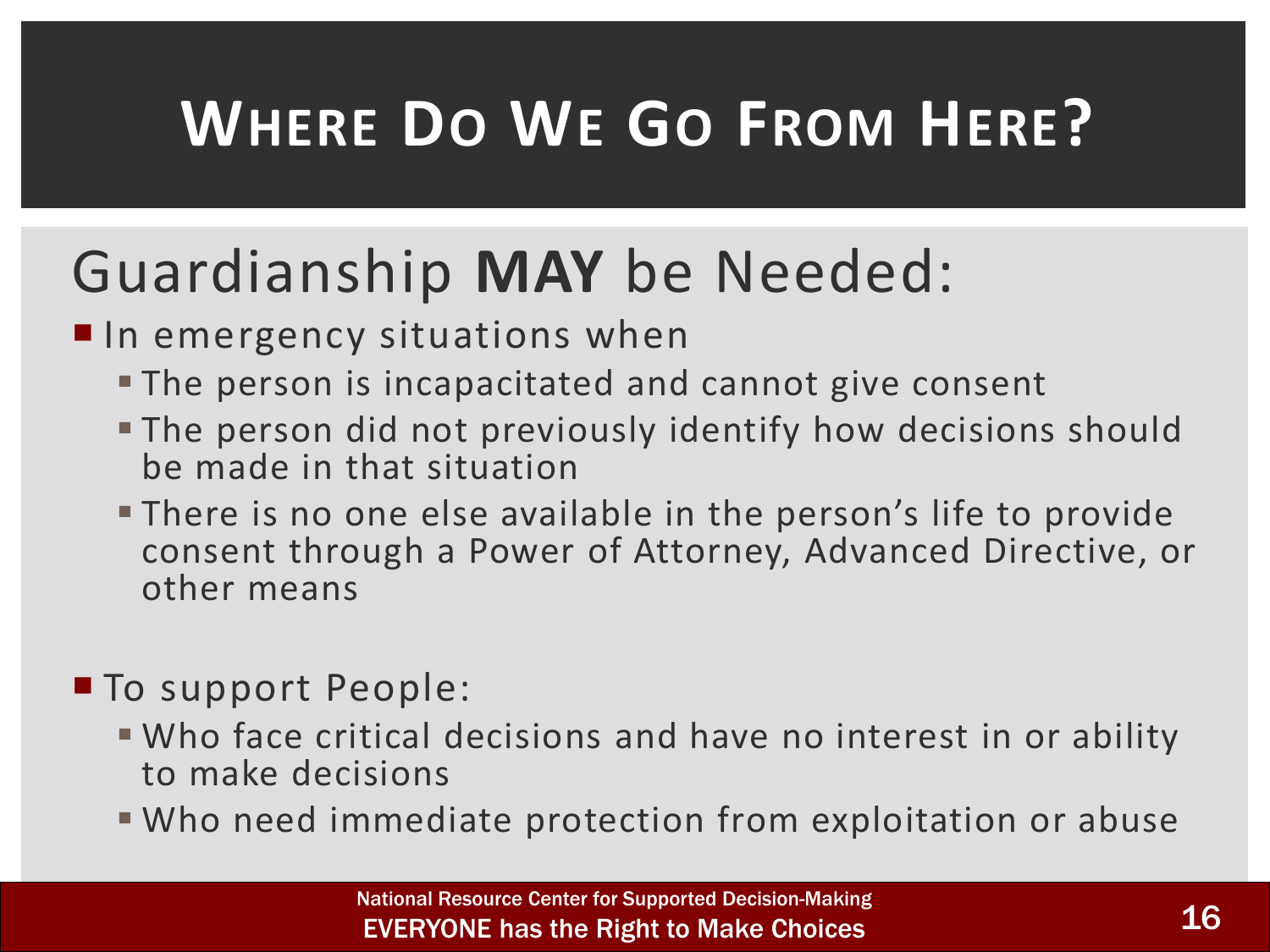### **GUARDIANSHIP IS NEVER NEEDED**

# JUST

- "Because you have "
- "Because you're \_\_ years old"
- "Because you need help"
- "Because that's the way its always been"
- "For your own good"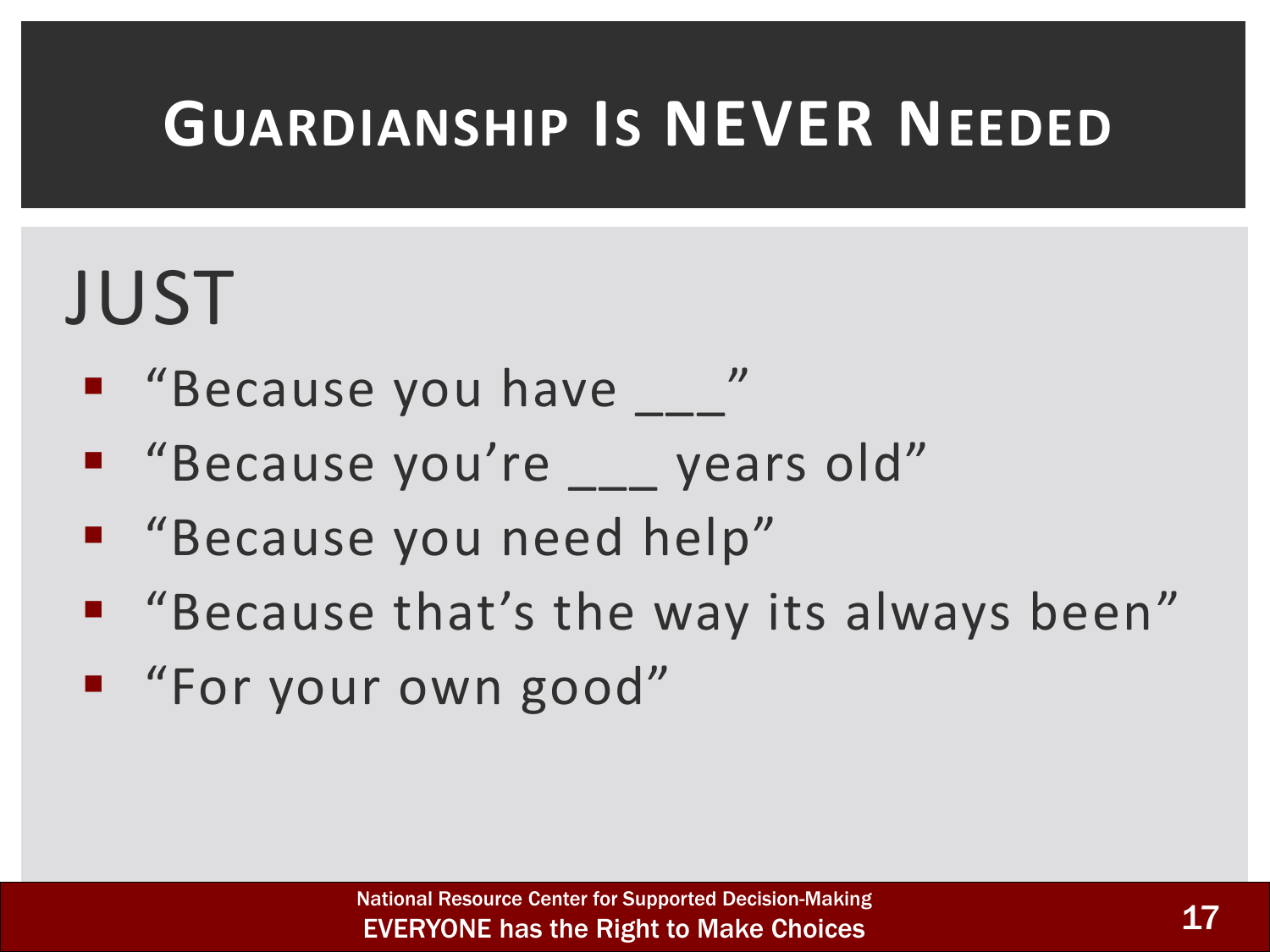### **BUT WE MEANT WELL**

"Experience should teach us to be most on our guard to protect liberty when the Government's purposes are beneficent. . . . The greatest dangers to liberty lurk in insidious encroachment by men of zeal, well-meaning but without understanding." *Olmstead v. U.S*., 277 U.S. 438 (1928)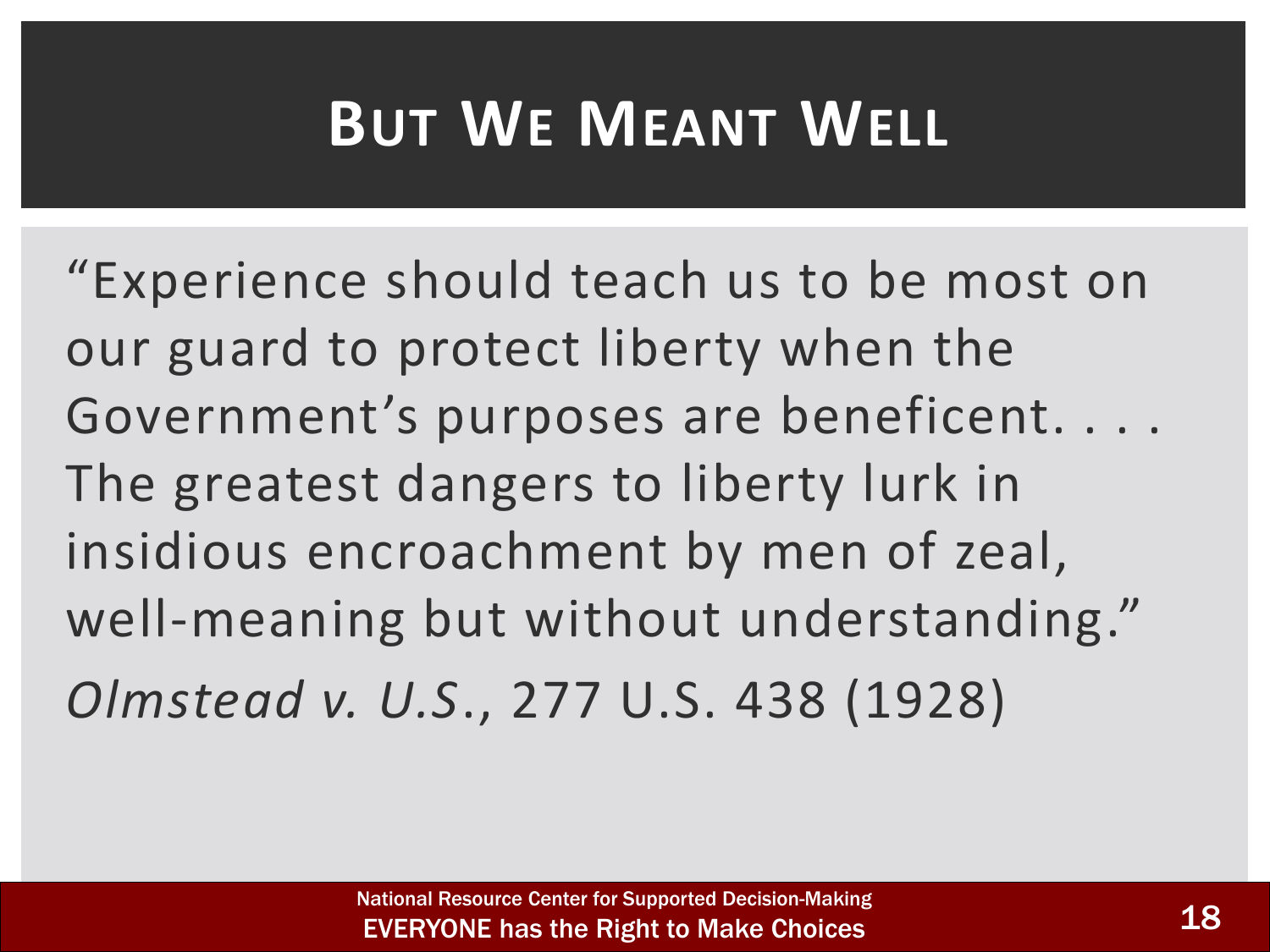### **WE MUST'VE MEANT REALLY WELL**

- Estimated number of adults under guardianship has **tripled** since 1995
- Reynolds, 2002; Schmidt, 1995; Uekert & Van Duizend, 2011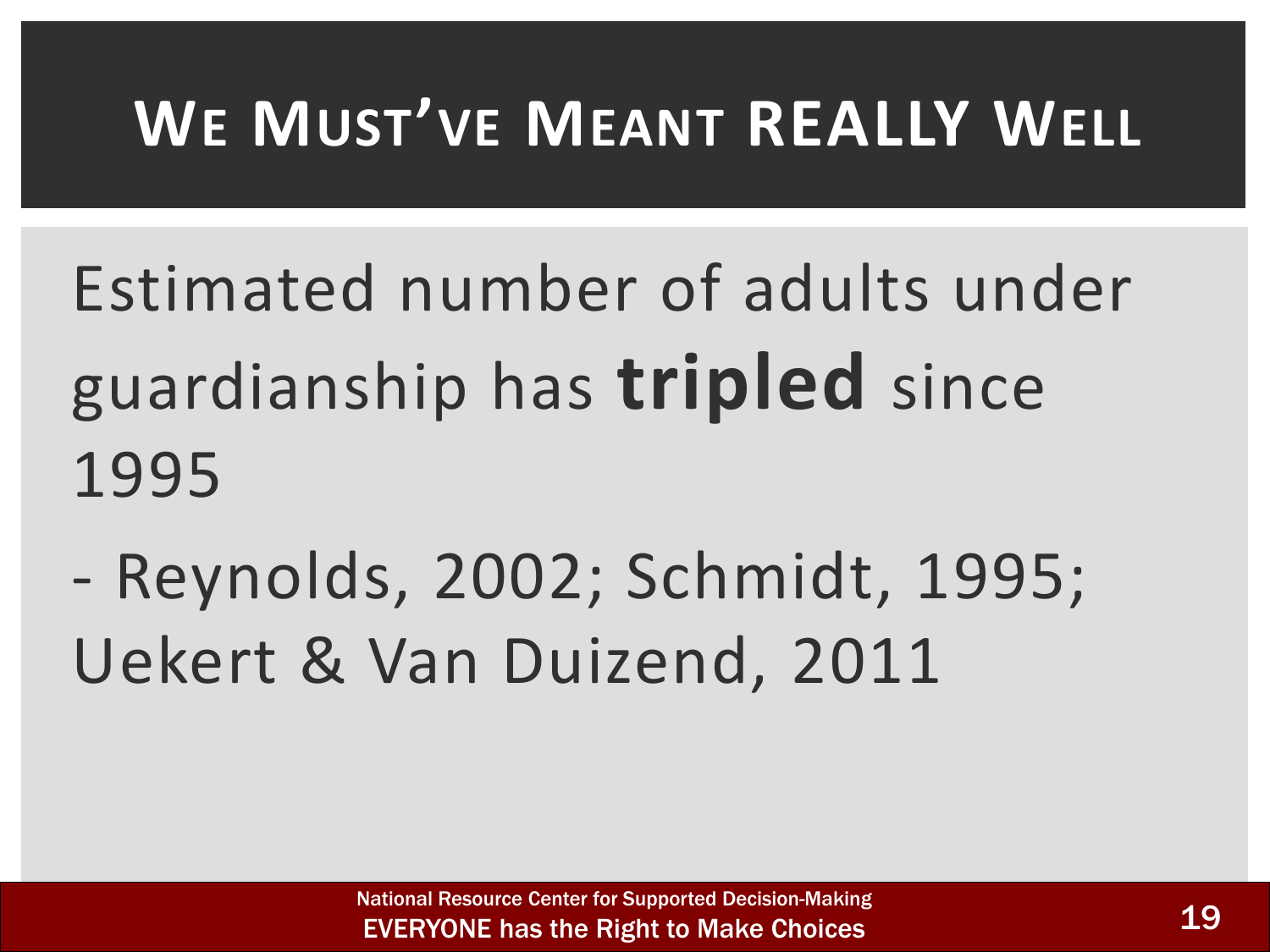### **RESEARCH**

People under guardianship can experience a "**significant negative impact** on their physical and mental health, longevity, ability to function, and reports of subjective well-being"

- Wright, 2010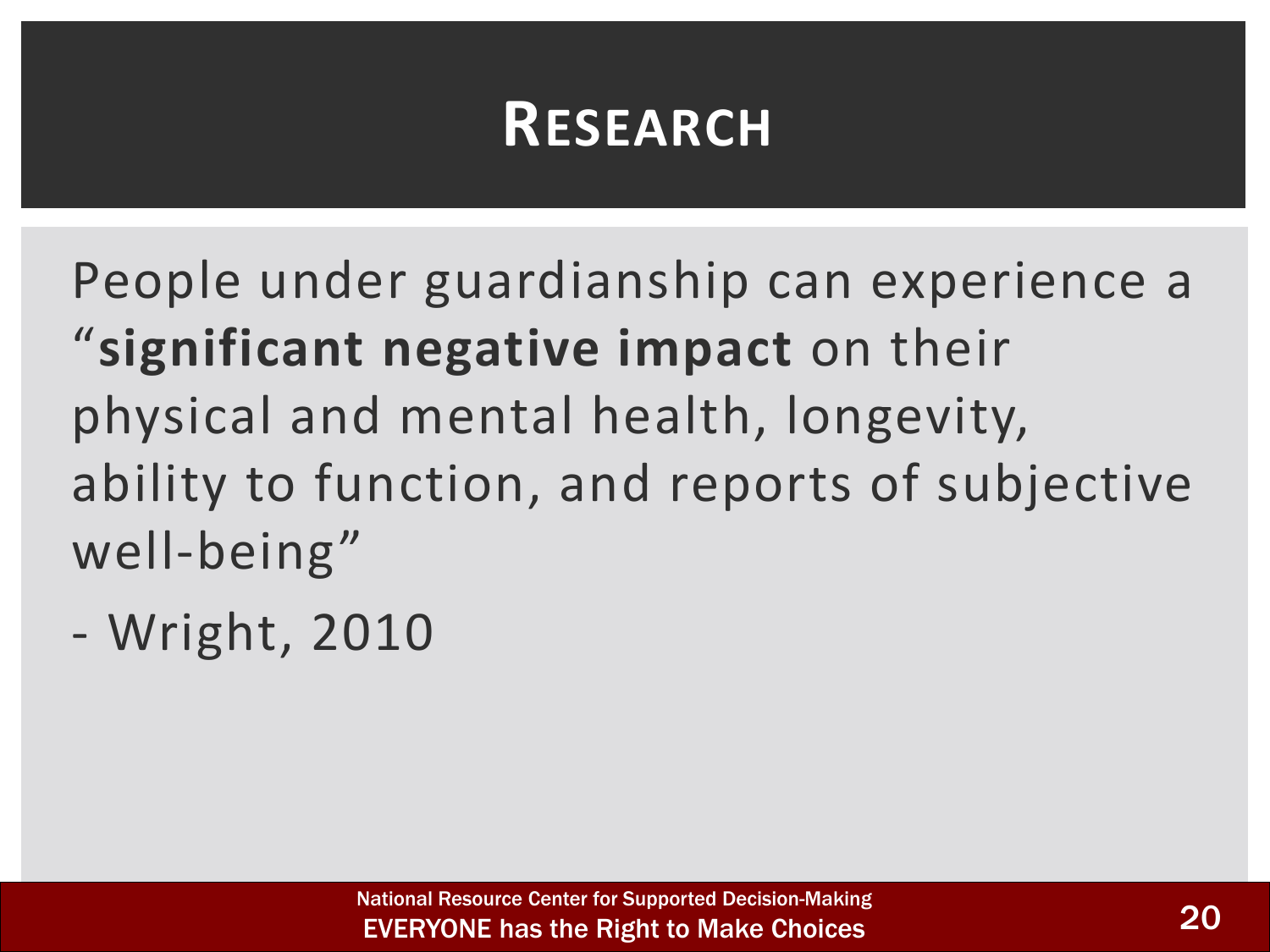### **ON THE OTHER HAND**

- ▪Older adults who exercise more control over their lives have a **better quality of life.**
- Mallers, et al., 2014
- **Providing support to people with dementia** can lead to them being able to provide informed consent.
- Haberstroh, et al. 2014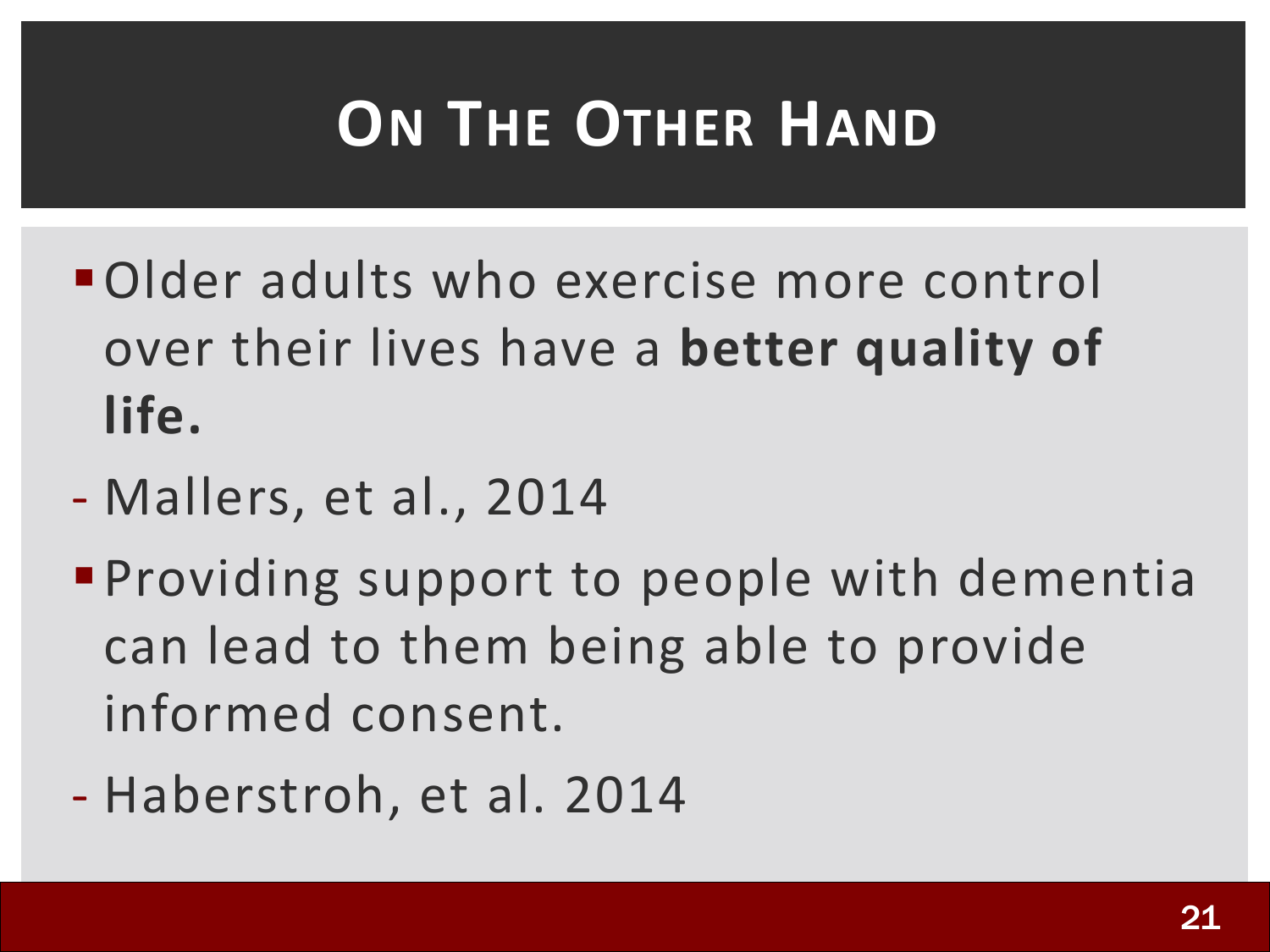### **AND**

Women with intellectual disabilities exercising more self-determination are **less likely to be abused**

- Khemka, Hickson, and Reynolds, 2005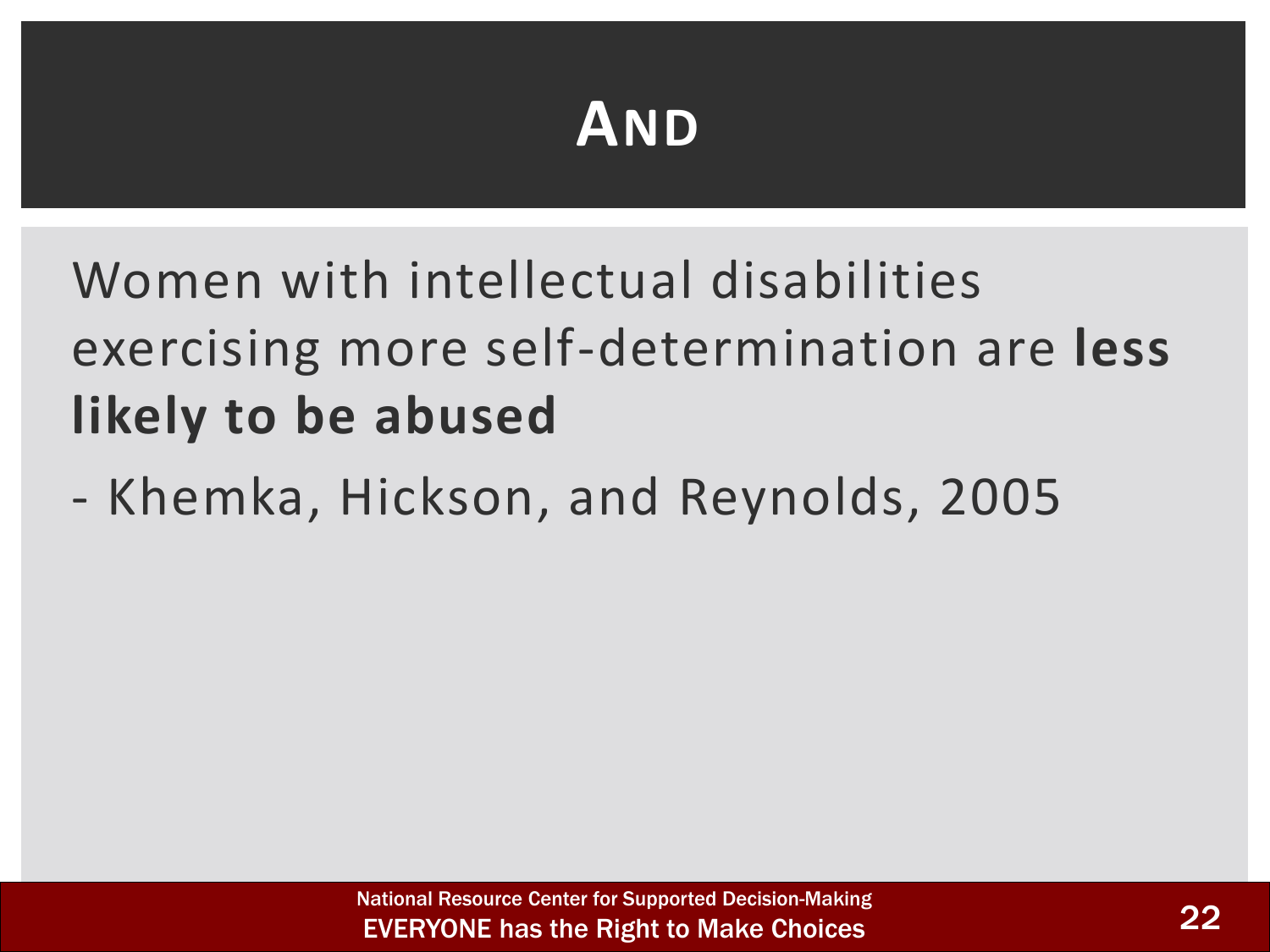### **AND**

People with Disabilities who do **NOT** have a guardian or conservator are more likely to:

- ■Have a paid job
- **ELive independently**
- ■Have friends other than staff or family
- ■Go on dates and socialize in the community **Practice the Religion of their choice** 2013-2014

2017-2018

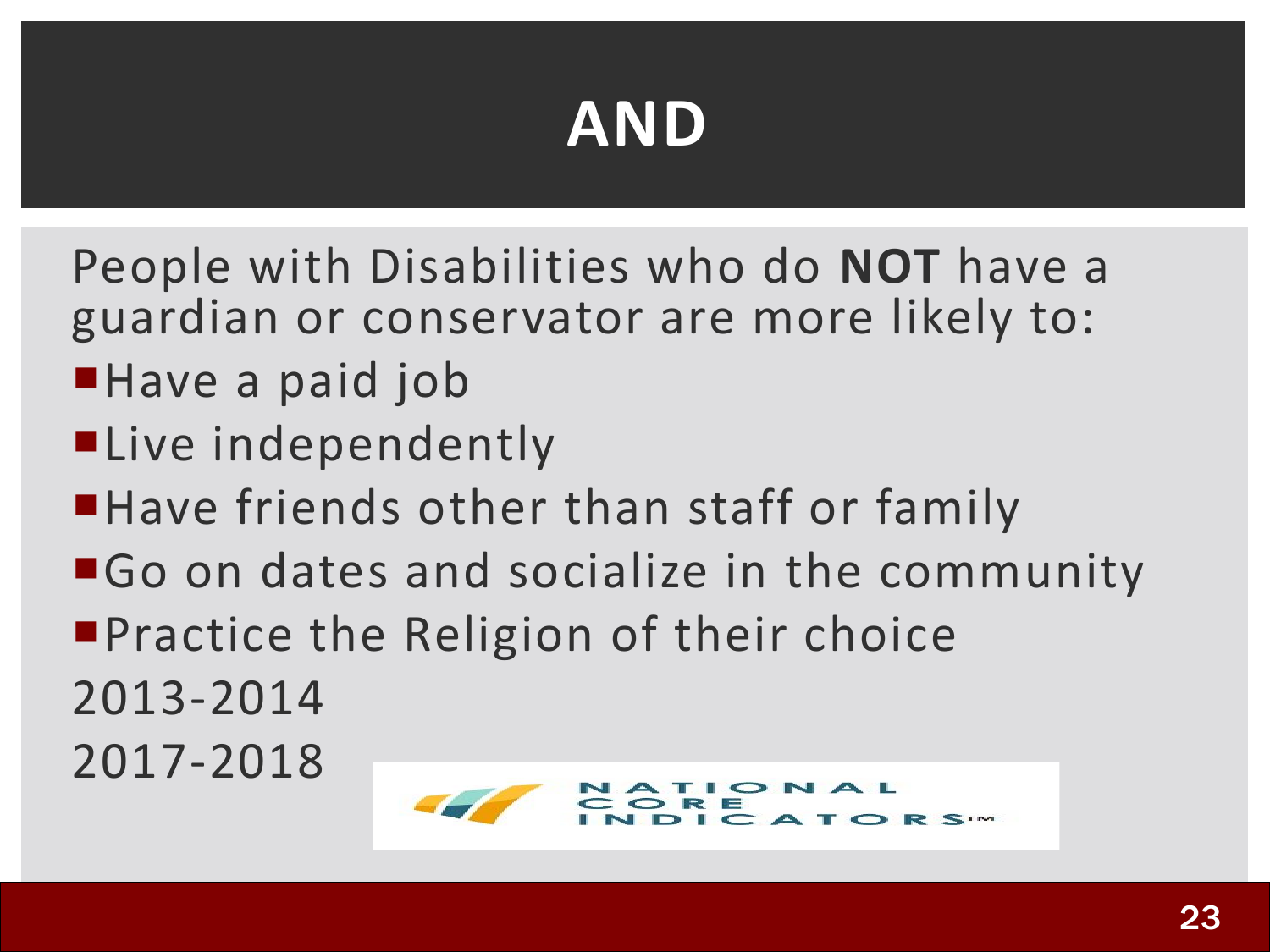### **SO, WHERE DO WE GO FROM HERE?**

# $If.$

- **We KNOW** that some people need more support as they age or due to disability
- **We KNOW** that guardianship can result in decreased quality of life and
- **We KNOW** that increased self-determination leads to improved quality of life

Then we need a means of **INCREASING** selfdetermination while **STILL** providing support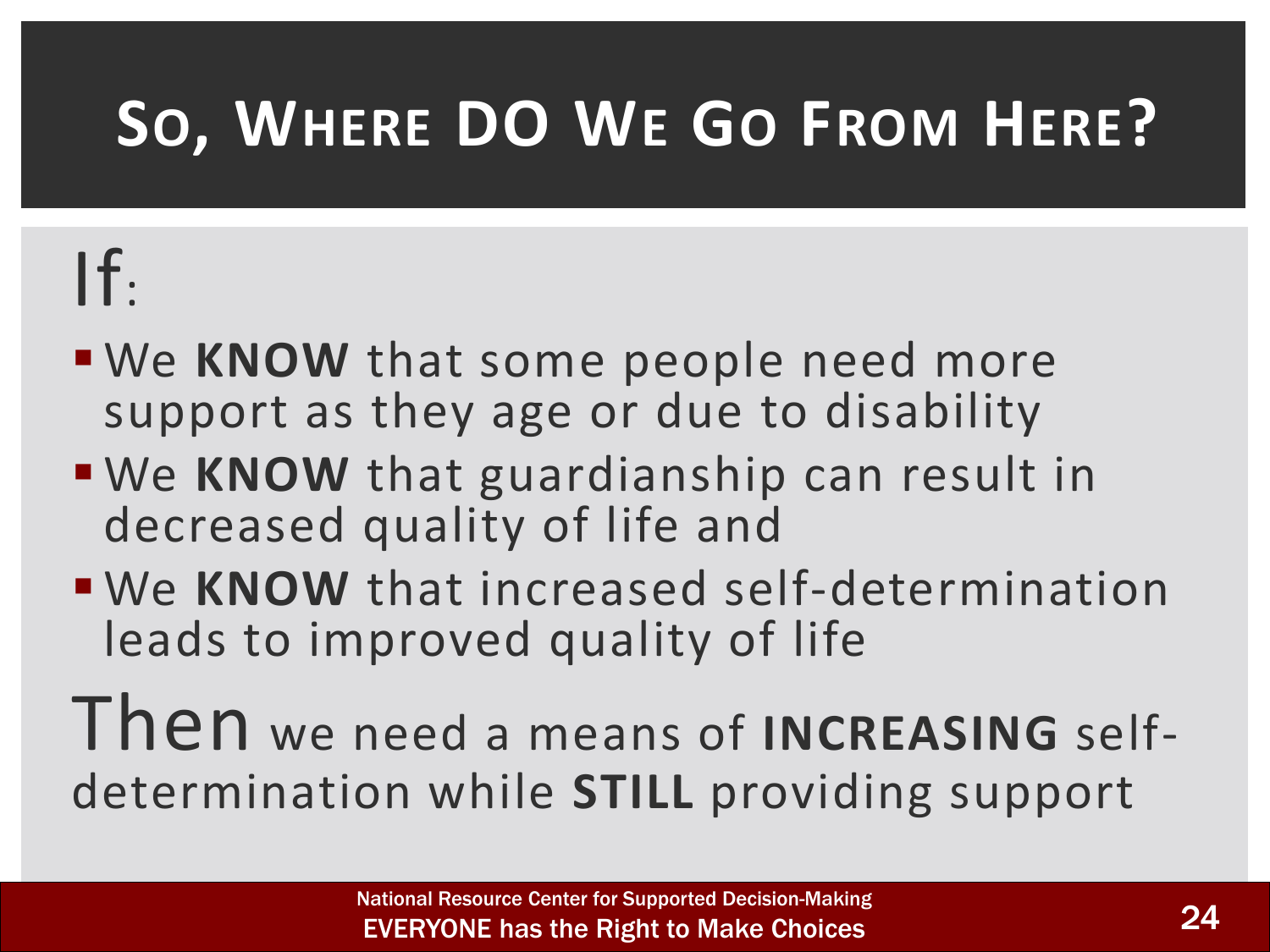# **A WAY FORWARD: SUPPORTED DECISION-MAKING**

"a recognized alternative to guardianship through which people . . . use friends, family members, and professionals to help them understand the situations and choices they face, so they may make their own decisions without the "need" for a guardian."

#### - Blanck & Martinis, 2015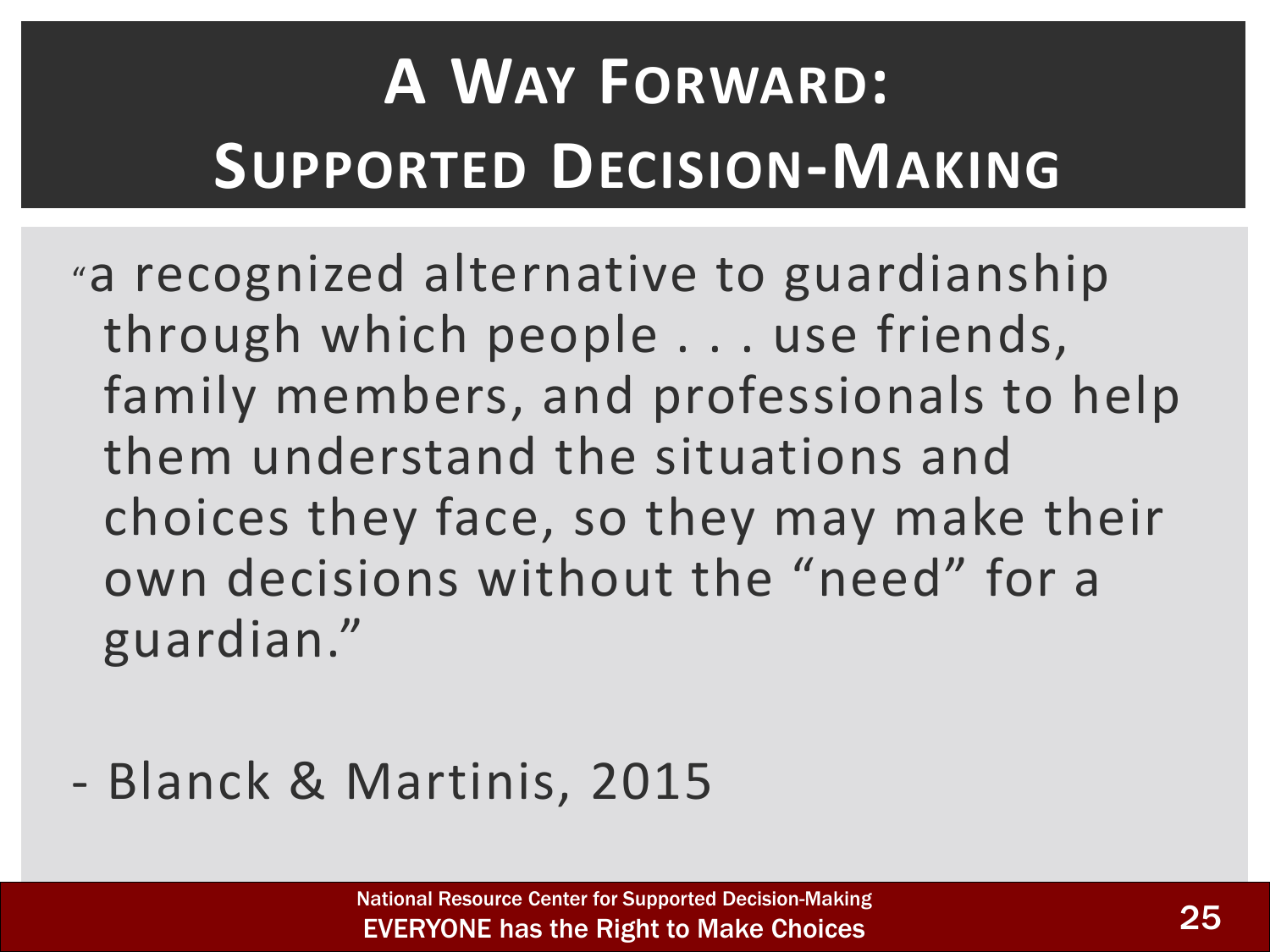### **THINK ABOUT IT**

- How do you make decisions? What do you do if you're not familiar with the issue?
- **Taxes?**
- Medical Care?
- **Auto Repairs?**

# **What Do You Do?**

National Resource Center for Supported Decision-Making **EVERYONE has the Right to Make Choices** 26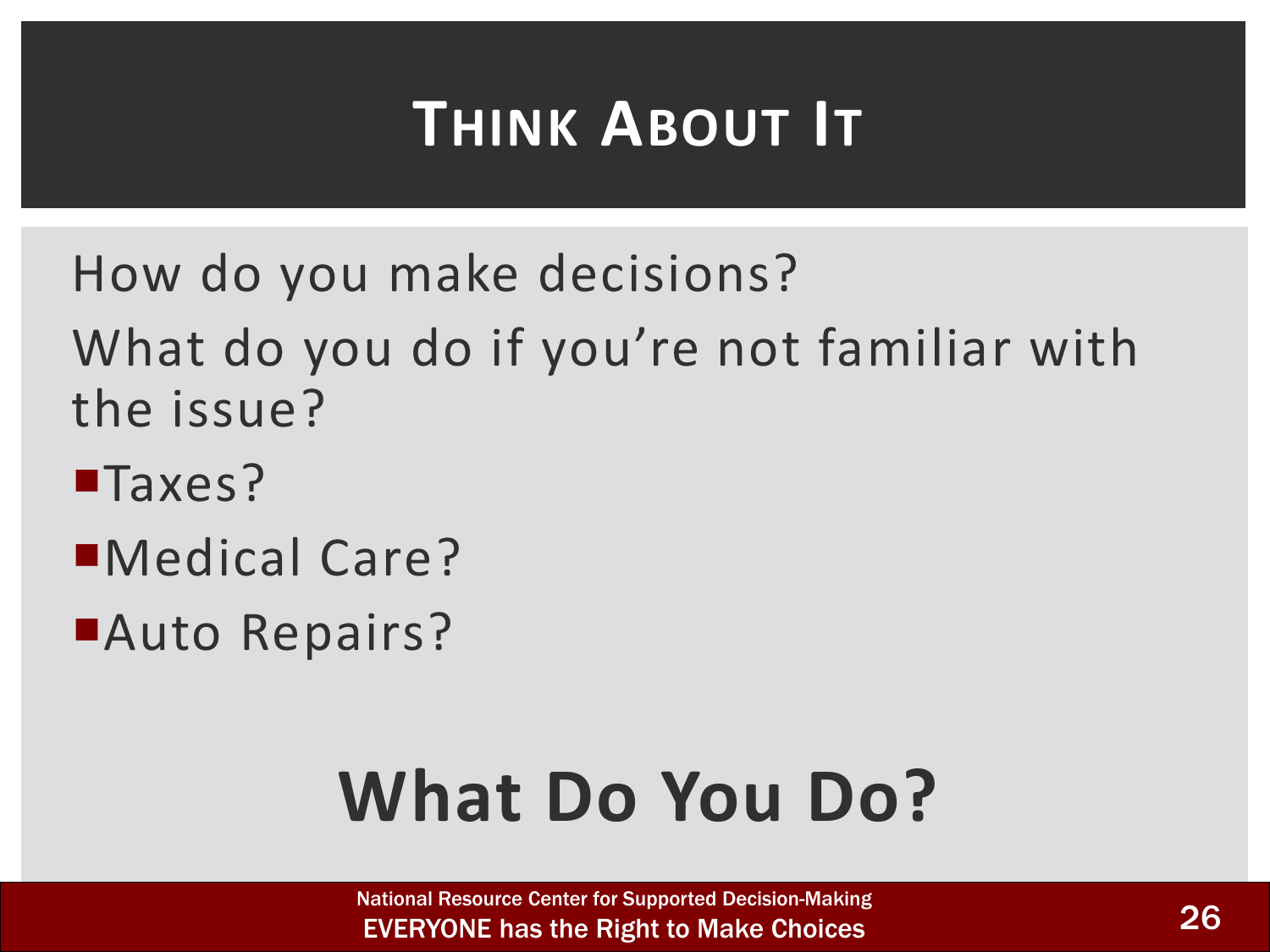# **SO, SUPPORTED DECISION-MAKING IS A LOT OF WORDS FOR**

# Getting help when its needed

# **Just like you and me**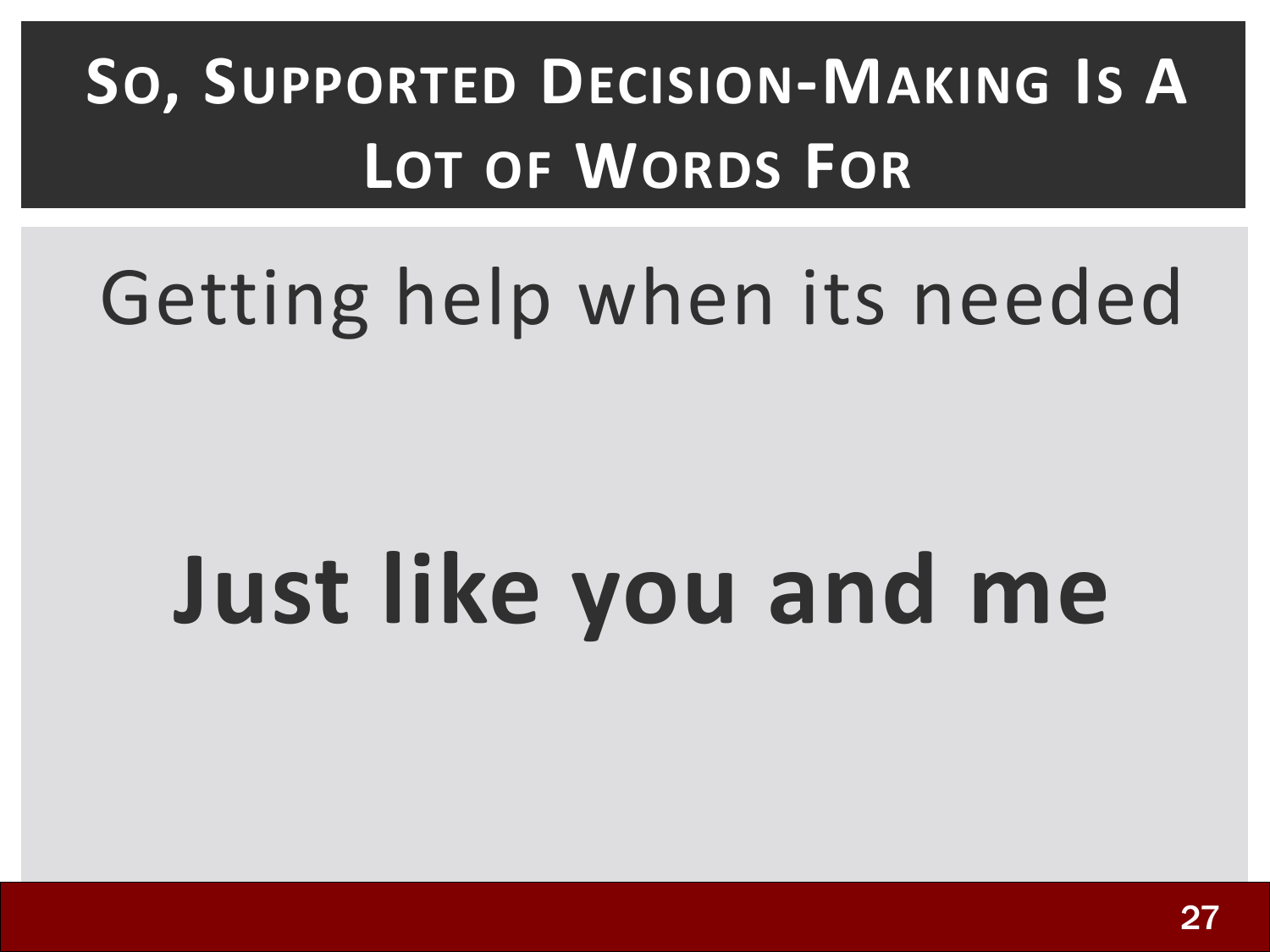# **WHERE DO WE GO FROM HERE WHEN IS GUARDIANSHIP APPROPRIATE?**

If, after considering the evidence presented at the hearing, the court or jury determines on the basis of **clear and convincing evidence that the respondent is incapacitated and in need of a guardian** or conservator, the court shall appoint a suitable person, who may be the spouse of the respondent, to be the guardian or the conservator or both

Va Code Ann. 64.2-2007(D)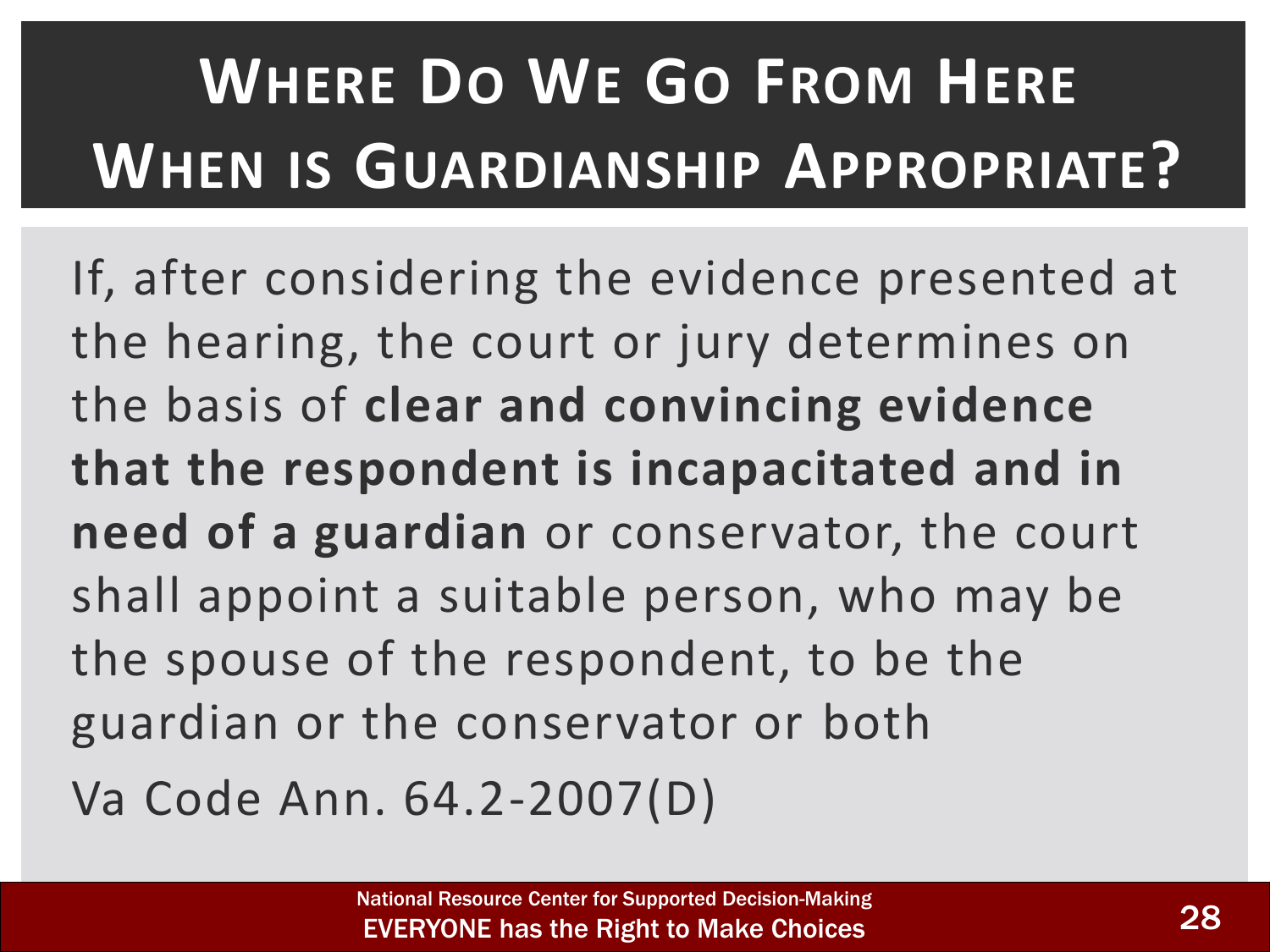### **TWO STEPS**

(1) Is the person "incapacitated"

If so,

(2) Is guardianship "necessary"

Supported Decision-Making should be part of the analysis for each!

> National Resource Center for Supported Decision-Making EVERYONE has the Right to Make Choices 29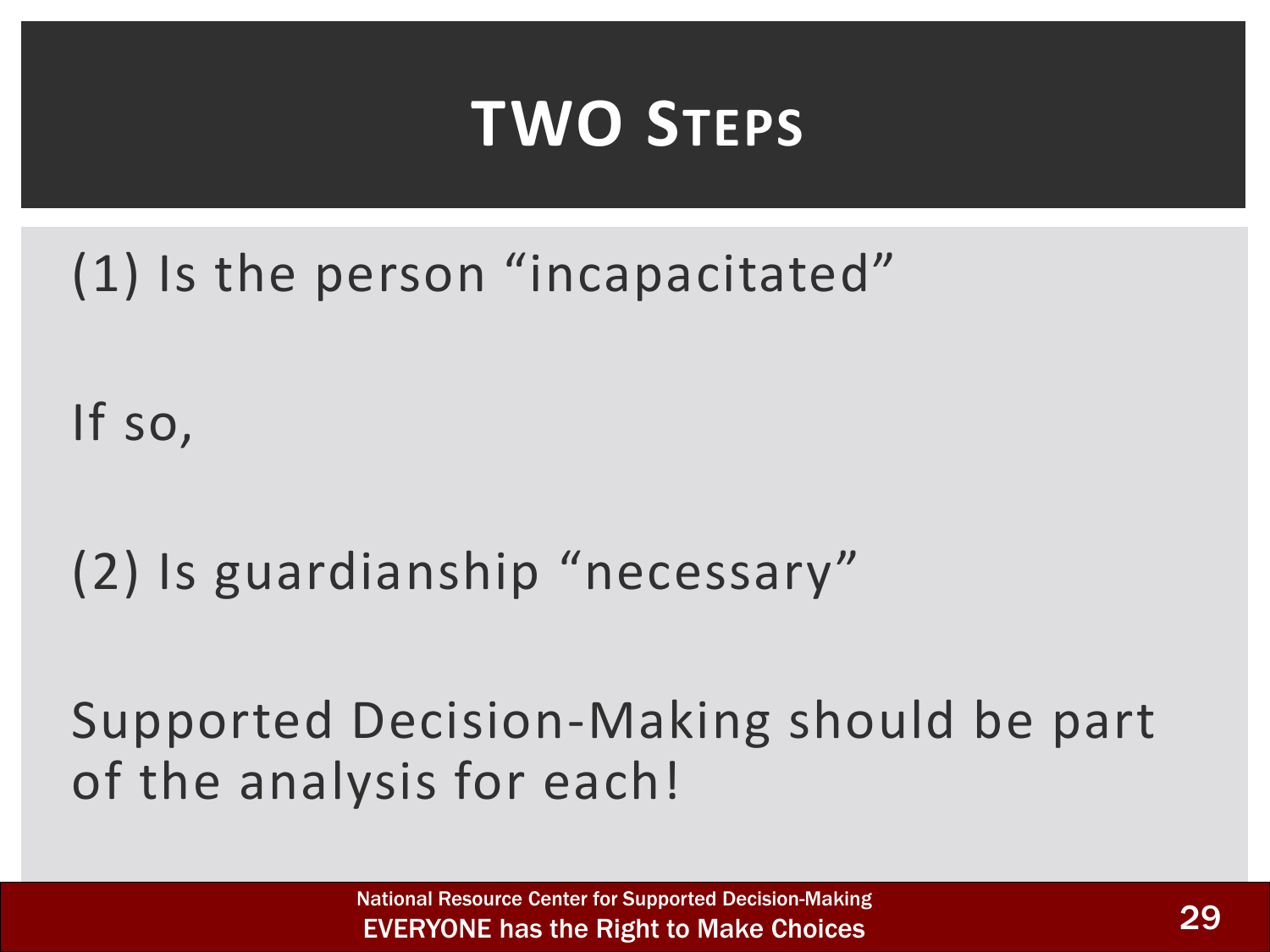### **WHEN IS A PERSON "INCAPACITATED"**

"Incapacitated person" means an adult who has been found by a court to be **incapable** of receiving and evaluating information effectively or responding to people, events, or environments to such an extent that **the individual lacks the capacity** to (i) **meet the essential requirements for his health**, care, safety, or therapeutic needs without the assistance or protection of a guardian or (ii) **manage property** or financial affairs or provide for his support or for the support of his legal dependents without the assistance or protection of a conservator. A finding that the individual displays poor judgment alone shall not be considered sufficient evidence that the individual is an incapacitated person within the meaning of this definition.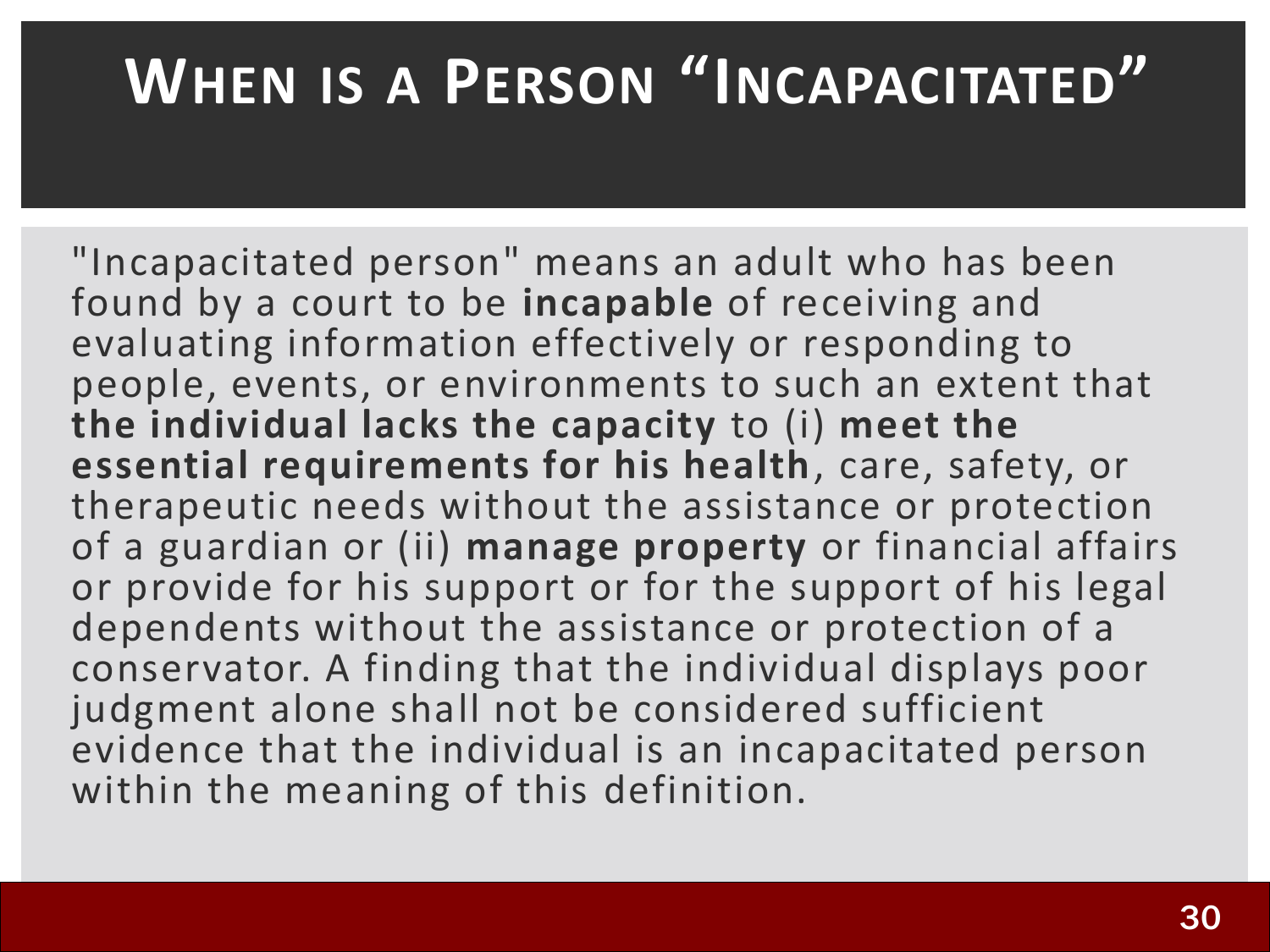### **WHEN IS GUARDIANSHIP "NECESSARY"**

In determining the need for a guardian or a conservator and the powers and duties of any guardian or conservator, if needed, consideration shall be given to the following factors: (i) the limitations of the respondent; (ii) the development of the respondent's maximum self-reliance and independence; (iii) **the availability of less restrictive alternatives, including advance directives, supported decision-making agreements, and durable powers of attorney**; (iv) the extent to which it is necessary to protect the respondent from neglect, exploitation, or abuse; (v) the actions needed to be taken by the guardian or conservator; (vi) the suitability of the proposed guardian or conservator; and (vii) the best interests of the respondent.

Va Code Ann 64.2-2007(c)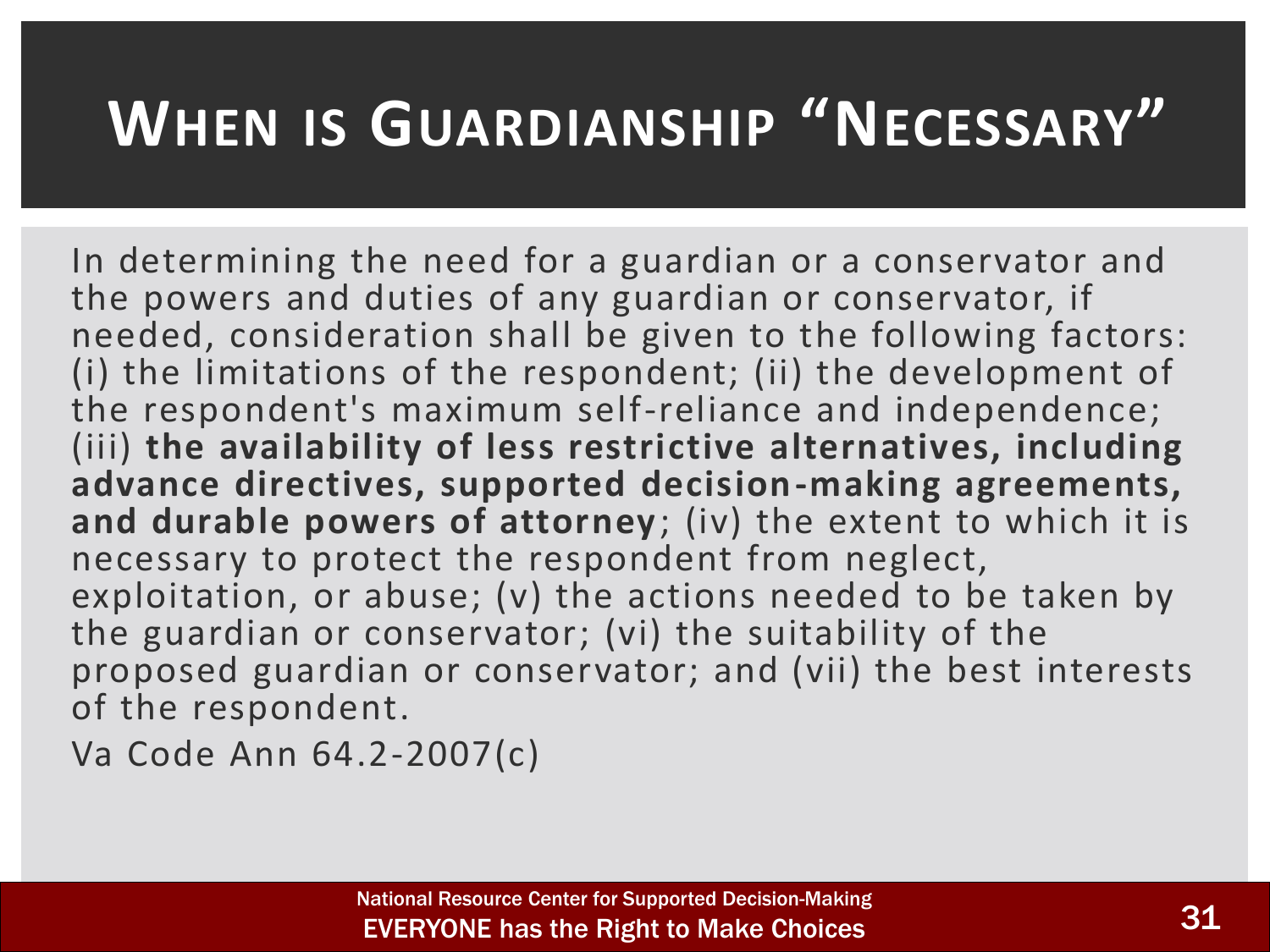### **"INCAPABLE" AND "NECESSARY"**

#### **How do you know?**

- ■In the VAST majority of cases, the court should not assume that, just because a person has a particular diagnosis, s/he is "incapable."
- **Unless there is evidence that something** was tried to make the person "capable," how can you know, but clear and convincing evidence, that the person isn't?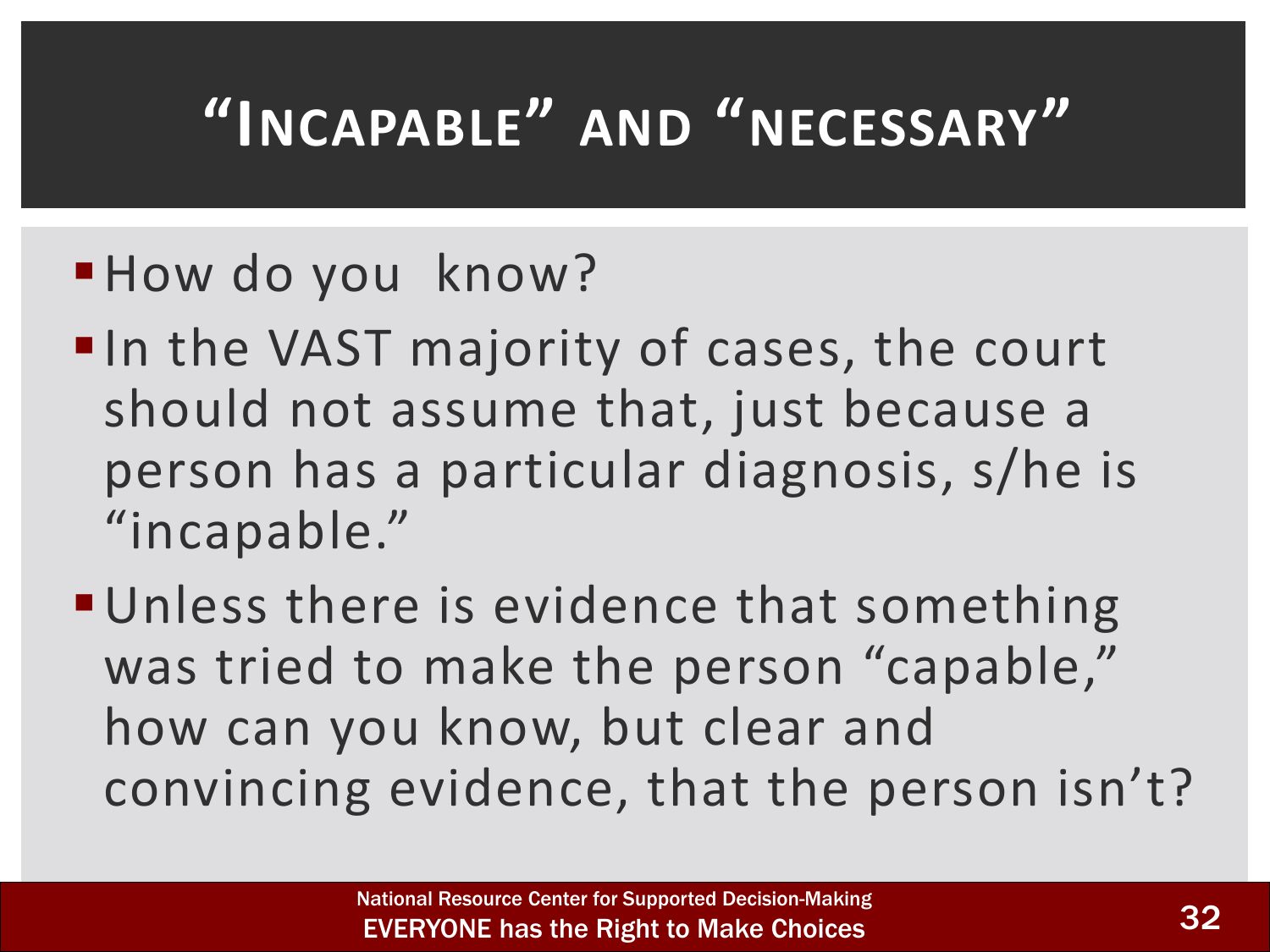### **THINK ABOUT "CAPACITY"**

- **People may have "capacity" to make** some decisions but not others.
- **Or be able to make decisions some** times but not others.
- Or be unable to make decisions unless they get help understanding the decision to be made.
- Salzman, 2010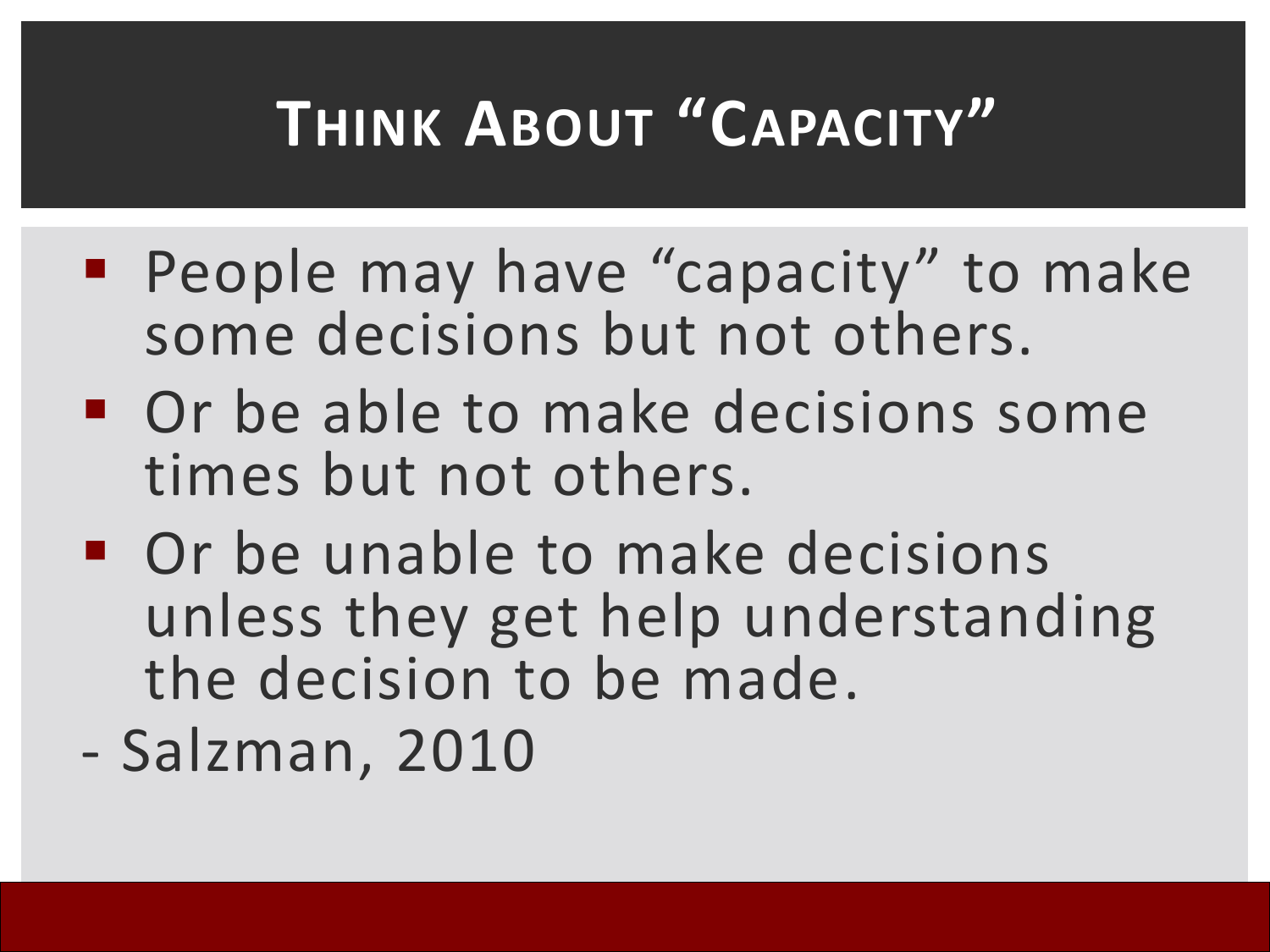### **SO…**

If people only have the "capacity" to "meet" their needs or "manage" their finances **with assistance or support**, are they incapacitated?

# ARE YOU?

National Resource Center for Supported Decision-Making **EVERYONE has the Right to Make Choices**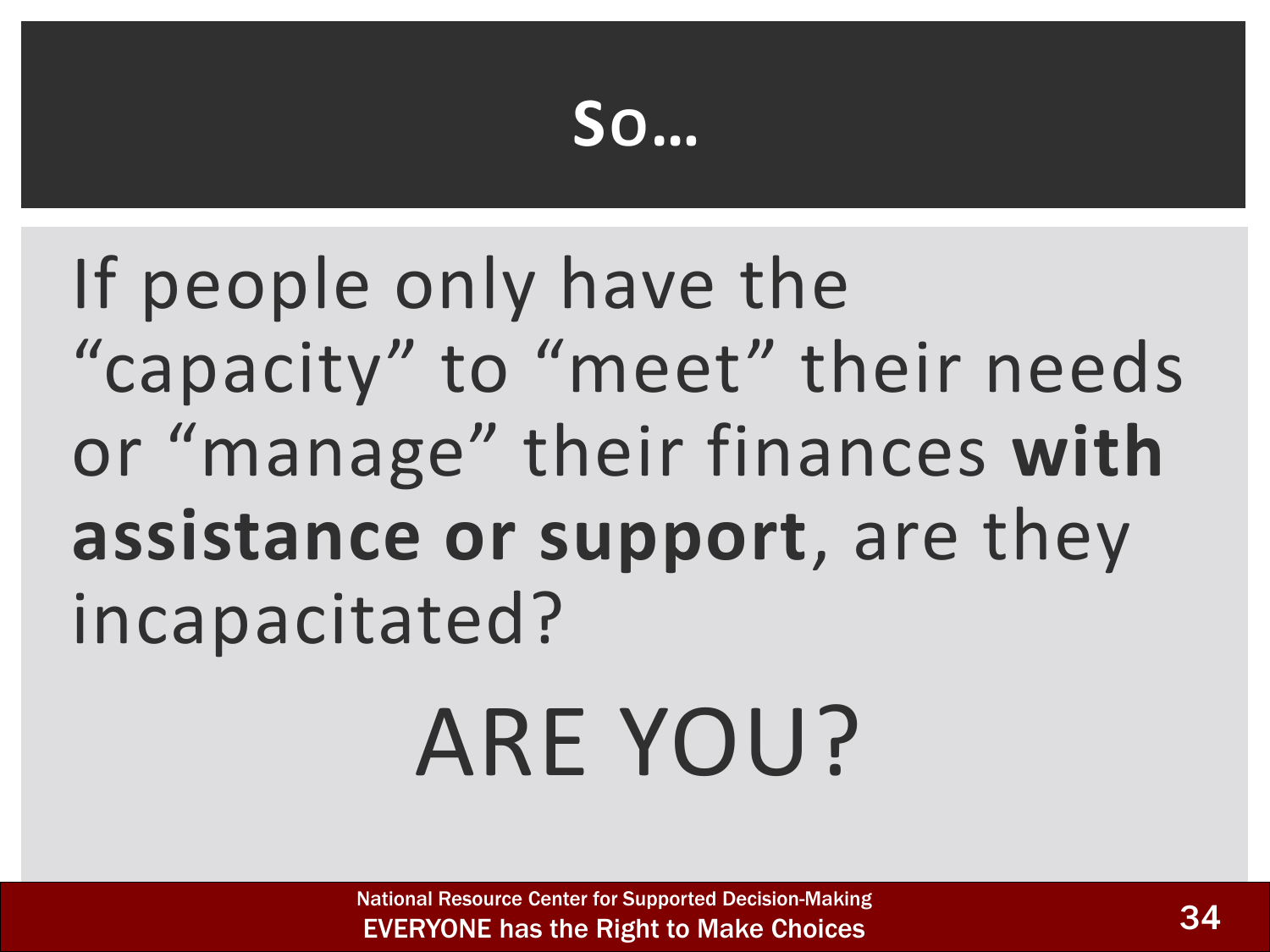### **WHICH MEANS: ASK A QUESTION**

# Before seeking or recommending Guardianship:

# **What Else Have You Tried?**

National Resource Center for Supported Decision-Making **EVERYONE has the Right to Make Choices 35**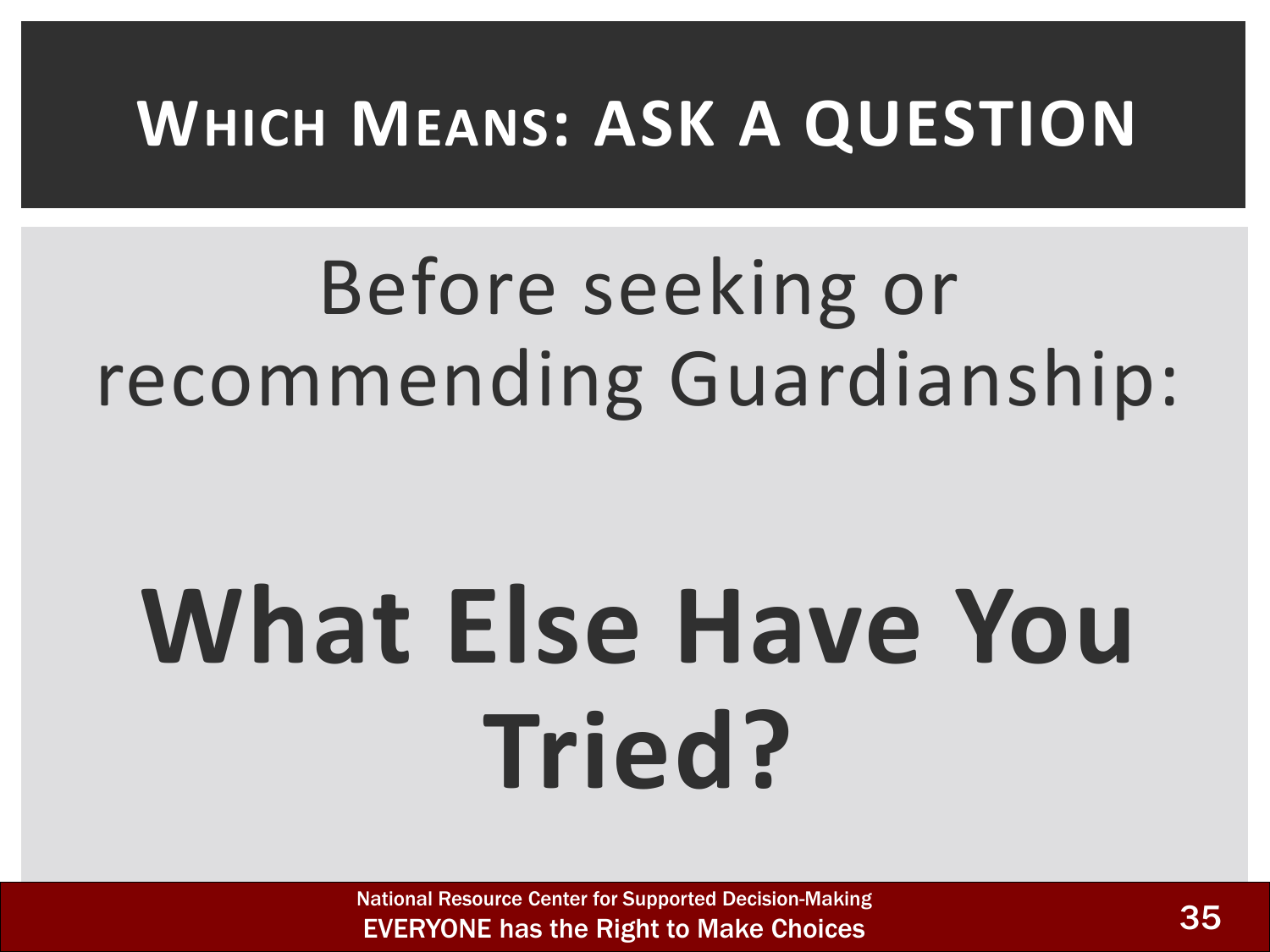## **OR, AS THE NATIONAL GUARDIANSHIP ASSOCIATION SAYS**

"Alternatives to guardianship, **including supported decision making**, should always be identified and considered whenever possible **prior to the commencement of guardianship proceedings**."

- National Guardianship Association Position Statement on Guardianship, Surrogate Decision Making and Supported Decision Making, 2015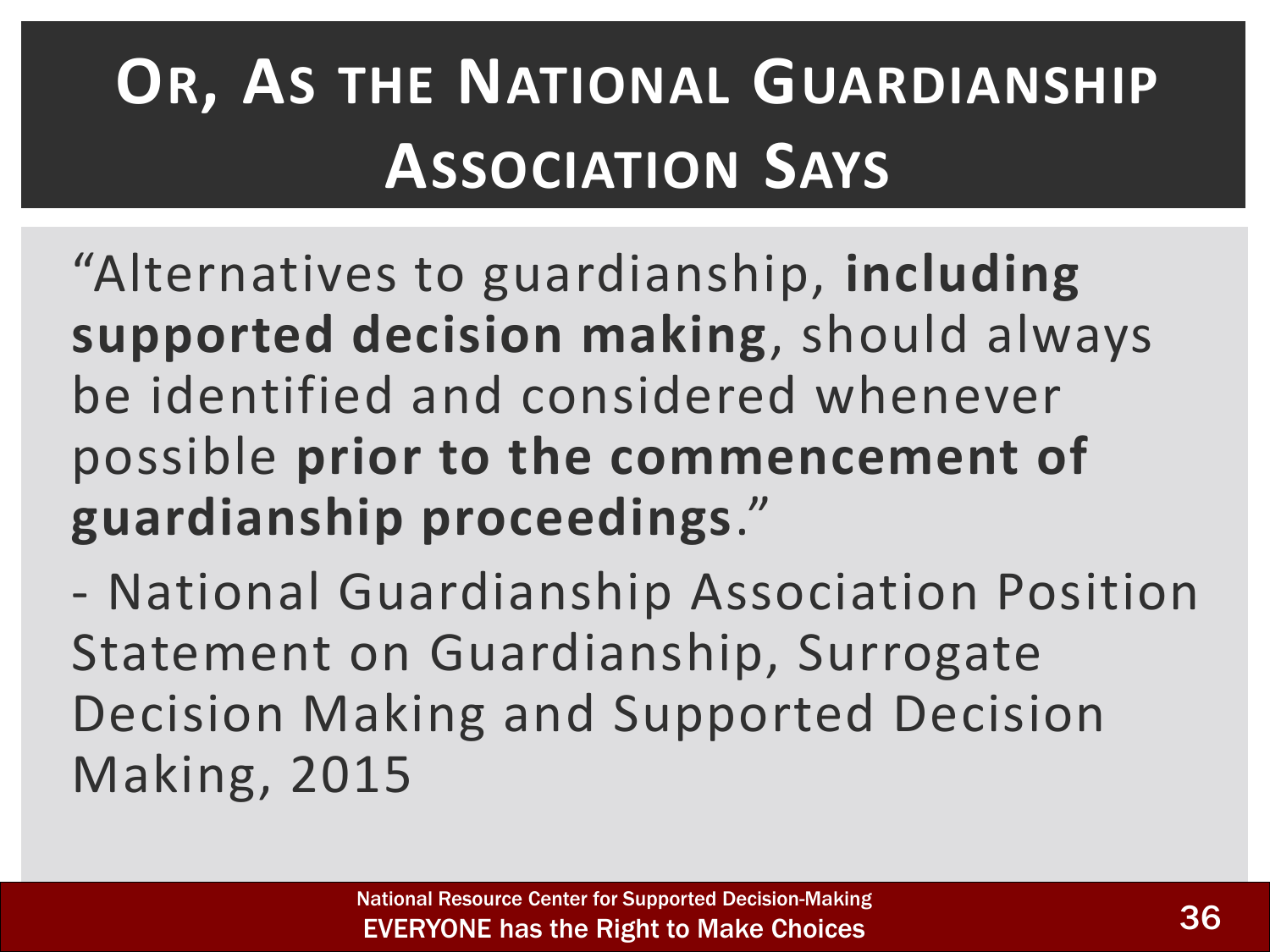# THE PRACTICAL METHOD BY AMERICAN BAR ASSOCIATION

**PRESUME** that guardianship is not needed.

**REASONS** for concern – "What 's the problem? "

**ASK** if the problem is temporary or easily addressable- "What 's the root cause? "

**COMMUNITY** Connect with resources – "What would it take to solve the problem?" and "Who can provide that?"

**TEAM** Has the person already identified people s/he wants to work with?

**IDENTIFY** If the person does not have a team, examine abilities, limitations, wants, needs, and contacts to see if a team can be made or supports provided

**CHALLENGES** Are there potential problems with team members or resources?

**APPOINT** If the person wants to give someone else the power to support or make decisions, help the person do it consistent with his or her wishes

**LIMIT** As a last resort, seek a guardianship limited to **ONLY** those areas the person **cannot** make decisions with or without support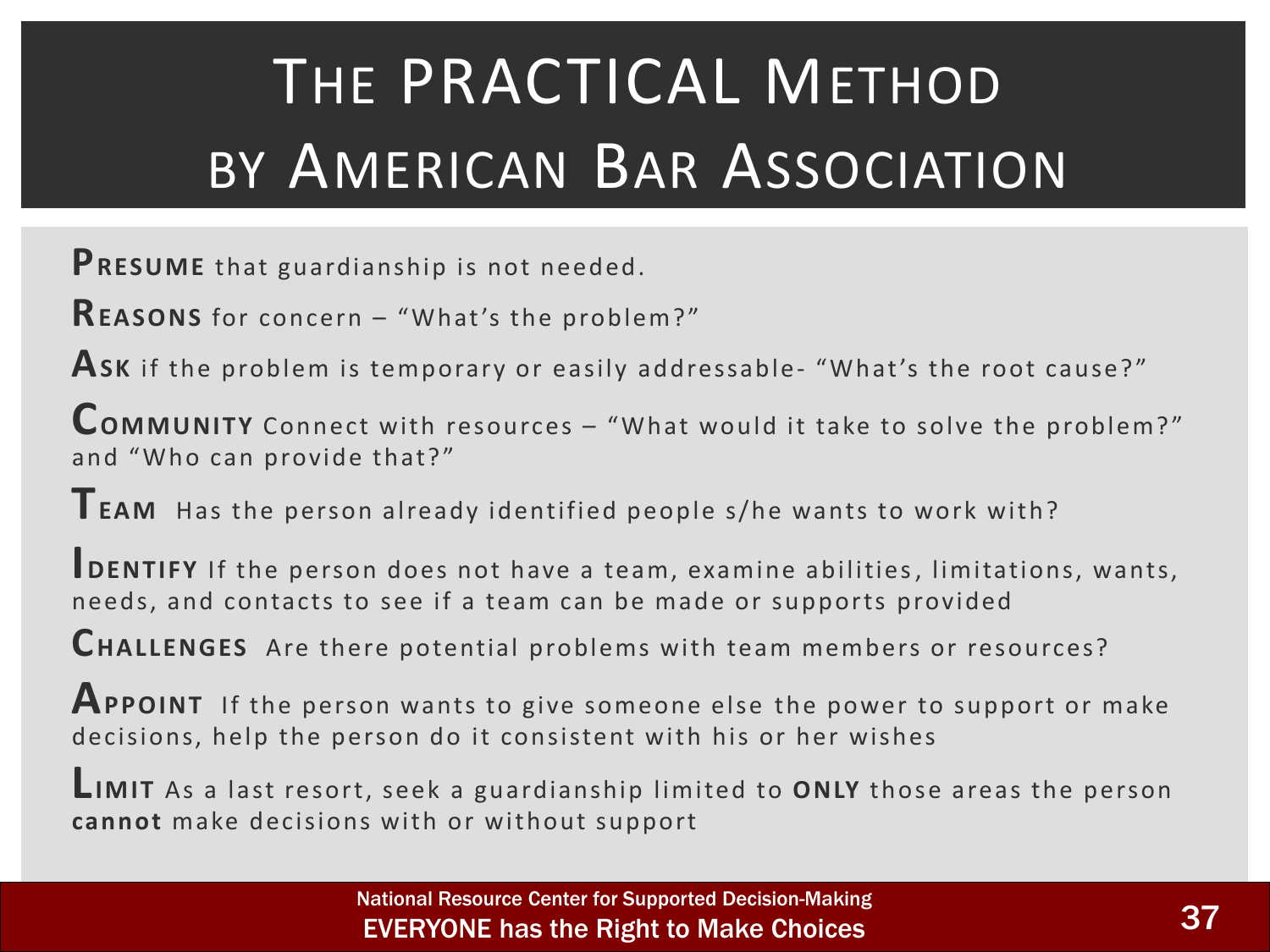### **SUPPORTED DECISION-MAKING CAN HELP PEOPLE "MANAGE" MONEY AND MEET" THEIR NEEDS**

Supported Decision-Making can help people:

- **Understand information, issues, and choices;**
- **Focus attention in decision-making;**
- Weigh options;
- **Ensure that decisions are based on their own** preferences
- ■Interpret and/or communicate decisions to other parties.
- Salzman, 2011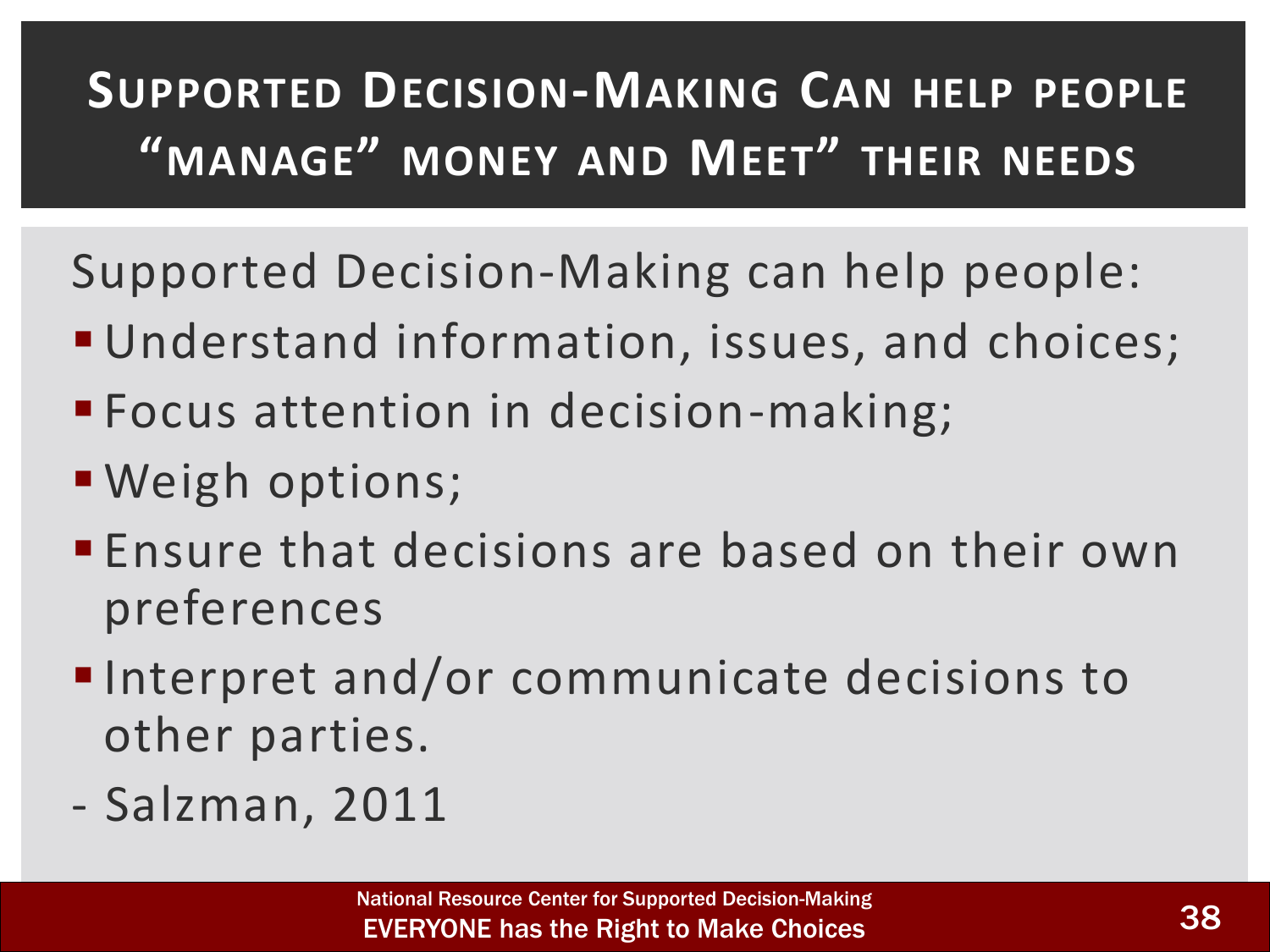### **IT'S A PARADIGM, NOT A PROCESS**

- There is no "one size fits all" method of Supported Decision-Making.
- Can include, as appropriate
- **Informal support**
- Written agreements, like Powers of Attorney, identifying the support needed and who will give it
- ■Formal Micro-Boards and Circles of Support
- Martinis, Blanck, and Gonzalez, 2015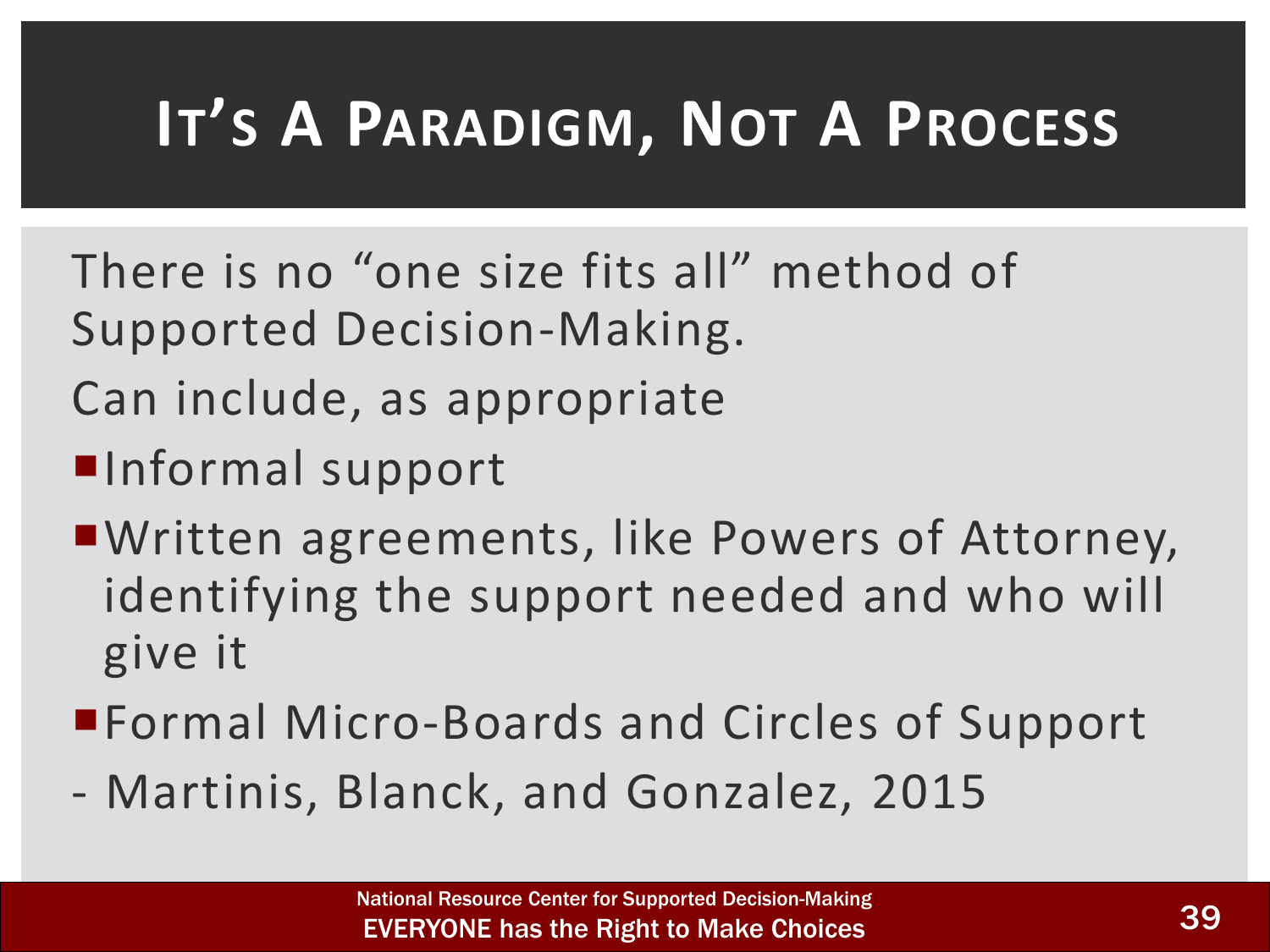### **IN COMMON**

**ALL** Forms of Supported Decision-Making recognize:

- **That EVERYONE has The Right to Make** Choices to the maximum of their capabilities;
- ■That people can get help exercising their Right to Make Choices without giving up that right; and
- **There are as many ways to give and get help** as there are people
- e.g., Dinerstein, 2012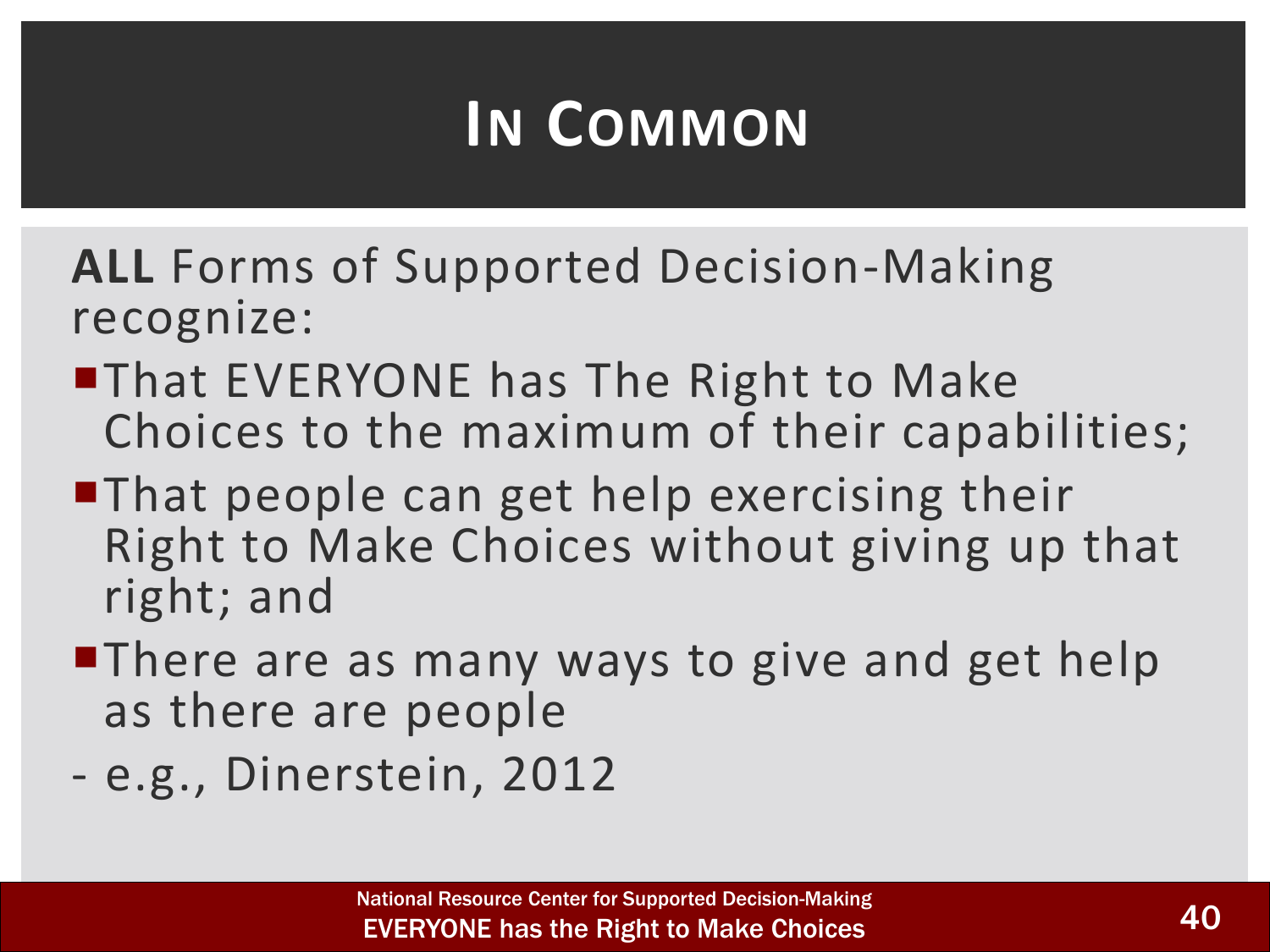### **CASE LAW**

- Ross and Ross v. Hatch, Va. Cir. (Newport News), Case No. CWF-120000-426
- *In Re: Ryan Herbert King*, D.C.Sup.Ct. (Probate) Case No.: 2003 INT 249
- *In Re: Tecora Mickel*, DC Probate Case No: 2015 INT 000291;
- In re: Tanya Powell, DC Probate Case No. 2015 INT 529;
- *In Re: Beck*: Circuit Court, Wayne County, Indiana, Case No: 89CO1-1011-GU-025;
- *In Re: Conservatorship of Marie Bergum*: Superior Court, Santa Cruz (CA), Case No: 19PR00378;
- *In re: the Guardianship of Tyler Borjas*, Probate Court, Miami-Dade County (FL), Case No.:2017002056GD02;
- In the Matter of the Guardianship and Conservatorship of Emery *Scott Olson*, District Court, Laramie County (WY), Docket No.: No. 45-341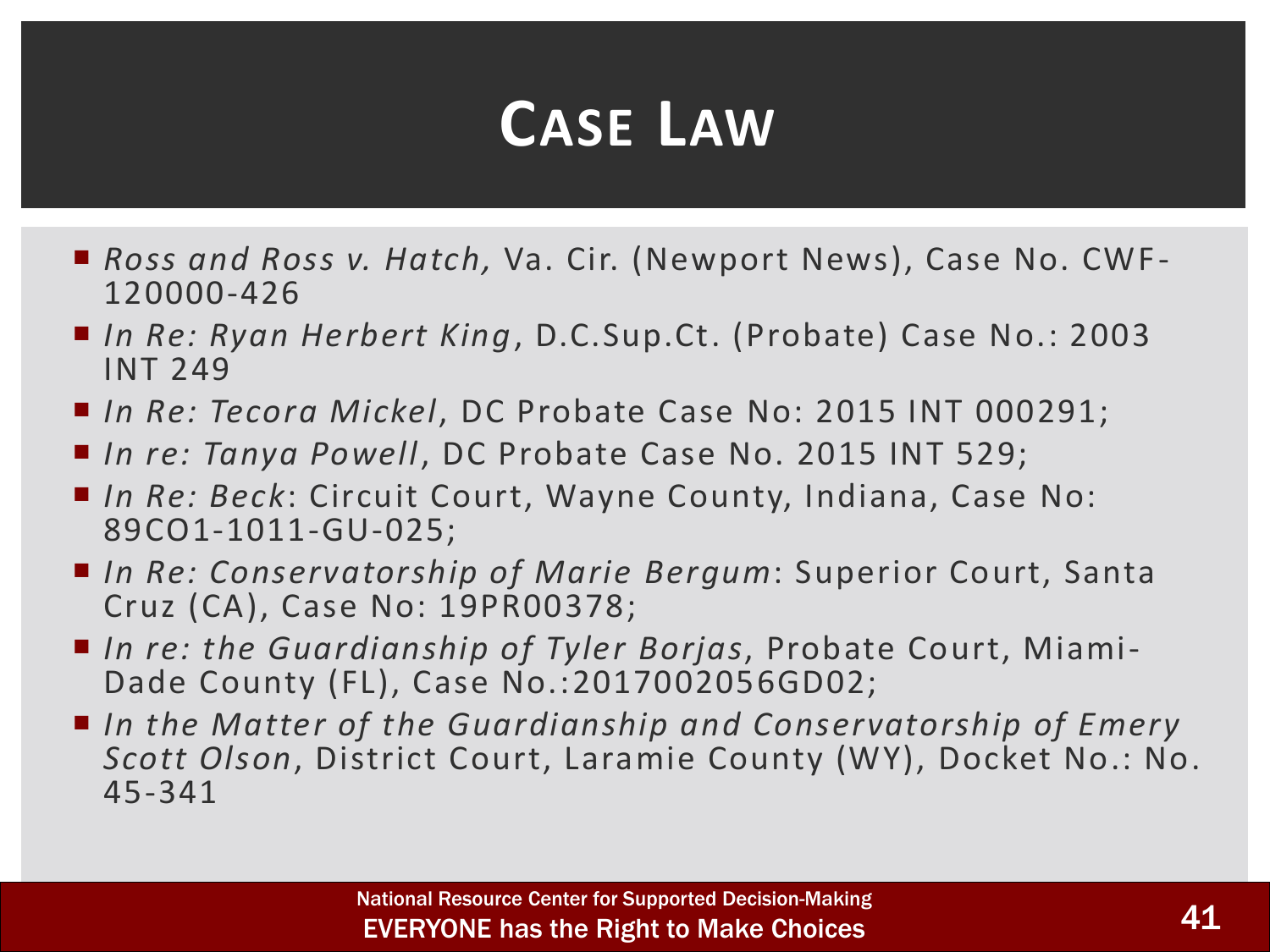## **SUPPORTED DECISION-MAKING AND SELF DETERMINATION**

"Supported Decision-Making has the potential to increase the selfdetermination of older adults and people with disabilities, encouraging and empowering them to reap the benefits from increased life control, independence, employment, and community integration"

- Blanck & Martinis, 2015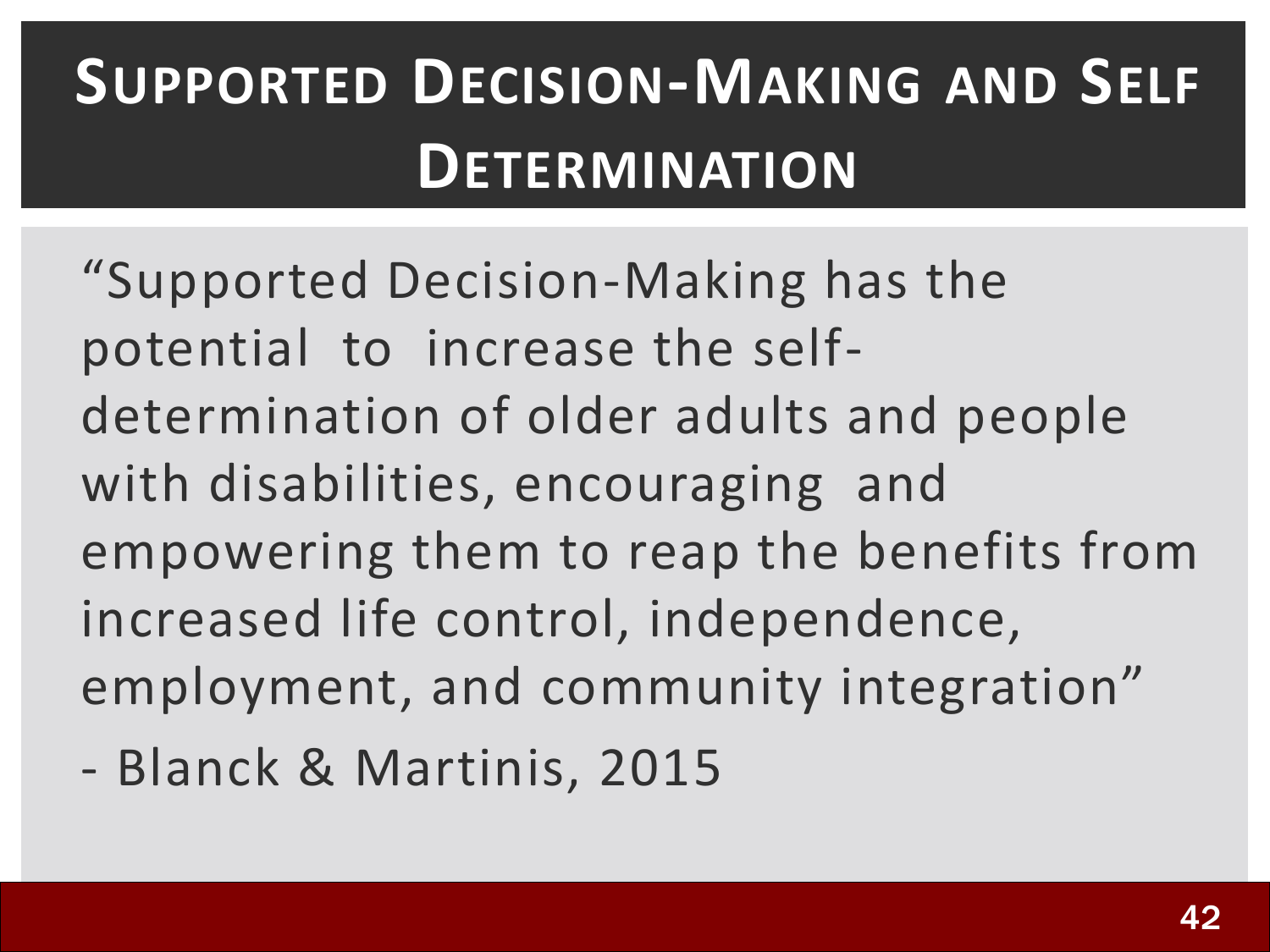### **RESEARCH**

Older adults provided with support to make decisions regarding treatment for kidney disease showed increased knowledge of the risk, benefits, and symptoms of dialysis, allowing them to make more informed decisions consistent with their personal values.

- Brown, 2017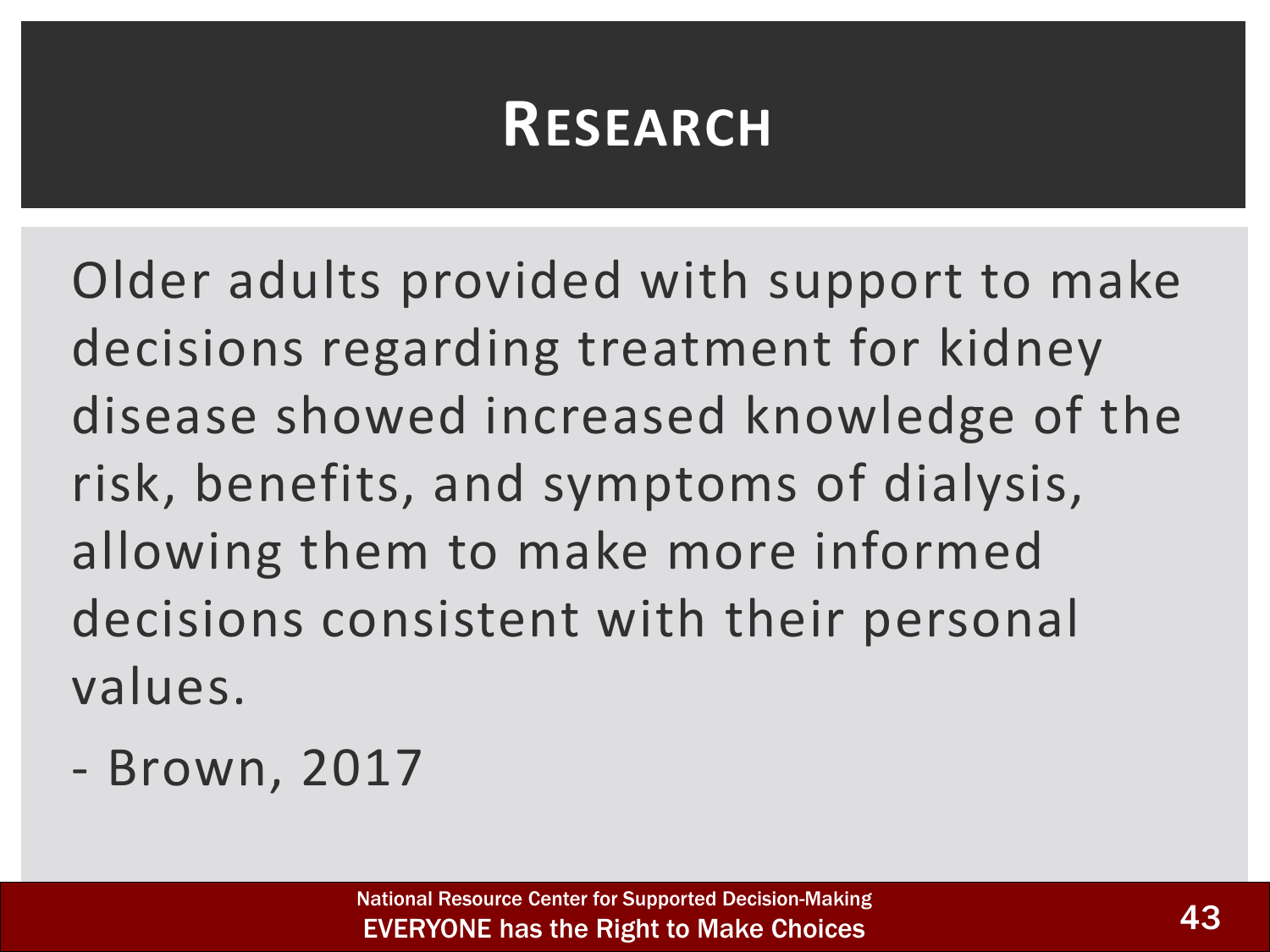### **RESEARCH**

In a study, young adults who used Supported Decision-Making showed:

- **Increased independence, confidence, and** decision-making abilities
- Made better decisions
- ■Had enhanced quality of life
- Martinis & Beadnell, 2021

<http://supporteddecisionmaking.org/node/488>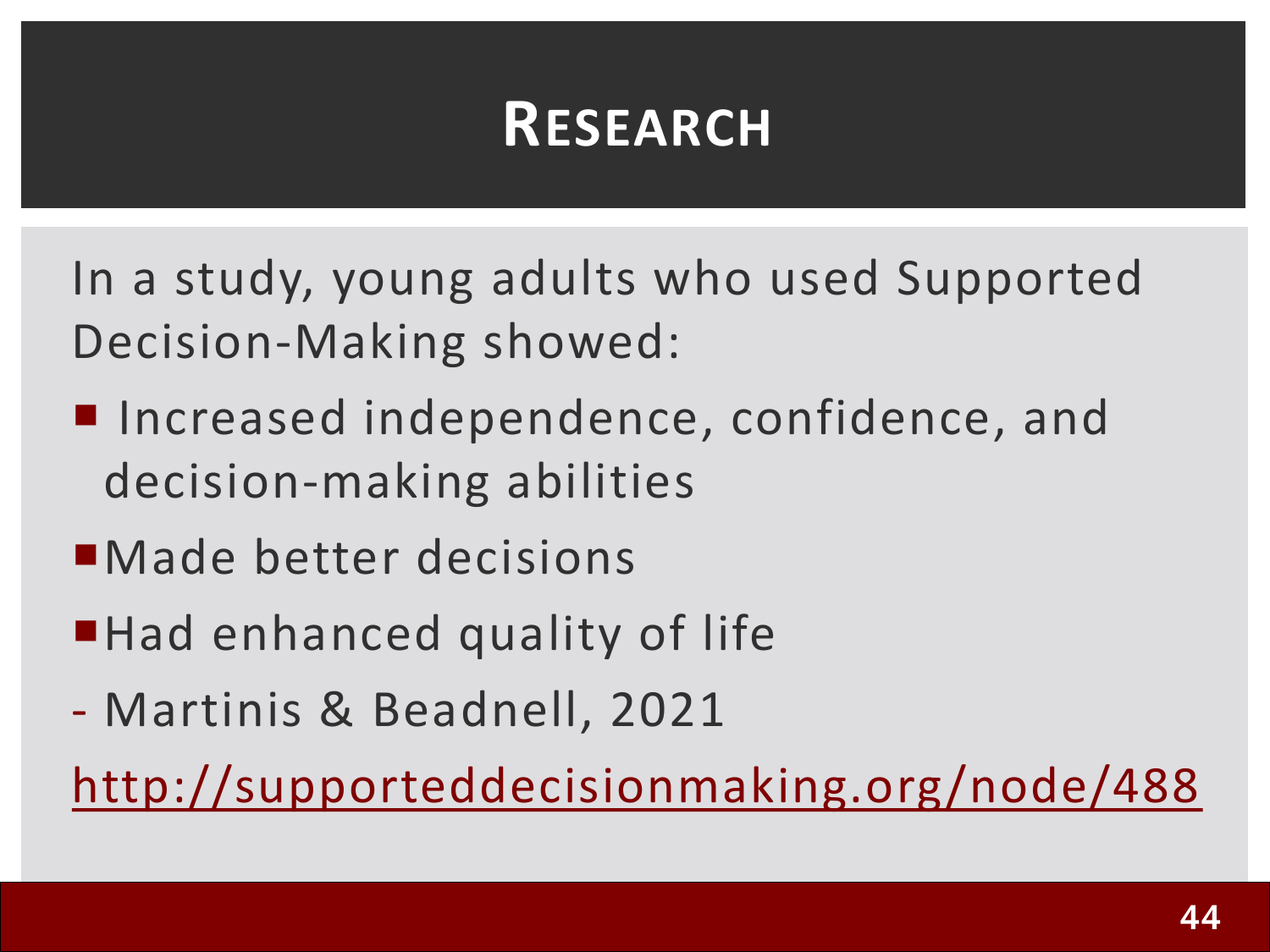# **LAWYERS, YOU'RE ALREADY DOING IT (OR SHOULD BE)**

VSB Code of Professional Guidelines

Rule 1.14

When a client's capacity to make adequately considered decisions in connection with a representation is diminished, whether because of minority, mental impairment or some other reason, the lawyer shall, as far as reasonably possible, maintain a normal client-lawyer relationship with the client.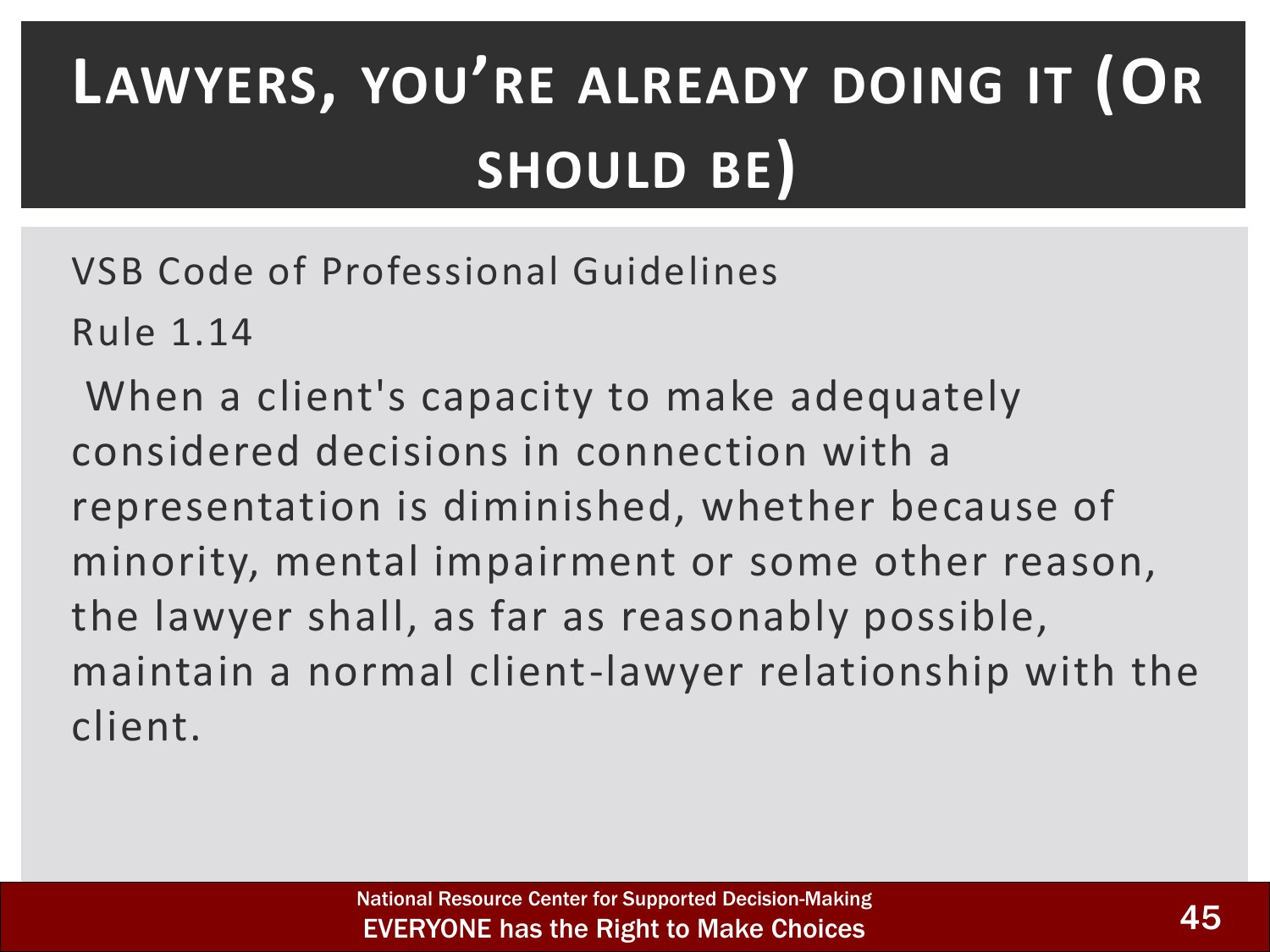### **LAWYERS, YOU REALLY SHOULD BE DOING IT**

Rule 1.14, Comment 1

The normal client-lawyer relationship is based on the assumption that the client, when properly advised and assisted, is capable of making decisions about important matters. . . . [A] client with diminished capacities often has the ability to understand, deliberate upon, and reach conclusions about matters affecting the client's own well-being. For example . . some persons of advanced age can be quite capable of handling routine financial matters while needing special legal protection concerning major transactions.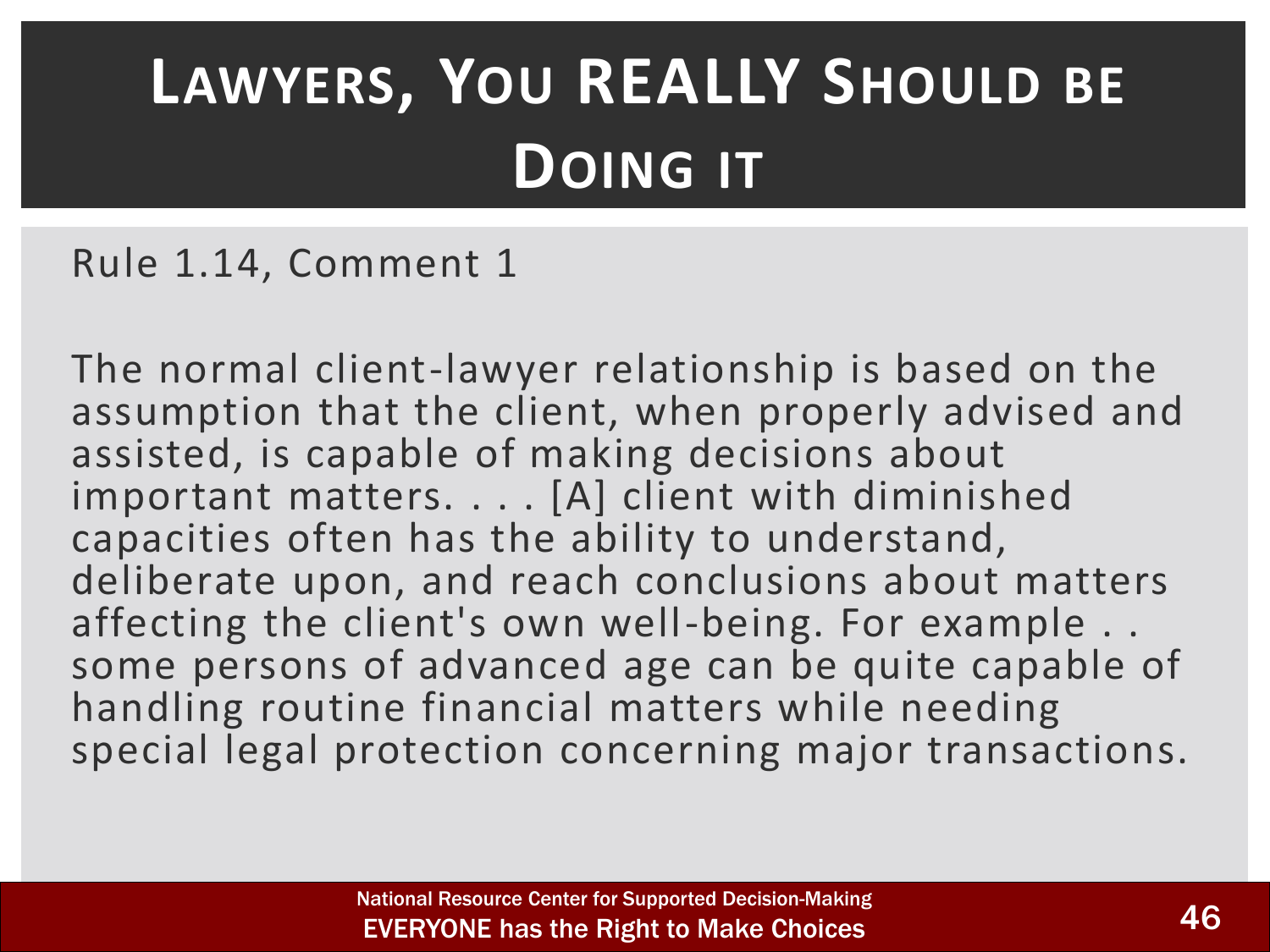## **OPPORTUNITIES FOR SDM ARE ALL AROUND US**

- "Informed consent"
- "Informed choice"
- "Person Centered Planning"

#### Are ALL forms of SDM!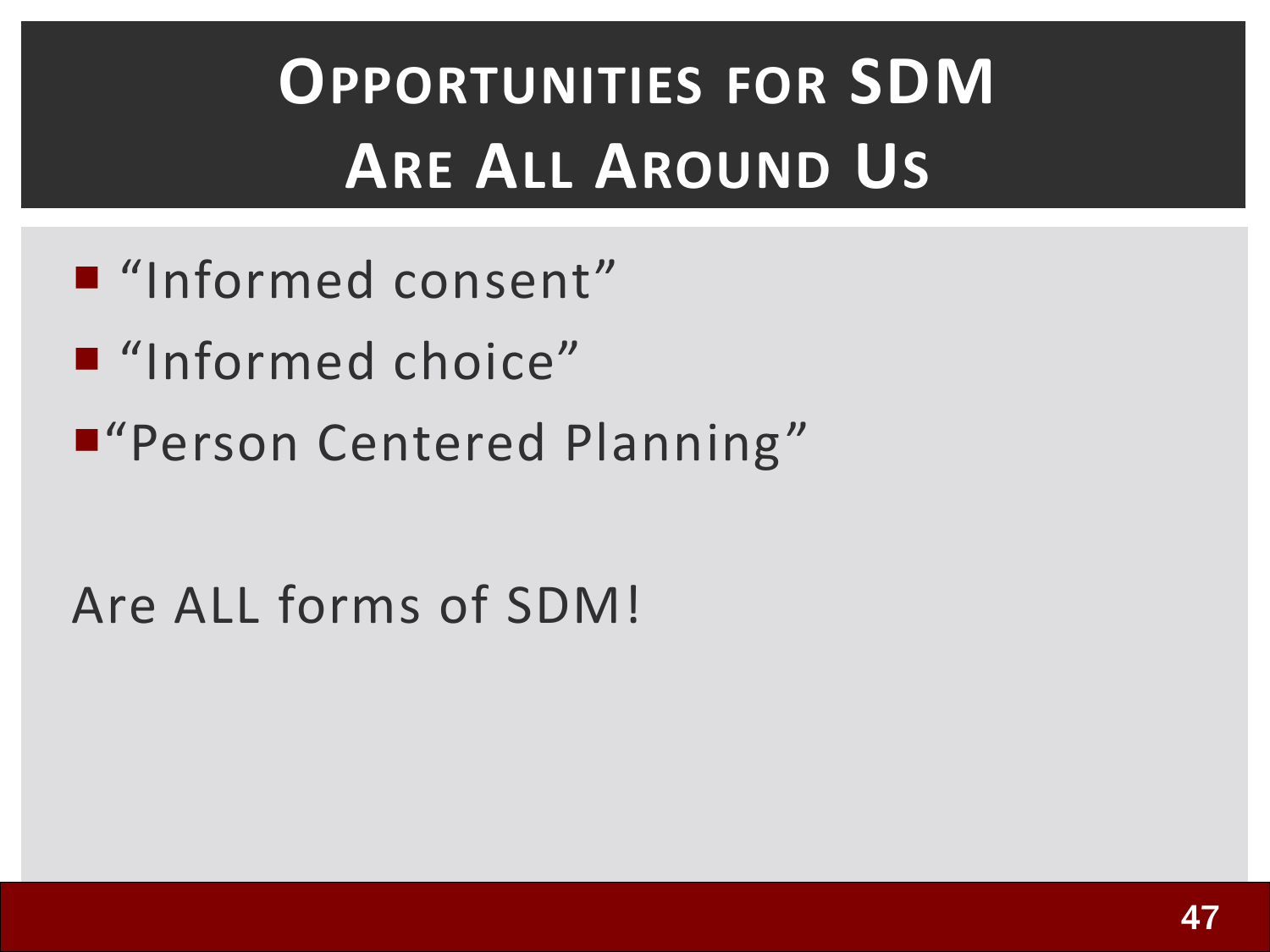## **SDM OPPORTUNITY "LIFE PLANNING"**

"It is my and my agent's intent that we will work together to implement this [Power of Attorney/Advanced Directive/Agreement/Plan]. That means that **I should retain as much control over my life and make my own decisions, with my agents support, to the maximum of my abilities**. I am giving my agent the power to make certain decisions on my behalf, but my agent agrees to give primary consideration to my express wishes in the way she makes those decisions."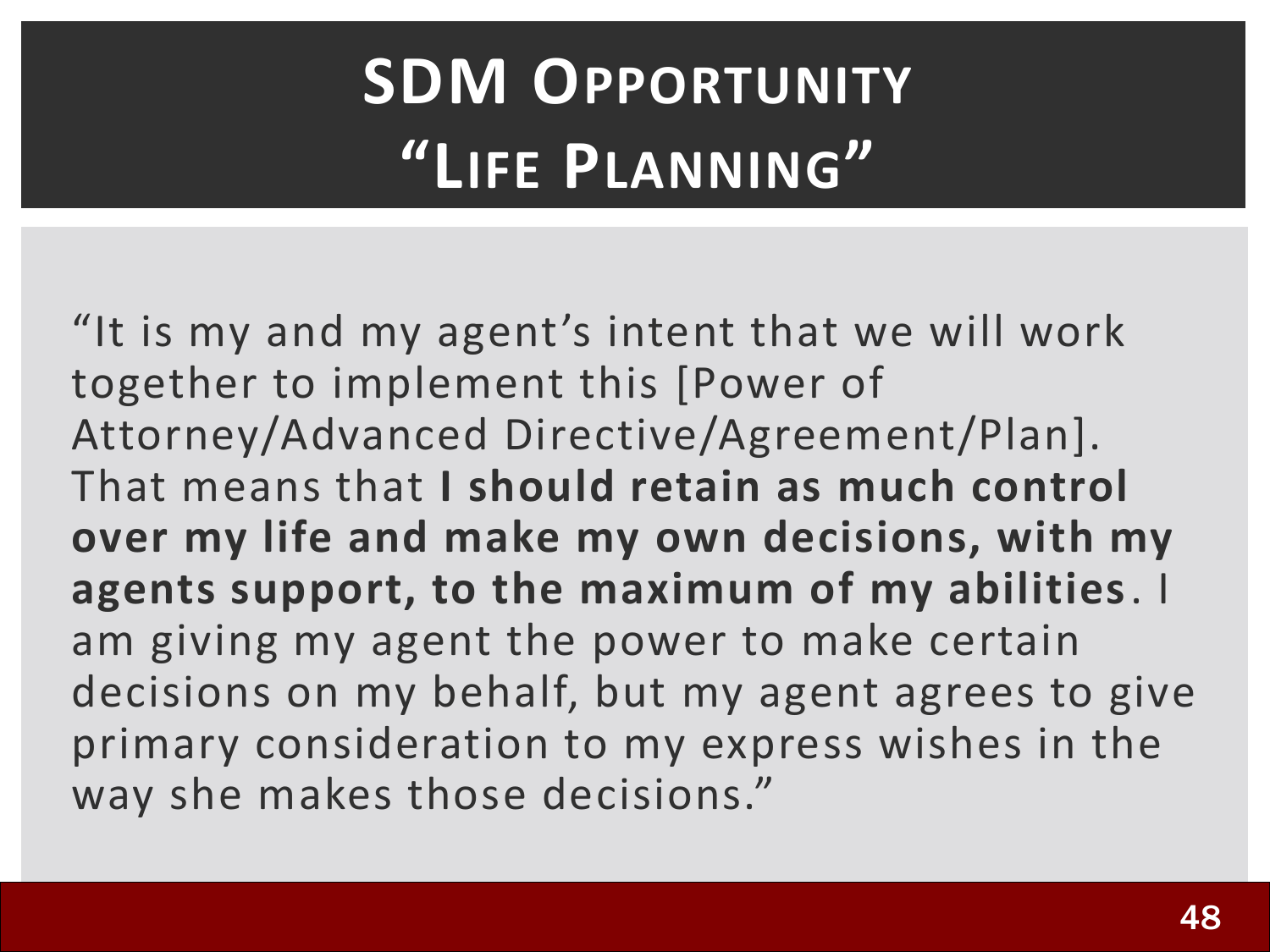### **MEDICAL DECISION-MAKING**

"[M]y agent will work with me **to make decisions and give me the support I need and want to make my own health care decisions. This means my agent will help me understand the situations I face and the decisions I have to make**. Therefore, at times when my agent does not have full power to make health care decisions for me, my agent will provide support to make sure I am able to make health care decisions to the maximum of my ability, with me being the final decision maker."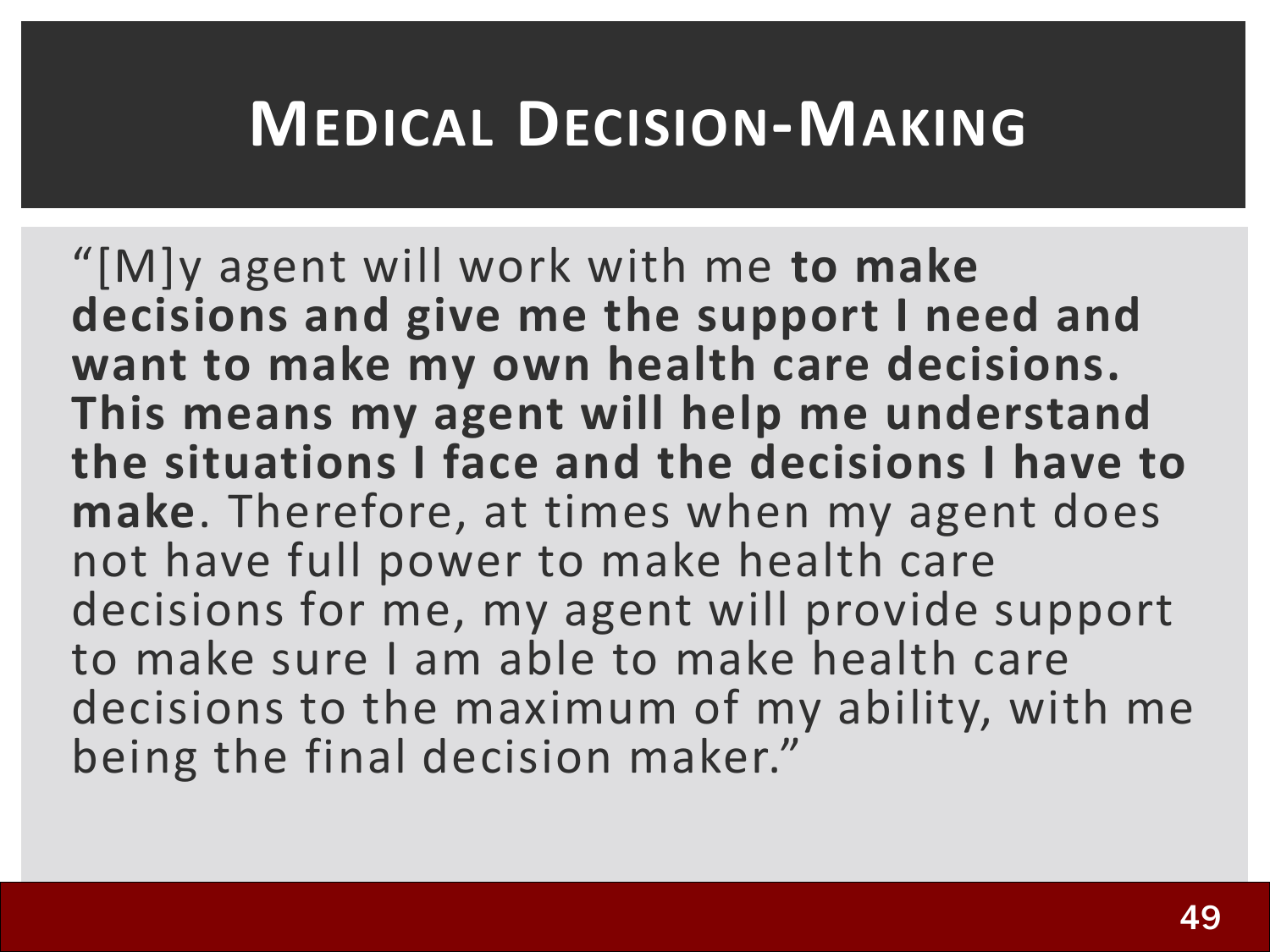### **MEDICAL POWER OF ATTORNEY PART 2**

"If I am found to be incapable of making my own health care decisions as described above, my attorney-in-fact shall make decisions and take actions on my behalf as directed below or (if not directed below) in accordance with **preferences I made known to her prior to my incapacity. If I had not previously made my preferences known, then, in making any decisions or taking any actions under the terms of this instrument, my attorney-in-fact will first discuss the situation and the decision to be made/action to be taken with me and give primary consideration to my express wishes before making the decision or taking action.** If I am not capable of discussing the situation with my attorney-in-fact and I have not previously made my preferences known, my attorney-in-fact must use her best judgement to **make the decision I would have made/take the action I would have taken in that situation, even if it is different from what she would have done in that situation."**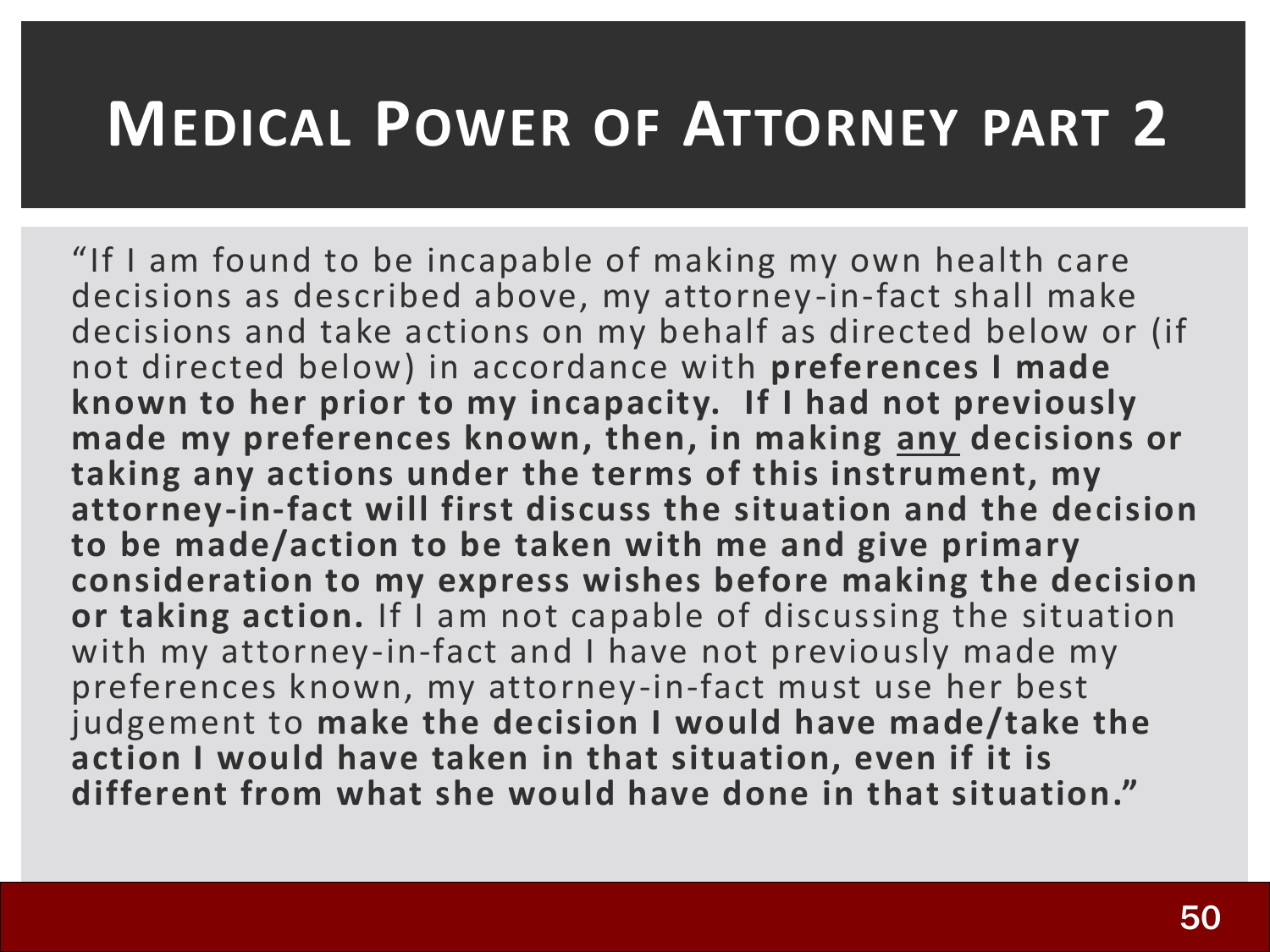### **SDM OPPORTUNITY FINANCIAL AUTHORITY**

I will not buy, sell, manage, or otherwise take or exercise any interest in any tangible property or item costing or worth more than \$X without my agent's agreement. For example, if I want to buy or sell a car for \$20,000, I would need my agent to agree or the sale could not go through.

In making decisions whether or not to buy, sell, manage, or otherwise take or exercise any interest in any tangible property or item costing or worth more than X, **my agent and I will discuss the situation and give consideration to my express wishes before my agent decides whether or not to agree**.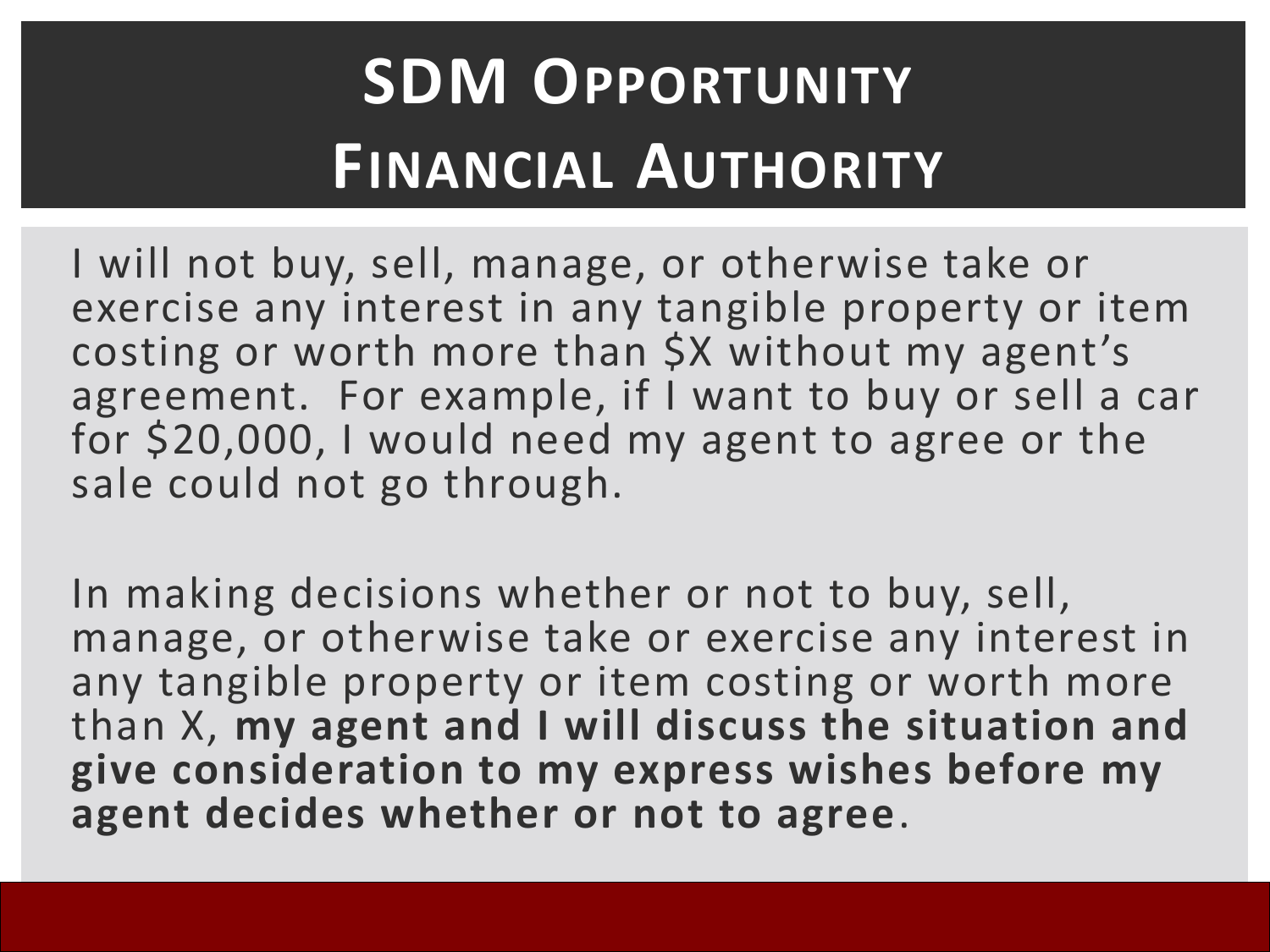### **SDM OPPORTUNITY BANKING**

I agree that my agent will be listed as a joint account holder on all bank or other financial institution accounts – including checking and savings accounts, as well as credit and debit cards – that I have or open while this power of attorney is in effect.

I agree that I will not withdraw more than \$X from any account, write a check for more than \$X, or otherwise cause more than \$X to be withdrawn from or charged to any account unless my agent agrees.

In making decisions whether or not to agree to write checks, withdraw money from my accounts or charge money to my accounts, my agent and I will discuss the situation and **give consideration to my express wishes before my agent decides whether or not to agree.**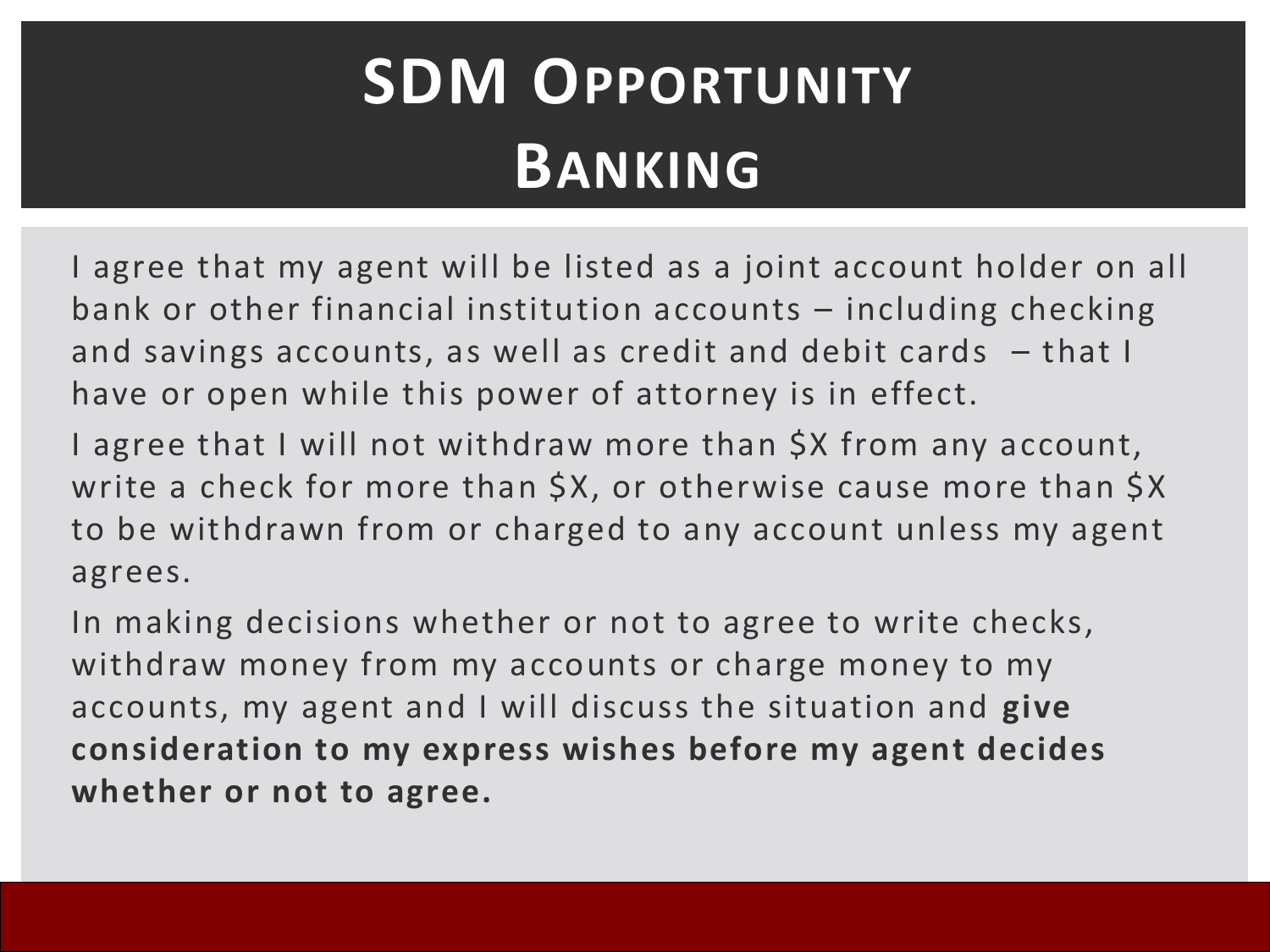## **SDM OPPORTUNITY END OF LIFE PLANNING**

### "The Conversation" and "Five Wishes"

A facilitated process where the Person makes decisions about the types of hospice, palliative care, and services s/he wants.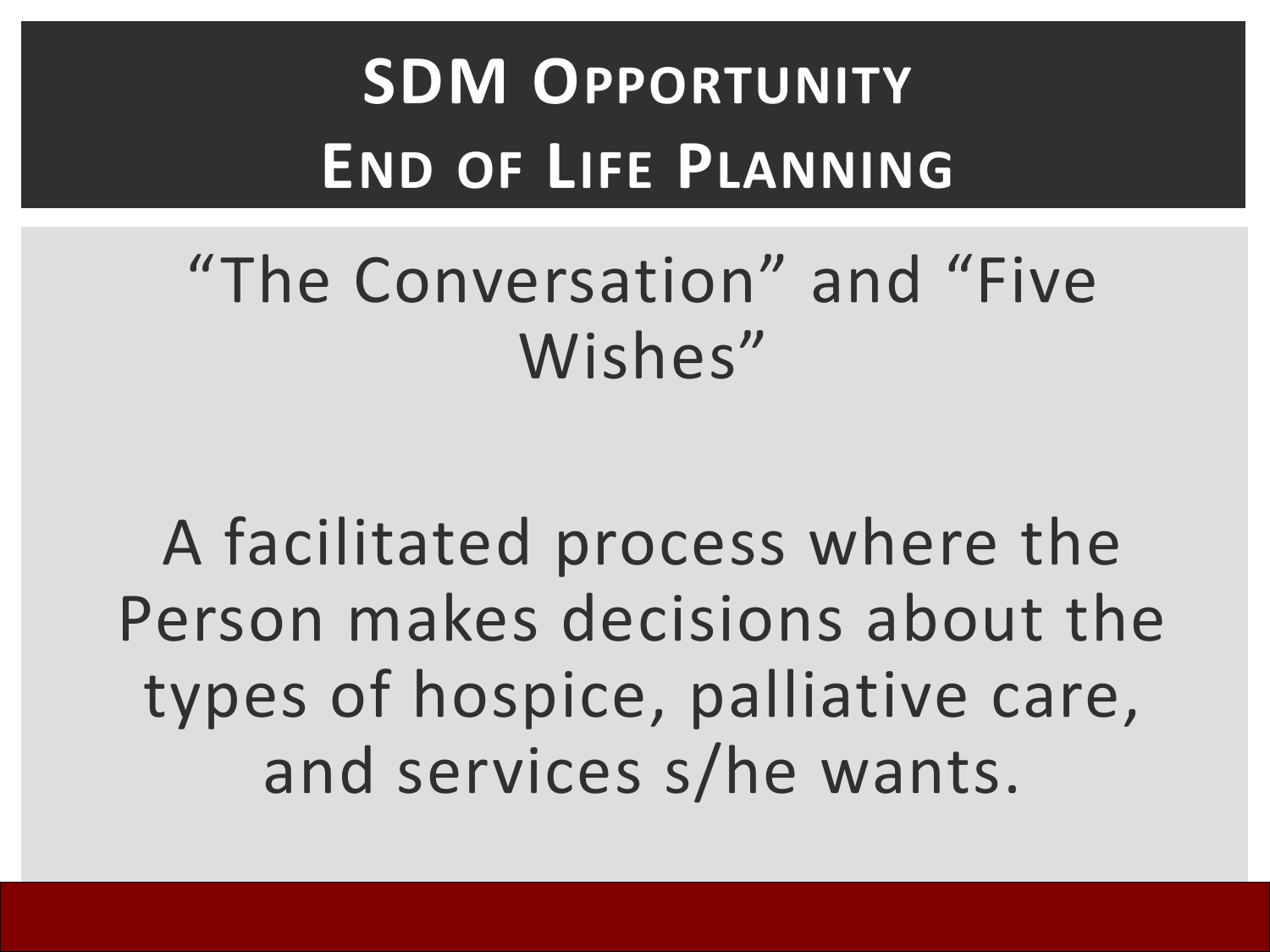### **THE ELEPHANT IN THE ROOM: SAFETY**

**NOTHING**: Not Guardianship, Not Supported Decision-Making is 100% "Safe."

**HOWEVER**: Supported Decision-Making Increases Self-Determination (Blanck & Martinis, 2015), which is correlated with increased Safety (Khemka, Hickson, & Reynolds, 2005).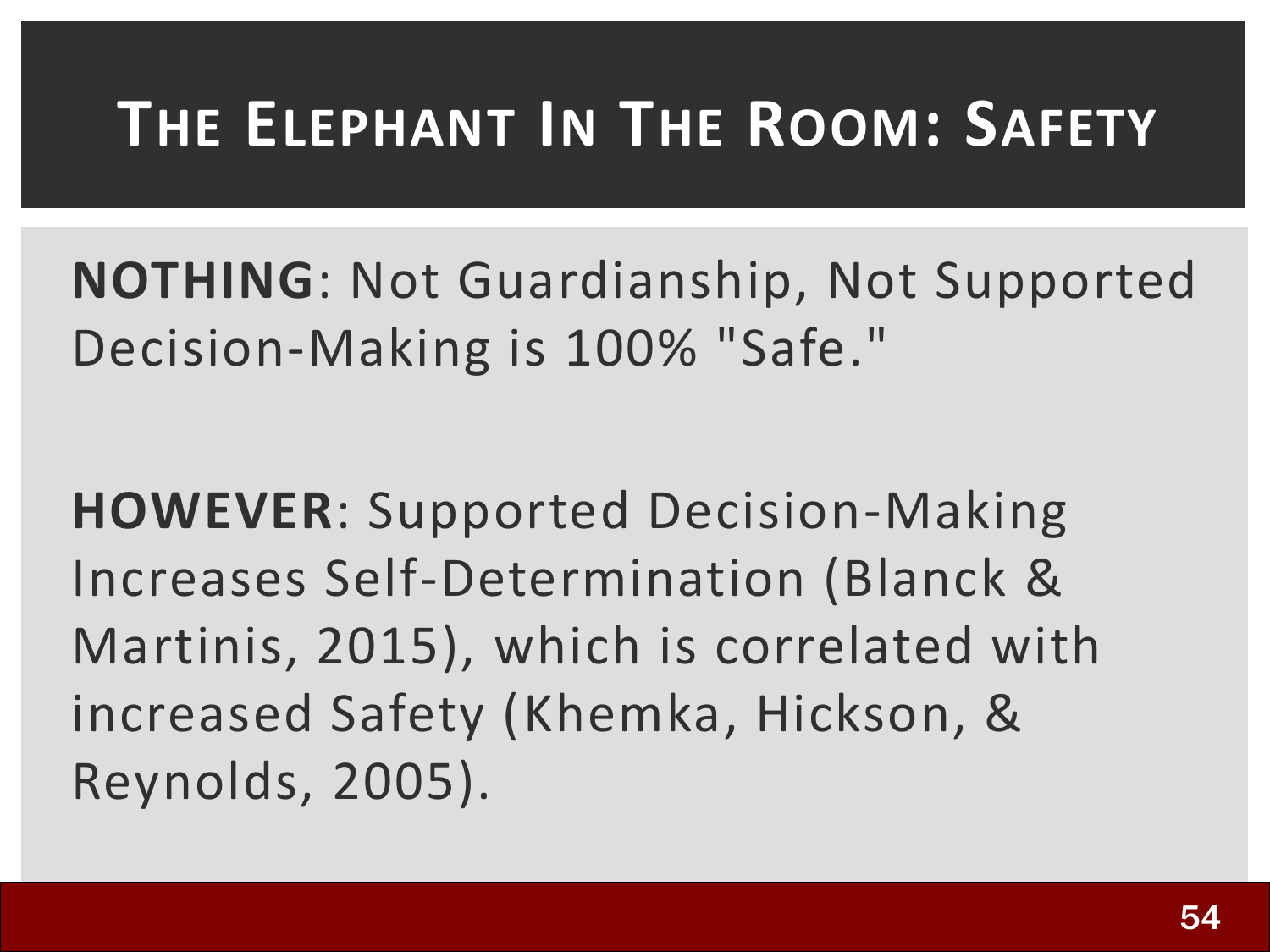# **NEVER FORGET: DINO, LILLIAN, AND OVER 250 PATIENTS**

# Supported Decision-Making ONLY works if we recognize, respect, and protect **EVERYONE'S**  Right to Make Choices.

National Resource Center for Supported Decision-Making EVERYONE has the Right to Make Choices **55**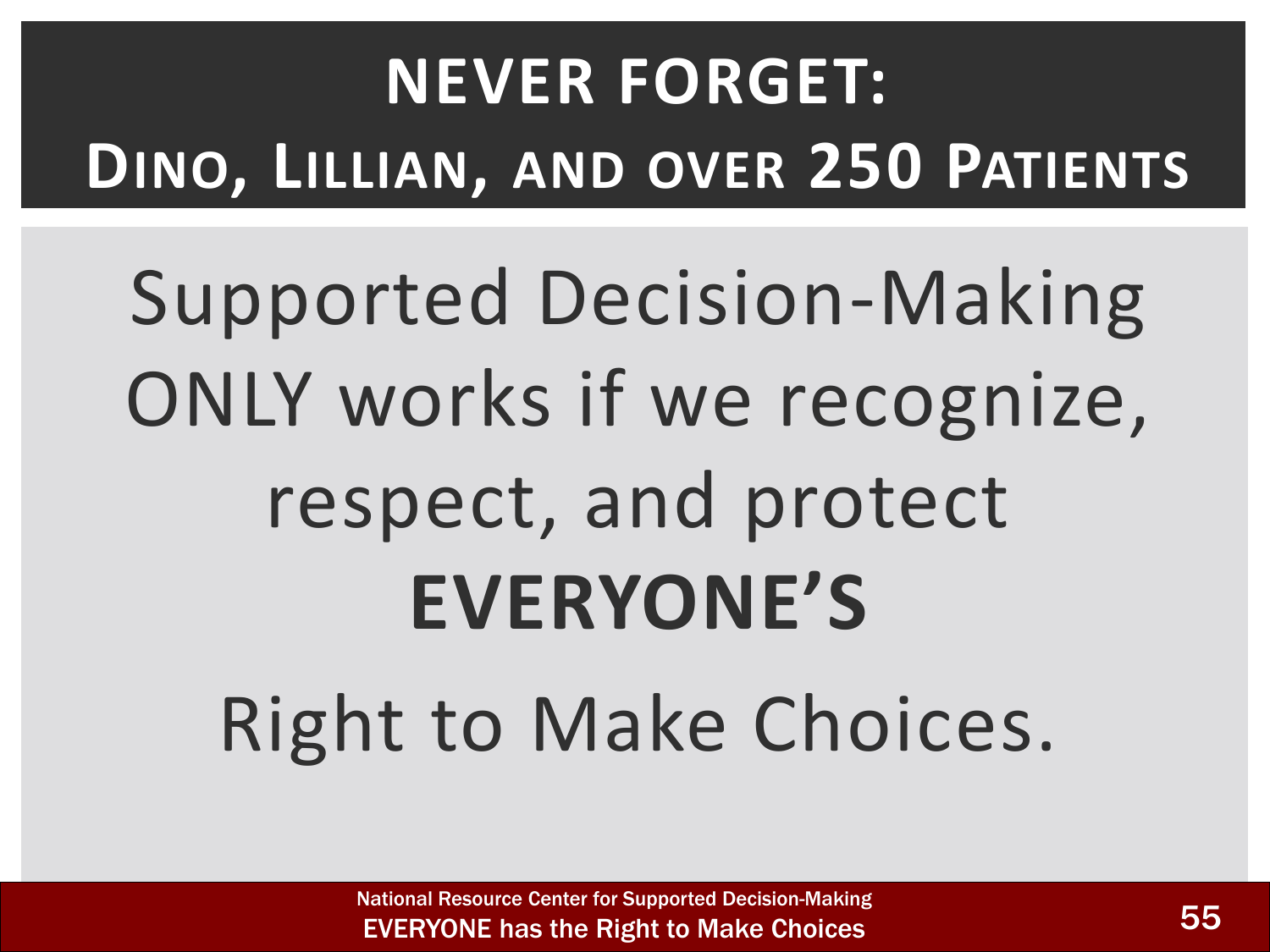### **REMEMBER THE CHALLENGE**

# **EVERY** great advance in civil rights fundamentally changed the way "things have always been"

National Resource Center for Supported Decision-Making EVERYONE has the Right to Make Choices **566**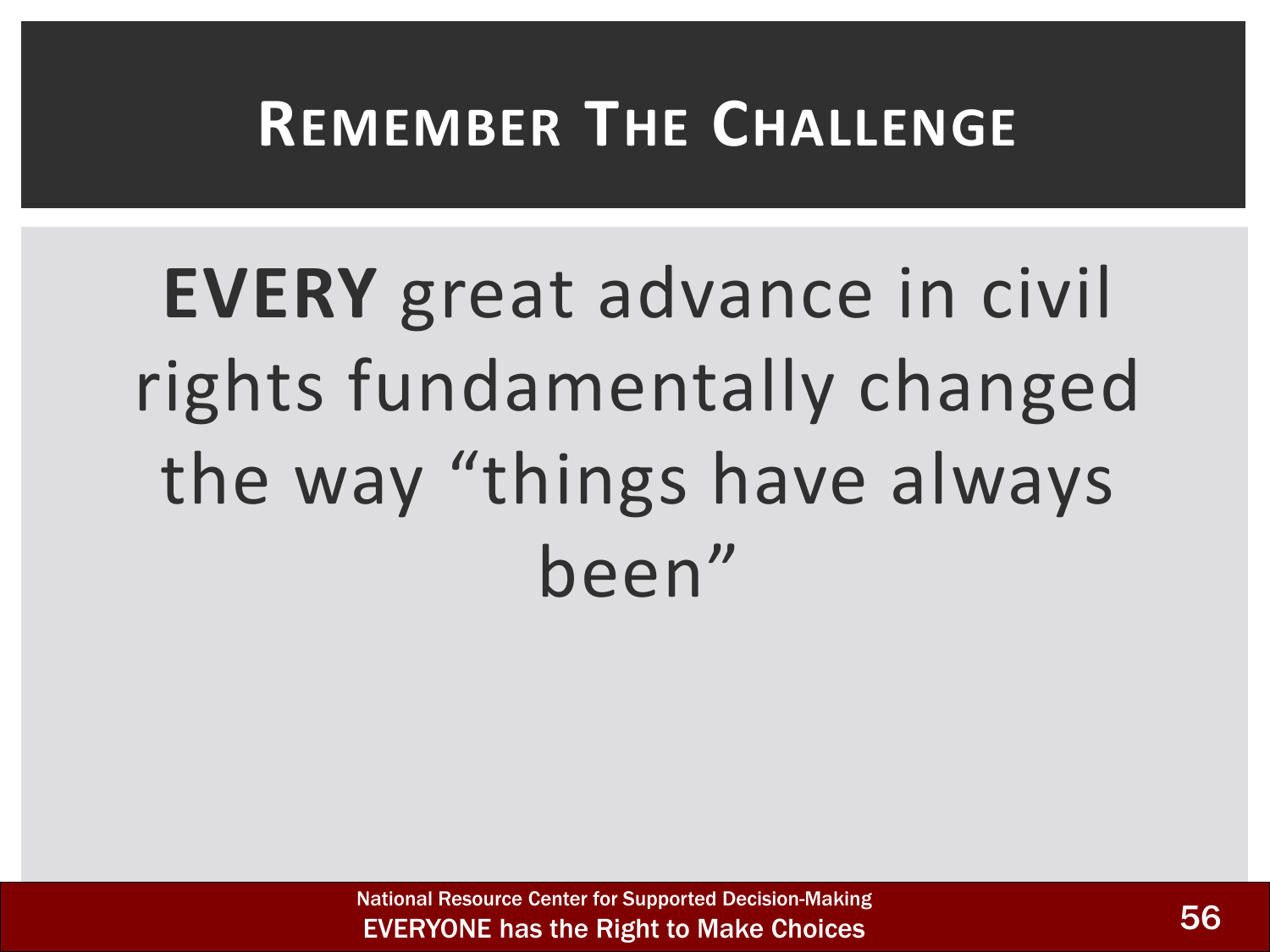### **REMEMBER THE OBSTACLES**

#### Change is **HARD**

"We were not promised ease. The purpose of life . . . is not ease. **It is to choose, and to act upon the choice**. In that task, we are not measured by outcomes. We are measured only by daring and effort and resolve."

- Stephen R. Donaldson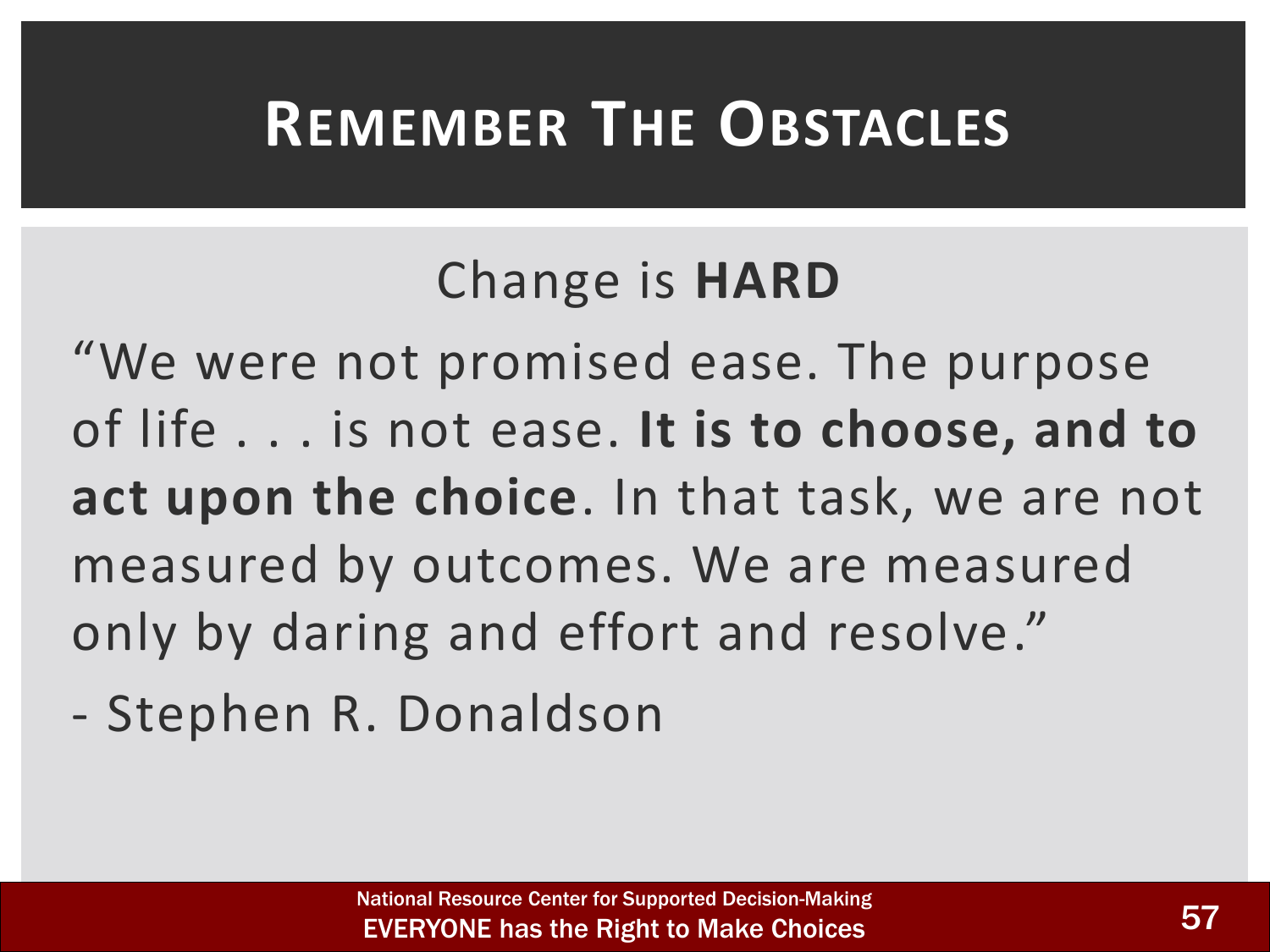### **REMEMBER THE GOAL**

Older adults and People with Disabilities having "the same opportunities for success and security as their nondisabled peers. . . . If we change the culture, we will change the world!"

Gustin & Martinis, 2016